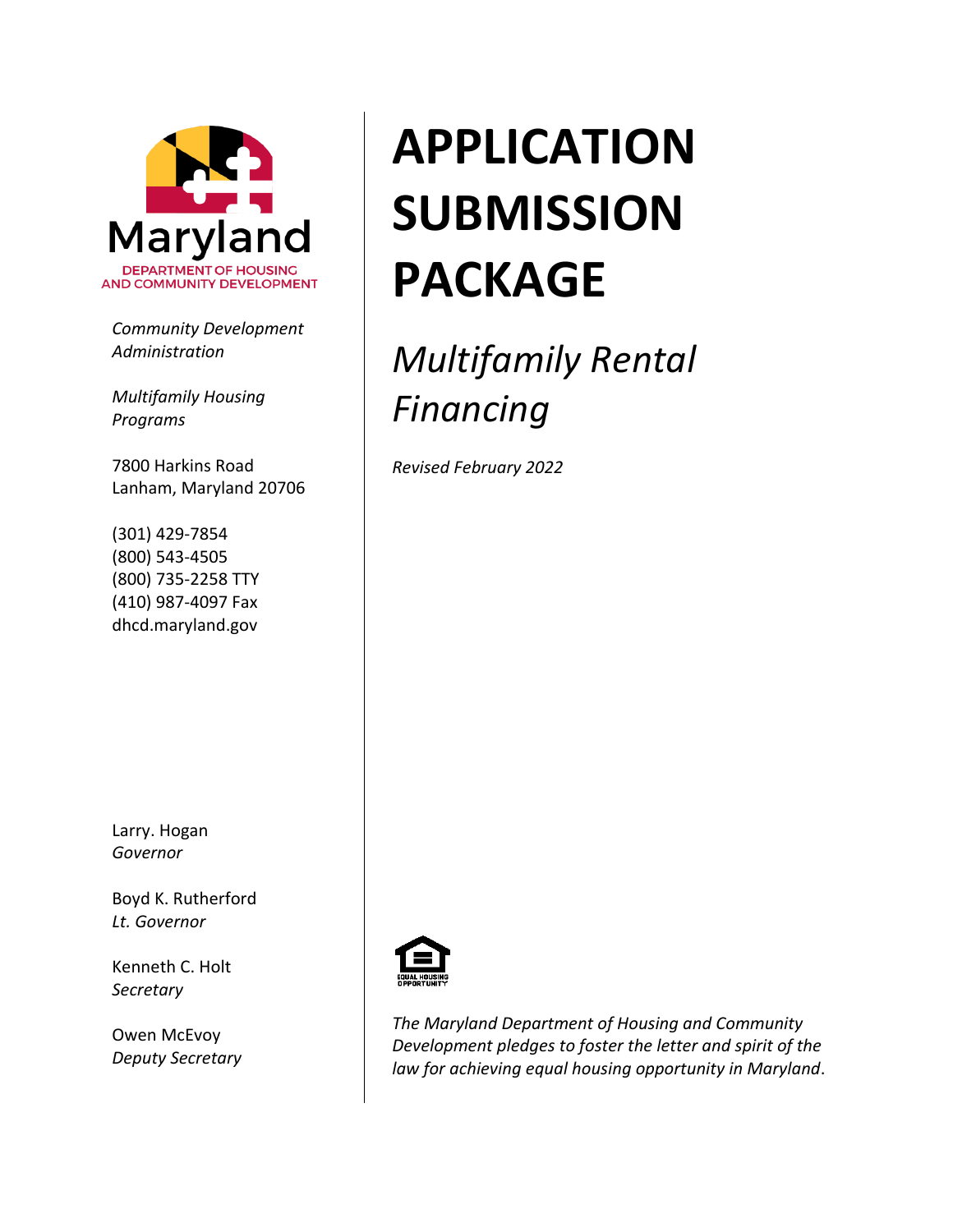# *TABLE OF CONTENTS AND APPLICATION SUBMISSION CHECKLIST*

**Instructions** 

**Quick Reference Table**

#### **PART I: APPLICATION AND CERTIFICATIONS CATEGORY**

- **CDA Form 202 Multifamily Rental Financing Application (Page 6)**
- **Certifications (Page 7)**
- **Threshold Checklist (Page 10)**
- **Applicant Self-Scoring (Page 11)**
- **Organizational Charts – Current, if applicable, and Proposed (Page 12)**

#### **PART II: MANDATORY EXHIBITS CATEGORY**

 **Exhibit A: Project Information (Page 13)** Includes: 1) Notice to Local Government; 2) Market Analysis; 3) Other Project Financing; and 4) Public and Assisted Housing Waiting Lists **Exhibit B: Site Information (Page 18)** Includes: 1) Site Map and Photographs; 2) Priority Funding Area Designation; 3) Environmental Checklist; 4) Zoning; 5) Site Control **Exhibit C: Development Team Information (Page 22)** Includes: Exhibit C 1: Development Team Information – Developer and Sponsor/Owner Exhibit C.2: Development Team Information – General Contractor Exhibit C 3: Development Team Information – Architect Exhibit C.4: Development Team Information – Management Agent Exhibit C.5: Disbarment Affidavits **Exhibit D: Financial Statements of Developers, Owners and Guarantors (Page 34) Exhibit E: Construction Information (Page 36)** Includes: Exhibit E. 1: 1) Development Quality Threshold Narrative; 2) Cost Estimates; 3) Building Evaluation Report; 4) Schematic Documents; 5) Certification of

Use of a RESNET/BPI Multifamily Rater; and 6) Certification Regarding 15% Savings and Energy Audit Requirements (If applicable) Exhibit E.2: 1) Development Quality Narrative/Chart; 2) "Green" Rating Agency scoring checklist ; 3) Optional – Zero Energy Ready Home Designation Certification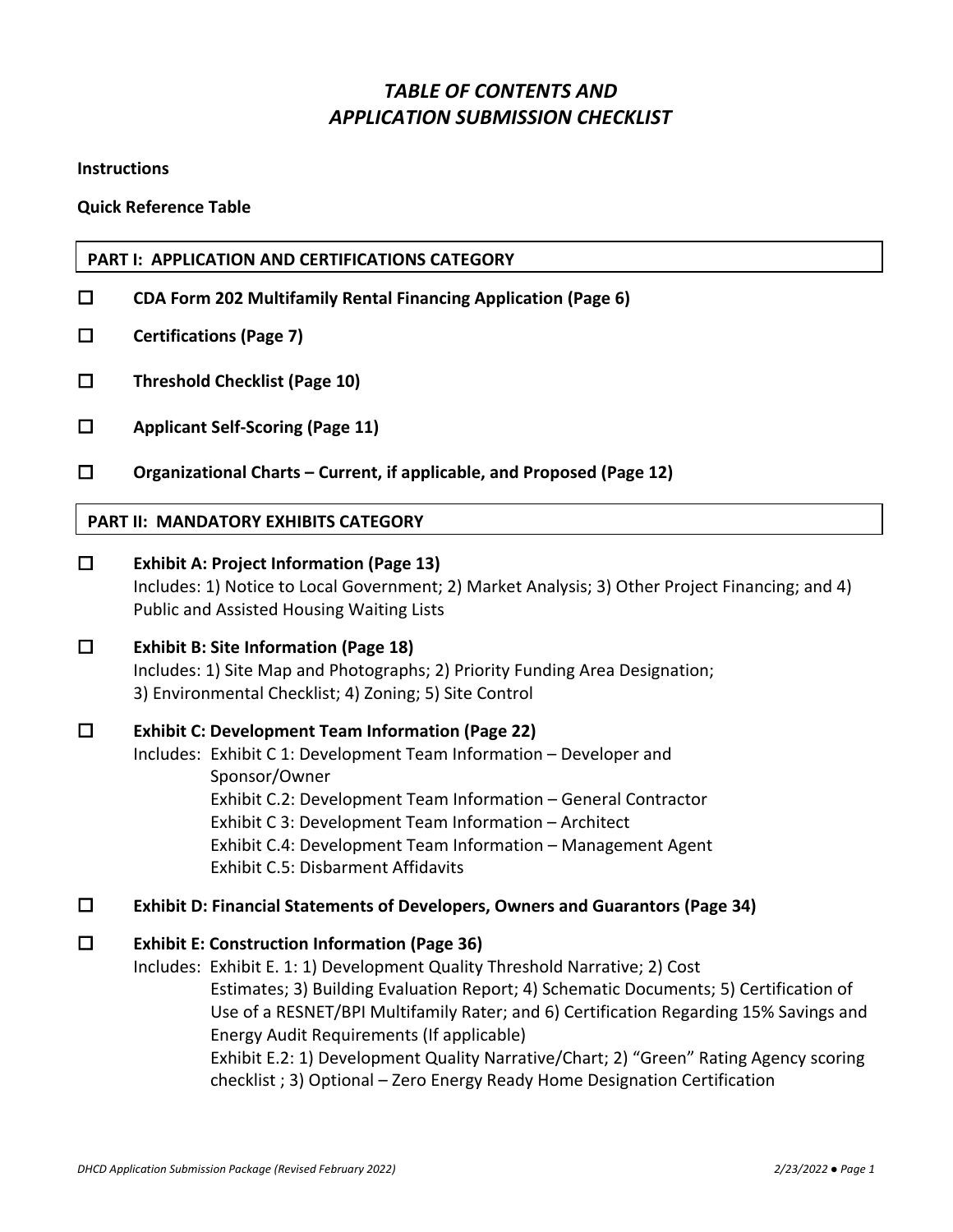## **Exhibit F: Certifications and Waivers (Page 45)**

Includes: Exhibit F.1: Threshold Owner/Sponsor Certifications: Relocation Plans, Tenant Services, Preference for Persons with Physical Disabilities; Family Housing – Units Reserved for Persons with Disabilities, and Utility Availability Exhibit F.2: Affirmative Fair Housing Marketing Certification Exhibit F.3: Waiver Requests

#### **PART III: OPTIONAL SCORING DOCUMENTATION**

*The following Exhibits are required only for applications seeking points as outlined in the Multifamily Rental Financing Program Guide. Applications for Multifamily Bond Program (MBP) financing must score at least 92 points, so some documentation may need to be submitted. See Section 4 of the Guide for more information on scoring.*

| $\Box$ |            | Exhibit G: Nonprofits (NPs), Public Housing Authorities (PHAs) and<br>Minority/Disadvantaged Business Enterprises (MDE/DBEs) (Page 51) |
|--------|------------|----------------------------------------------------------------------------------------------------------------------------------------|
| $\Box$ |            | <b>Exhibit H: Community Context (Page 54)</b>                                                                                          |
| $\Box$ | Exhibit I: | <b>Transit Oriented Development (Page 58)</b>                                                                                          |
| $\Box$ | Exhibit J: | <b>Income Targeting (Page 63)</b>                                                                                                      |
| $\Box$ |            | Exhibit K: Targeted Populations: Persons with Disabilities (PWD) or Special<br>Need (SN) (Page 64)                                     |
| $\Box$ |            | <b>Exhibit L:</b> Tenant Services Plan (Page 66)                                                                                       |
| $\Box$ |            | <b>Exhibit M: Additional Incentives (Page 68)</b>                                                                                      |
| □      |            | <b>Exhibit N: Direct Leveraging and Operating Subsidies (Page 70)</b>                                                                  |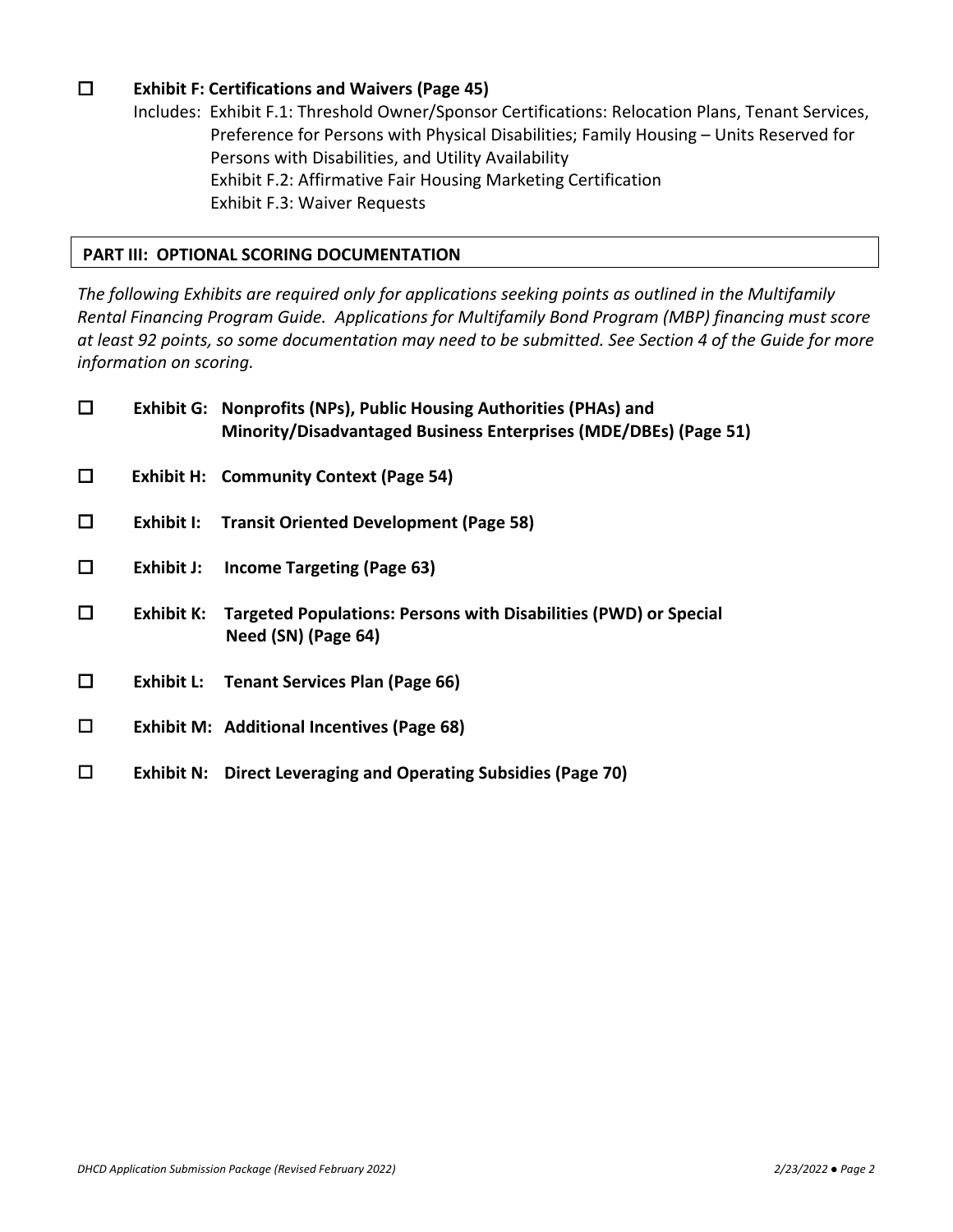# *INSTRUCTIONS*

#### **INTRODUCTION**

The Maryland Department of Housing and Community Development (the "Department") administers financing programs for the construction, acquisition, and rehabilitation of multifamily rental housing. The multifamily rental housing financing programs available through the Department include the following:

- Multifamily Bond Program (MBP)
- Rental Housing Financing Program (RHFP)\*
- Federal Low Income Housing Tax Credit Program (Tax Credits)
- The Federal HOME Investment Partnership Program (HOME)\*
- Partnership Rental Housing Program (PRHP)
- Rental Housing Works (RHW)
- National Housing Trust Fund (HTF)

\*RHFP is a combination of the State-funded Rental Housing Program and the federallyfunded HOME Investment Partnership Program. DHCD regulations establish that RHFP may be awarded competitively or non-competitively. All requests for RHFP must be submitted using this Application Submission Package.

MBP provides financing through the issuance of tax-exempt and taxable bonds by the Community Development Administration (CDA).

Tax Credits include those allocated from the State's tax credit ceiling based on population (9% Credits) and credits that are not allocated from the State's tax credit ceiling and available automatically upon the issuance of tax-exempt bonds (4% Credits).

RHW provides subordinate gap financing in conjunction with MBP financing and 4% Credits. There is an additional RHW application, which must be submitted in conjunction with this Application Submission Package, if the applicant wishes to request RHW funding in addition to MBP and 4% Credits.

PRHP provides financing to projects which involve local governments in an ownership role. In some situations, PRHP financing is available to projects which are owned solely by nongovernmental entities and which will provide units restricted for occupancy to individuals with disabilities.

Staff will review each application to determine the appropriate funding program(s) for the project.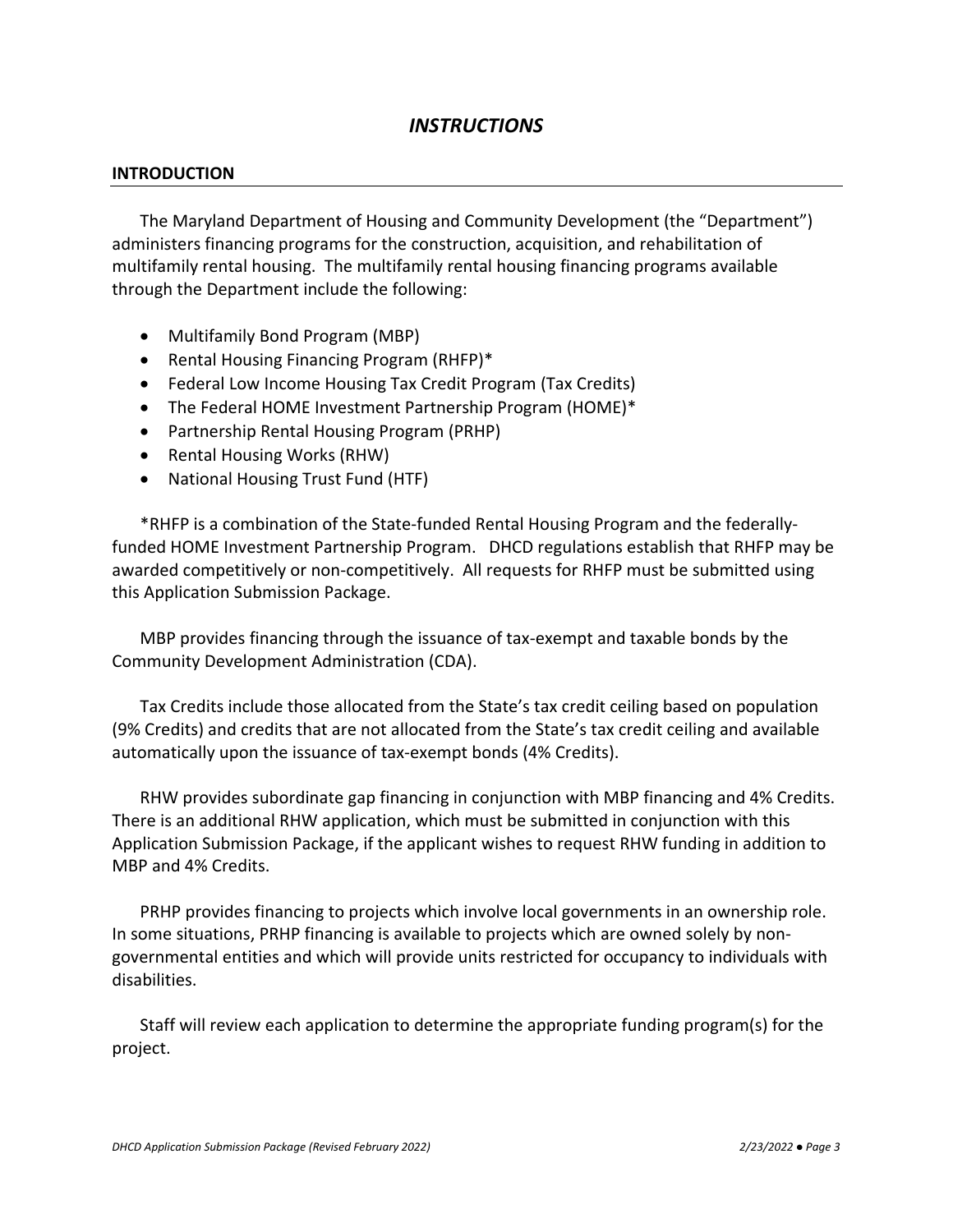#### **SUBMISSION REQUIREMENTS**

All requests for funding must use this application form and are subject to the Department's underwriting and construction reviews. The application fee is \$2,500 except for PHRP only applications. There is no application fee for PHRP only applications.

**NOTE REGARDING COMPETITIVE FUNDING ROUNDS**: Applications through Competitive Funding Rounds must be received no later than the prescribed date and time. No project information will be accepted after the application deadline date. The Department will provide receipts to applicants as applications are submitted. In case of a dispute, the receipt will serve as evidence of timely submission. Applicants may use standard or express mail services. However, the Department is not responsible for mail delivery and will consequently not accept applications received after the due date.

**Form of Submission:** Two copies of the complete application, including attachments and exhibits, along with an application fee (if applicable) must be submitted. One copy of the complete application should be prepared using three-ring notebook binder(s). Each section, attachment, and exhibit must be clearly tabbed so that a reviewer may easily find the necessary materials. Application forms should not be retyped, changed, or modified in any manner. All information on the application form must be completed or indicated that it is not applicable and all required exhibits must be included. All submissions must include one hard copy of the Building Evaluation Report (for rehabilitation projects only) and a full set of the project plans. A second copy of the complete application must be submitted via online file sharing platform, such as Google Drive, Drop Box, Share Point, etc.. The electronic copy should also be clearly tabbed so that a reviewer may easily find the necessary materials, and the files should not be scanned versions of the printed materials. Separate instructions will be supplied for the electronic submission of 9% applications.

In addition to submitting the hard and electronic copies of the application as described above, all applicants must also complete and submit an on-line application using the DHCD Portal at the Department's website: [dhcd.maryland.gov.](http://www.mdhousing.org/) To receive an account name and password for accessing the DHCD Portal, e-mail your request to [dhcd.rentalhousing@maryland.gov.](mailto:dhcd.rentalhousing@maryland.gov)

**Application Fee:** The application fee (if applicable) must be sent directly to: Community Development Administration, Maryland Department of Housing and Community Development, Post Office Box 2524, Landover Hills, MD 20784. A copy of the check, payable to the "Community Development Administration," should be included with the application submission.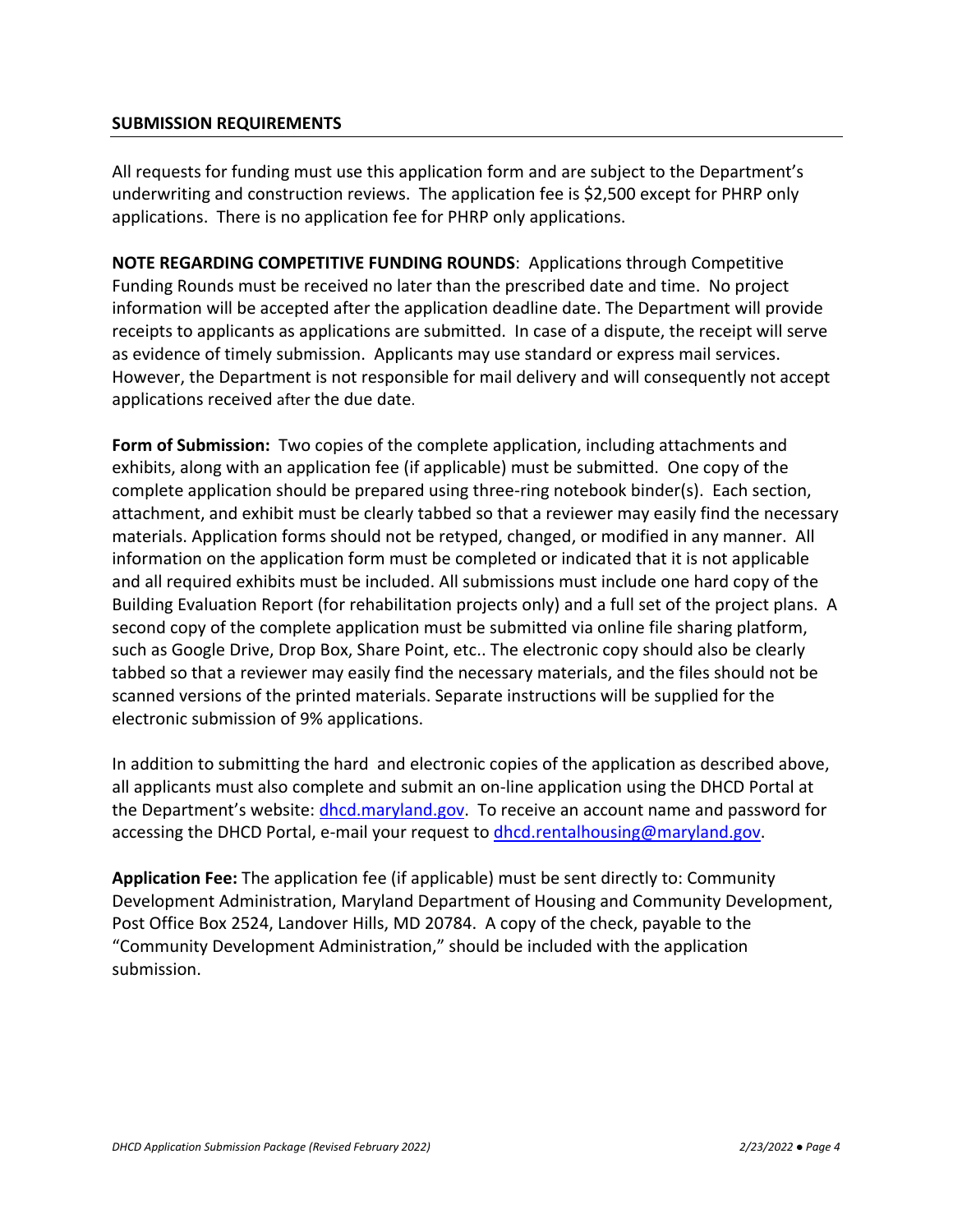**Notice:** Applicants should carefully review the specific instructions for each individual exhibit in tandem with the current version of the Qualified Allocation Plan for the Allocation of Low Income Housing Tax Credits in Maryland dated Februaru 4, 2022 (the "QAP") and, in particular, Appendix A of the QAP, the Multifamily Rental Financing Program Guide (the "Guide"). Copies of the QAP as well as the Guide may be obtained from the Department's website at: **<http://dhcd.maryland.gov/HousingDevelopment/Pages/MFLibrary.aspx>**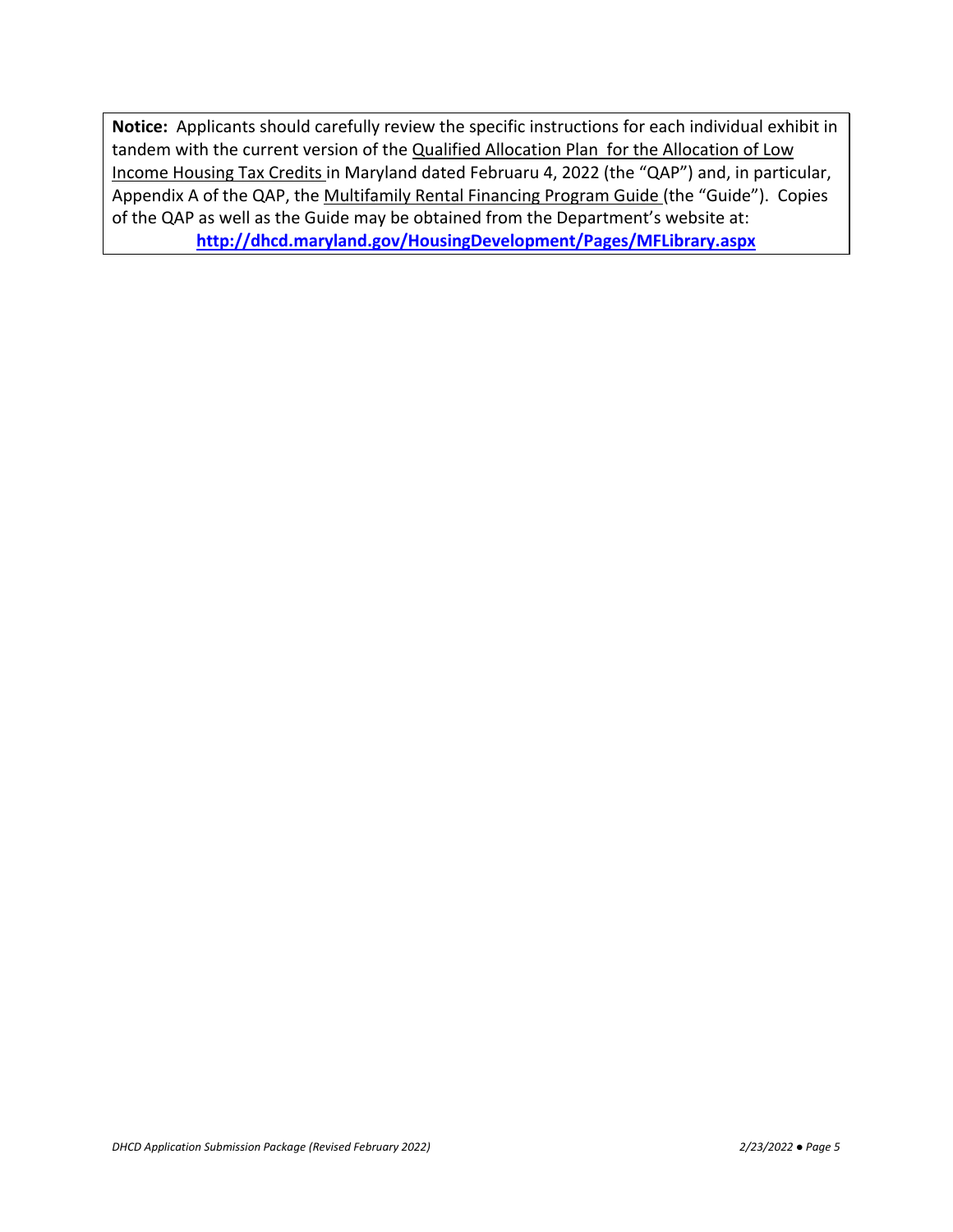# **QUICK REFERENCE TABLE**

|                                                                                                   | <b>Scoring Summary Table</b>                         | <b>Maximum</b>          | <b>Application Submission</b> |
|---------------------------------------------------------------------------------------------------|------------------------------------------------------|-------------------------|-------------------------------|
|                                                                                                   |                                                      | <b>Possible Points</b>  | <b>Package Exhibit(s)</b>     |
| 4.1 Capacity of Development Team                                                                  |                                                      | <b>74 Total Points</b>  |                               |
|                                                                                                   | 4.1.1 Development Team Experience                    | 42 points               | Exhibit C                     |
|                                                                                                   | 4.1.2 Deductions from Team Experience Score          | Negative 10 points      |                               |
|                                                                                                   | 4.1.3 Developer Financial Capacity                   | 18 points               | Exhibit D                     |
|                                                                                                   | 4.1.4 Nonprofits (NPs), Public Housing Authorities   | 14 points               | Exhibit G                     |
|                                                                                                   | (PHAs) and Minority/Disadvantaged Business           |                         |                               |
|                                                                                                   | Enterprises (MBE/DBEs)                               |                         |                               |
|                                                                                                   | <b>4.2 Community Context</b>                         | <b>16 Total Points</b>  | Exhibit H                     |
|                                                                                                   | 4.2.1 Community Impact Projects                      | 16 points*              |                               |
|                                                                                                   | 4.2.2 Communities of Opportunity                     | 16 points*              |                               |
|                                                                                                   | 4.2.3 Defined Planning Areas and Opportunity Zones   | 16 points*              |                               |
|                                                                                                   | 4.3 Transit Oriented Development (TOD)               | <b>8 Total Points</b>   | Exhibit I                     |
|                                                                                                   | 4.4 Public Purpose                                   | <b>46 Total Points</b>  |                               |
|                                                                                                   | 4.4.1 Income Targeting                               | 15 points               | Exhibit J                     |
|                                                                                                   | 4.4.2 Targeted Populations: PWD or Special Needs     | 10 points               | Exhibit K                     |
|                                                                                                   | 4.4.3 Family Housing                                 | 8 points                | <b>Application Form 202</b>   |
|                                                                                                   | 4.4.4 Tenant Services                                | 8 points                | <b>Exhibit L</b>              |
|                                                                                                   | 4.4.5 Policy Incentives                              | 5 points                | Exhibit M                     |
|                                                                                                   | 4.5 Leveraging and Cost Effectiveness                | <b>25 Total Points</b>  |                               |
|                                                                                                   | 4.5.1 Direct Leveraging                              | 15 points               | <b>Exhibit N</b>              |
|                                                                                                   | 4.5.2 Operating Subsidies                            | 10 points               | <b>Exhibit N</b>              |
|                                                                                                   | 4.5.3 Construction or Rehabilitation Cost Incentives | Negative 8 points       |                               |
|                                                                                                   | 4.6 Development Quality Standards                    | <b>31 Total Points</b>  |                               |
|                                                                                                   | 4.6.1 Green Features                                 | 10 points               | <b>Exhibit E</b>              |
|                                                                                                   | 4.6.2 Energy Efficiency                              | 8 points                | <b>Exhibit E</b>              |
|                                                                                                   | 4.6.3 Project Durability and Enhancements            | 13 points               | <b>Exhibit E</b>              |
|                                                                                                   | 4.76 State Bonus Points (maximum of 15 points)#      | See note#               |                               |
| Total                                                                                             |                                                      | <b>200 Total Points</b> |                               |
| *Projects cannot receive points under more than one of the following categories: Community Impact |                                                      |                         |                               |

Projects, Communities of Opportunity, and Defined Planning Areas and Opportunity Zones.

**#** State Bonus Points may be awarded outside of the 200 point scale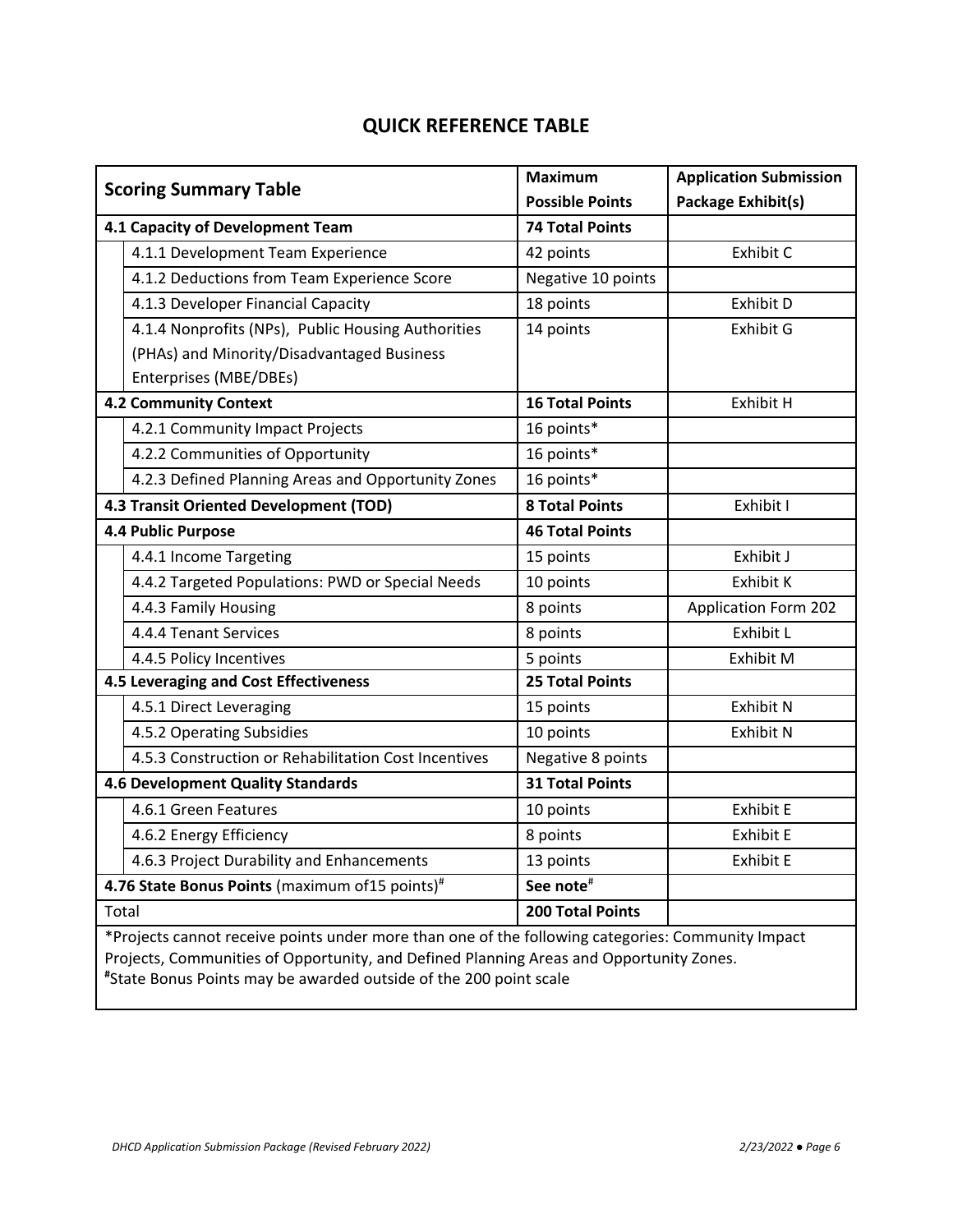# *APPLICATION FORM*

#### **ATTACHMENTS**

 $\square$  CDA Form 202 Multifamily Rental Financing Application (Excel Document dated February 2022)

A CDA Form 202 Multifamily Rental Financing Application must be submitted which reflects all aspects of the project, including estimated development and operating budgets and pro forma. The CDA Form 202 also includes several worksheets that must be completed for self-scoring purposes, including Developer Financial Capacity, Income Targeting, and Leveraging and Cost Effectiveness.

In addition all applicants must also complete and submit an on-line application using the Department's Portal at the Department's website: [dhcd.maryland.gov.](http://www.mdhousing.org/) To receive an account name and password for accessing the DHCD Portal, e-mail your request to [dhcd.rentalhousing@maryland.gov.](mailto:dhcd.rentalhousing@maryland.gov)

NOTE: It is important that all applicants pay close attention to the CDA Form 202 Application Form Instructions.

- $\square$  Certifications A copy of the Certifications must be executed and included with the application (Attached)
- $\square$  Threshold Checklist (Attached)
- $\Box$  Applicant Self-Scoring (Attached)
- $\square$  Organizational Chart Current, if applicable, and Proposed (Sample Attached)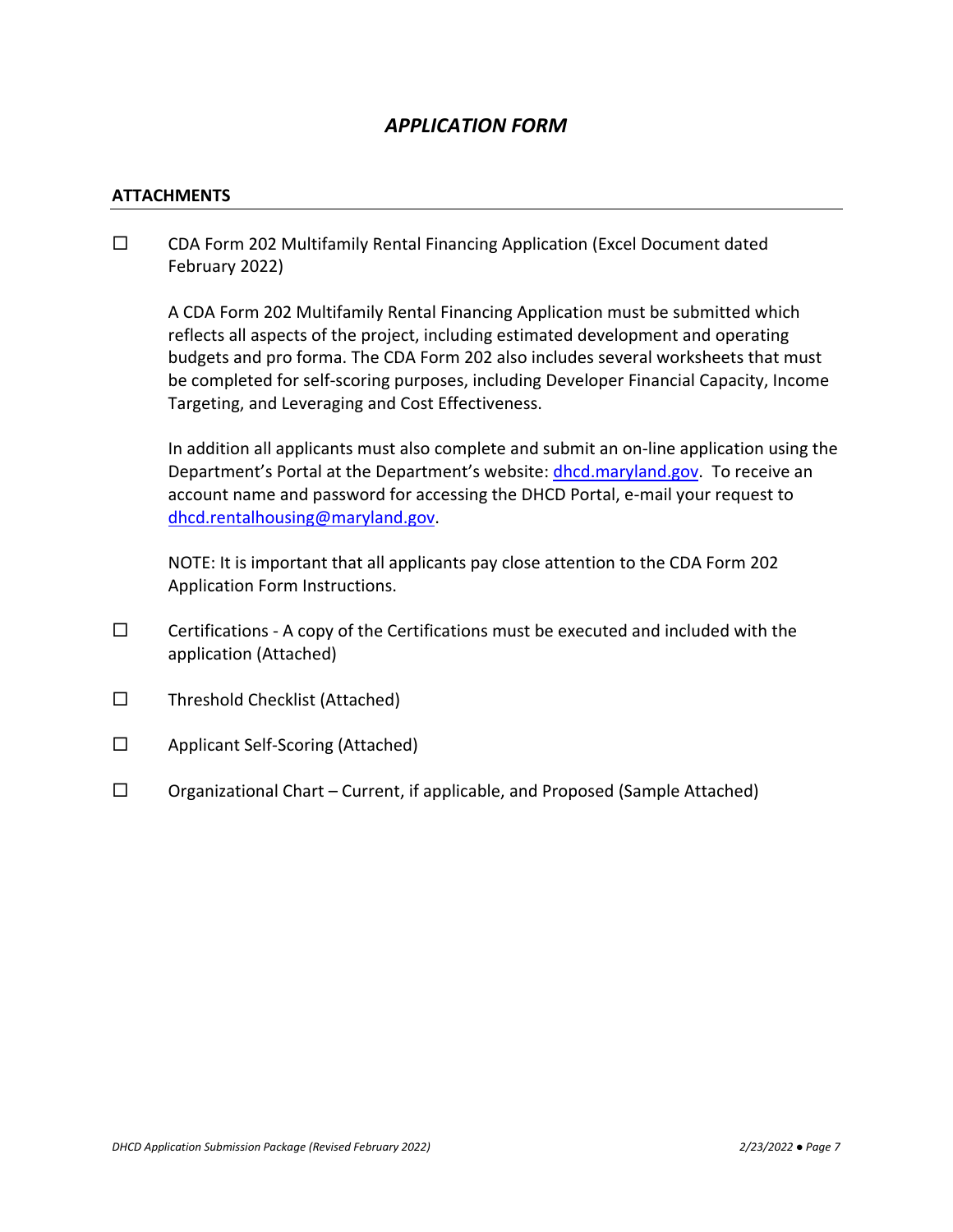#### **CERTIFICATIONS**

The undersigned hereby makes application to the Department for a loan and/or tax credits pursuant to one or more of the Department's Rental Housing Financing Programs and certifies the following:

#### **LOAN REQUIREMENTS**

The undersigned acknowledges the loan may be secured by the lien on the property herein described and evidenced by a promissory note. The undersigned certifies that housing produced with the proceeds of the loan will be rented to income eligible households within the income limits set by the Department for the specific period.

#### **PARTNERSHIP HOUSING (Local Governments Only)**

The undersigned acknowledges that if the Local Government should fail to maintain the housing for the purposes agreed to herein or sells all or part of the project funded with the loan, the loan plus the sum of all interest paid by the State on bonds or other moneys of the State used to fund the project must be repaid to the Department.

#### **EQUAL OPPORTUNITY**

The applicant agrees that it will not discriminate on the basis of race, color, religion, national origin, sex, marital status, sexual orientation, physical or mental disability, or age, except with regard to age as permitted under the federal Housing for Older Persons Act, as amended from time to time or other similar federal laws, in the leasing of or otherwise providing dwelling accommodations at the property or in any other aspect of the development, administration, operation, construction, repair or maintenance of the property or in any aspect of employment by the applicant.

The applicant agrees that it will comply with all applicable provisions of federal, State and local laws and the Department of Housing and Community Development policies regarding discrimination, equal opportunity in employment, housing and credit practices, and drug and alcohol free workplaces including, but not limited to: Title VI and VII of the Civil Rights Act of 1964, as amended; Title VIII of the Civil Rights Act of 1968, as amended; the Fair Housing Act Amendments of 1988, as amended; Title 20 of the State Government Article of the Annotated Code of Maryland, as amended; State of Maryland Executive Order 01.01.1989.18 relating to drug and alcohol free workplaces; the Secretary's Minority Business Enterprise Program, as amended; and the Americans with Disabilities Act of 1990, as amended.

#### **TENANT RELOCATION**

The undersigned certifies that no tenant living in any residential unit in the property to be rehabilitated has been forced to move by the applicant without cause in the twelve month period preceding the submission of this application and that no tenants will be forced to move without cause prior to loan closing except to rehabilitate the project in compliance with an approved relocation plan. The undersigned further agrees to comply with the relocation requirements of the Department if any residential tenant is required to be temporarily or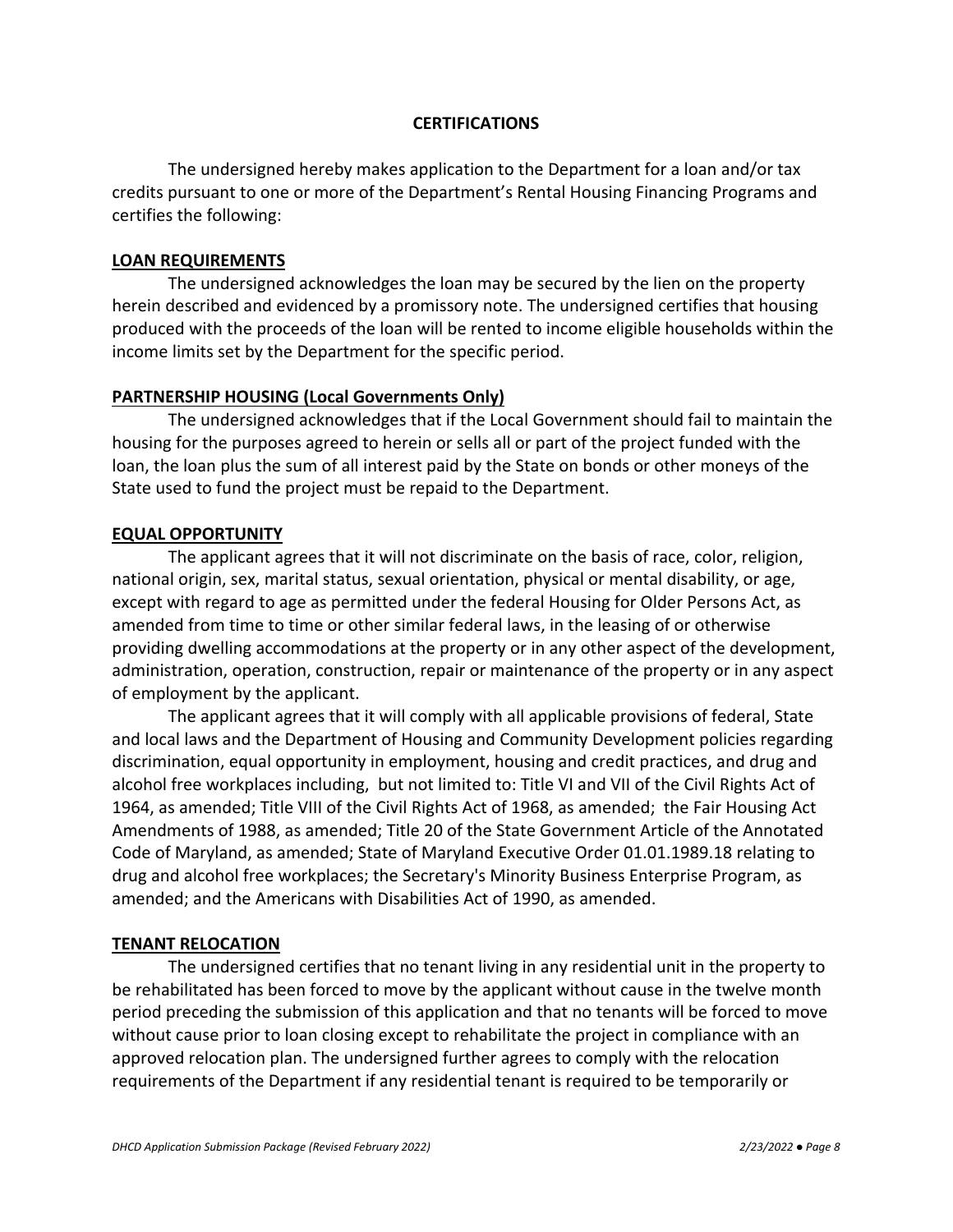permanently displaced as a result of the rehabilitation undertaken pursuant to this loan application.

### **TAX CREDIT CERTIFICATIONS**

The undersigned certifies that the applicant has examined and understands Section 42 of the Internal Revenue Code of 1986 ("Section 42") relating to Low-Income Housing Tax Credits and the project described herein qualifies under Section 42 for the credits requested. The undersigned is solely responsible for compliance with Section 42 and any regulations. The undersigned is further solely

responsible for all calculations and figures relating to the determination of the eligible and qualified basis for the project and individual buildings and understands and agrees that the amount of credits is calculated by reference to the maximum figure submitted with this application as to the eligible and qualified basis.

The undersigned further represents and certifies that the project can be completed within the time schedule set forth herein and that the information contained in this application is true, correct, and complete to the best of the undersigned's knowledge and belief and agrees to notify the Department promptly in writing of any changes in this information, including any changes in the sources and uses of funding for the project. The undersigned agrees to immediately notify the Department of a cancellation of the project, or if the project will not be completed within the proposed time schedule.

The undersigned understands and agrees that the Department, by accepting this application, has no obligation to reserve or allocate any or all of the credits requested and that the Department shall not be liable for any action regarding the project in reliance on this application or any credit reservation or allocation by the Department. It is further understood and agreed that the Department has the right to revoke any credit reservation or allocation after it had been made if, in the sole judgment of the

Department, the project does not qualify for the credits or the project is not likely to be placed in service in the calendar year for which the credits were requested or to meet the requirements to carry over the credits. The undersigned agrees to, at all times, indemnify and hold harmless the Department against all losses, cots, damages, expenses, and liabilities of any nature of kind (including, but not limited to attorney's fees, litigation and court costs, amounts paid in settlement, amounts paid to discharge judgments, and any loss from judgments) arising out of, or related to acceptance, consideration, approval or disapproval of this application.

## **ACCESS TO PUBLIC ACT NOTICE AND WAIVER**

Applicants should give specific attention to the identification of information furnished to the Department under this application which they deem confidential, commercial or financial information, proprietary information, or trade secrets and provide any justification of why this information should not be disclosed under the Maryland Public Information Act, State General Provisions Article, Title 4 of the Annotated Code of Maryland. Applicants are advised that, upon request from a third party, the Department is required to make an independent determination as to whether the information may or must be divulged to that third party.

The information in this application will be disclosed to appropriate staff of the Department or the public officials for purposes directly connected with the administration of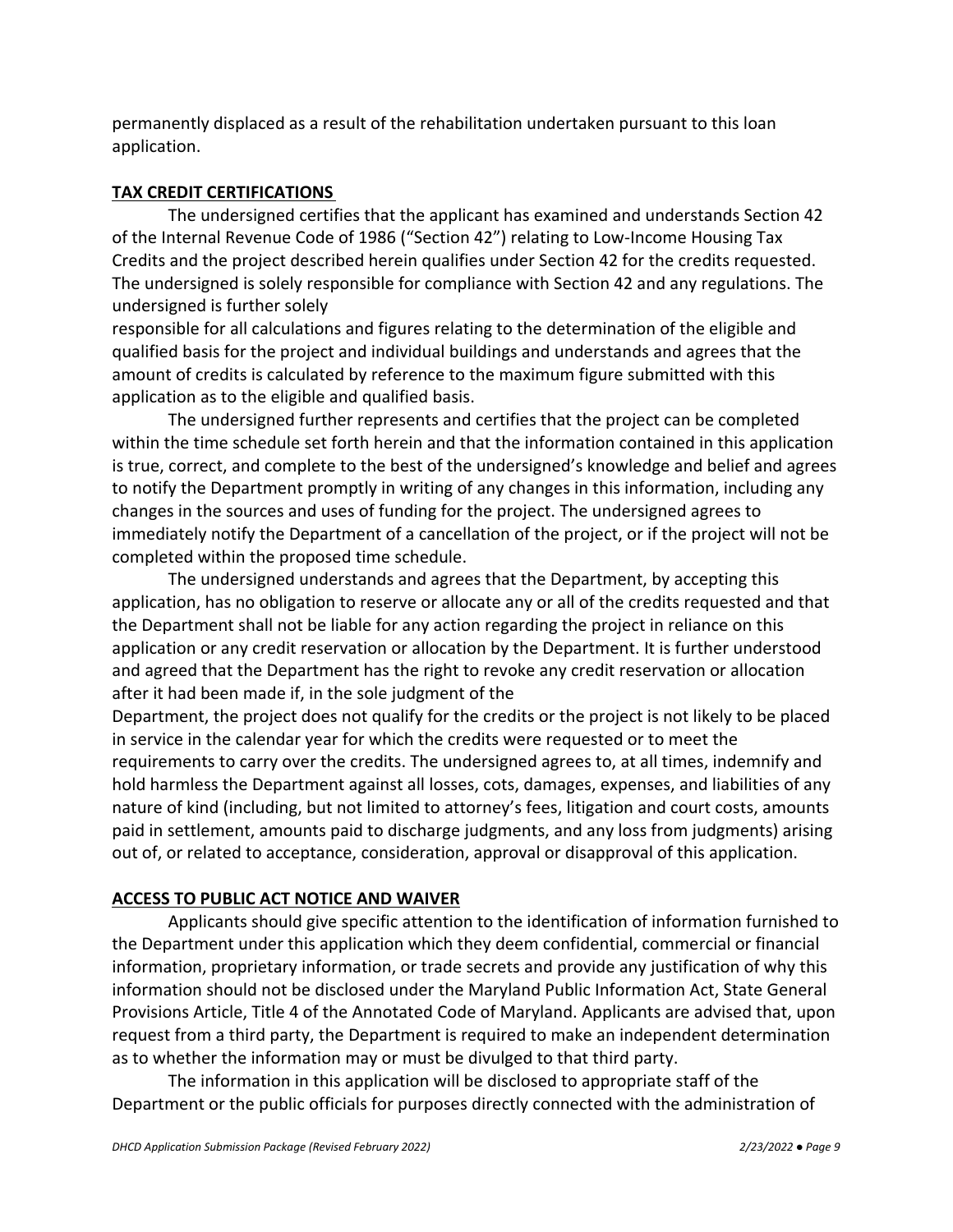the programs for which its use is intended. Such information may be shared with State, Federal, or local government agencies that have a financial role on the project.

The Department intends to make available to the public certain information regarding projects submitting applications regardless of whether or not the project is recommended for reservation of funds by the Department. Some of this information may not be disclosed under Maryland's Access to Public Records Act. By signing and delivering this application to the Department, you hereby AGREE TO WAIVE ANY RIGHTS TO OBJECT TO OR PREVENT THE DISCLOSURE TO THE PUBLIC OF THE FOLLOWING INFORMATION: applicant's and sponsor names; name and address of the project; loan and /or tax credit amounts and terms (requested and/or approved); amounts and sources of other financing; total project cost; waivers (requested and/or received); explanation of amount and reason for State Bonus Points received (if any); total number of units; population served (elderly or family); and number of units reserved for persons with disabilities or special needs.

#### **GENERAL**

The undersigned hereby certifies that the development proposed in this application can be developed in accordance with the development budget set forth herein and operated in accordance with the operating budget set forth herein and further certifies that the information set forth herein and in any attachments in support hereof is true, correct, and complete to the best of his/ her knowledge and belief. The undersigned authorizes the Department to obtain credit information for the purpose of evaluating this application.

IN WITNESS WHEREOF, the applicant has caused this document to be duly executed in its

name of this \_\_ day of \_\_\_\_\_\_\_\_\_\_\_\_, 20 .

\_\_\_\_\_\_\_\_\_\_\_\_\_\_\_\_\_\_\_\_\_\_\_\_\_\_\_\_\_\_\_\_\_\_\_\_\_\_\_ (Full legal name of sponsor)

Signature: **Example 2018** 

Name:

 $\blacksquare$  Title: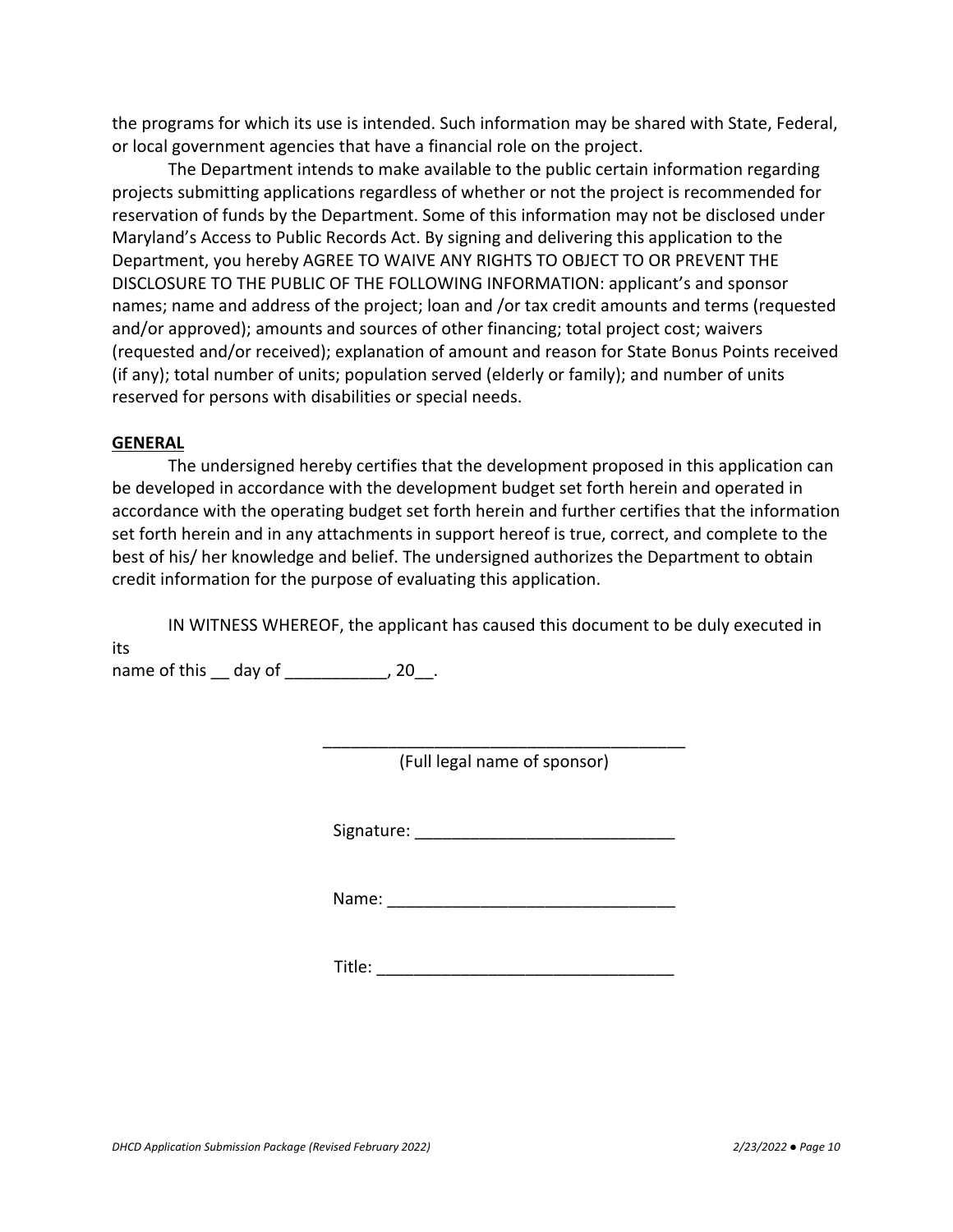# **THRESHOLD CHECKLIST**

| <b>Meets</b><br><b>Requirements</b> | <b>Threshold Requirements</b>                                                                        |  |  |
|-------------------------------------|------------------------------------------------------------------------------------------------------|--|--|
|                                     | 2 Application Process                                                                                |  |  |
|                                     | 2.4 Application Form and Fees                                                                        |  |  |
|                                     | 3 Threshold Criteria                                                                                 |  |  |
| $\overline{\phantom{a}}$            | Development Team Requirements<br>3.1                                                                 |  |  |
|                                     | 3.2 Occupancy Requirements                                                                           |  |  |
|                                     | 3.3 Marketing Requirements                                                                           |  |  |
| n.                                  | 3.4 Tenant Services                                                                                  |  |  |
| Л                                   | 3.5 Persons with Disabilities (PWD)                                                                  |  |  |
| ٦                                   | 3.6 Other Financing Commitments                                                                      |  |  |
| Π                                   | 3.7 RHFP and RHW Loan Requirements                                                                   |  |  |
| J.                                  | 3.8 LIHTC Award Limits                                                                               |  |  |
| ٦                                   | 3.9 Underwriting Standards                                                                           |  |  |
| J                                   | 3.10 Readiness to Proceed and Financial                                                              |  |  |
|                                     | Feasibility                                                                                          |  |  |
| J.                                  | 3.11 Site Requirements                                                                               |  |  |
|                                     | 3.12 Market Study                                                                                    |  |  |
| П                                   | 3.13 Development Quality Thresholds<br>3.14 Additional Criteria Applicable Only to<br>Rehabilitation |  |  |
|                                     |                                                                                                      |  |  |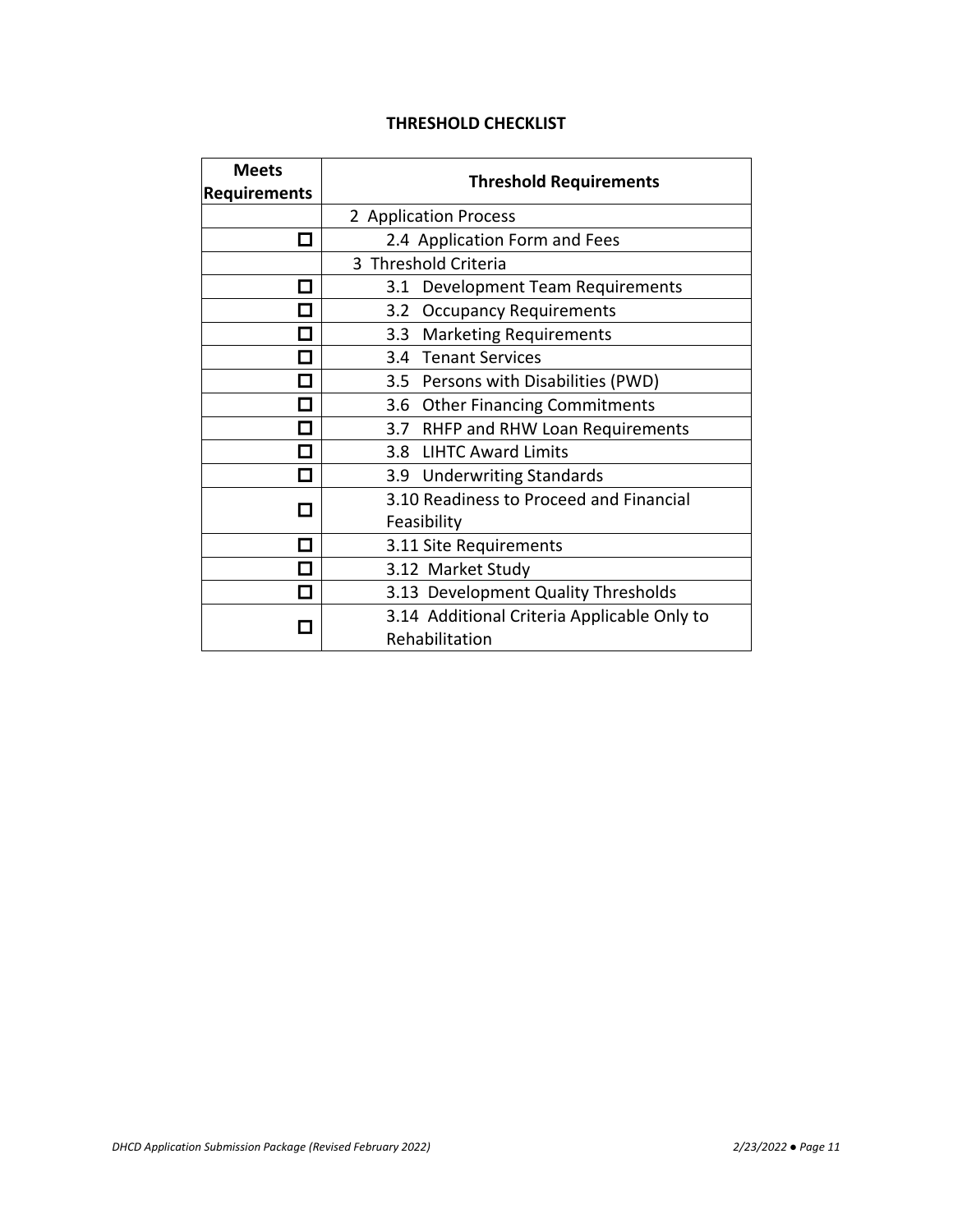# **Applicant Self-Scoring**

| <b>Scoring Summary Table</b>           |                                                                                                   | <b>Maximum</b><br><b>Possible Points</b> | <b>Applicant Self-</b><br><b>Score</b> | <b>DHCD USE ONLY</b> |
|----------------------------------------|---------------------------------------------------------------------------------------------------|------------------------------------------|----------------------------------------|----------------------|
| 4.1 Capacity of Development Team       |                                                                                                   | <b>74 Total Points</b>                   |                                        |                      |
|                                        | 4.1.1 Development Team Experience                                                                 | 42                                       |                                        |                      |
|                                        | 4.1.2 Deductions from Team Experience Score                                                       | $-10$                                    |                                        |                      |
|                                        | 4.1.3 Developer Financial Capacity                                                                | 18                                       |                                        |                      |
|                                        | 4.1.4 Nonprofits (NPs), Public Housing                                                            | 14                                       |                                        |                      |
|                                        | Authorities (PHAs) and                                                                            |                                          |                                        |                      |
|                                        | Minority/Disadvantaged Business Enterprises<br>(MBE/DBEs)                                         |                                          |                                        |                      |
|                                        | <b>4.2 Community Context</b>                                                                      | <b>16 Total Points</b>                   |                                        |                      |
|                                        | 4.2.1 Community Impact Projects                                                                   | $16*$                                    |                                        |                      |
|                                        | 4.2.2 Communities of Opportunity                                                                  | $16*$                                    |                                        |                      |
|                                        | 4.2.3 Defined Planning Areas and Opportunity                                                      | $16*$                                    |                                        |                      |
|                                        | Zones                                                                                             |                                          |                                        |                      |
| 4.3 Transit Oriented Development (TOD) |                                                                                                   | <b>8 Total Points</b>                    |                                        |                      |
|                                        | 4.4 Public Purpose                                                                                | <b>46 Total Points</b>                   |                                        |                      |
|                                        | 4.4.1 Income Targeting                                                                            | 15                                       |                                        |                      |
|                                        | 4.4.2 Targeted Populations: PWD or Special                                                        | 10                                       |                                        |                      |
|                                        | <b>Needs</b>                                                                                      |                                          |                                        |                      |
|                                        | 4.4.3 Family Housing                                                                              | 8                                        |                                        |                      |
|                                        | 4.4.4 Tenant Services                                                                             | 8                                        |                                        |                      |
|                                        | 4.4.5 Policy Incentives                                                                           | 5                                        |                                        |                      |
|                                        | 4.5 Leveraging and Cost Effectiveness                                                             | <b>25 Total Points</b>                   |                                        |                      |
|                                        | 4.5.1 Direct Leveraging                                                                           | 15                                       |                                        |                      |
|                                        | 4.5.2 Operating Subsidies                                                                         | 10                                       |                                        |                      |
|                                        | 4.5.3 Construction or Rehabilitation Cost                                                         | -8                                       |                                        |                      |
|                                        | Incentives                                                                                        |                                          |                                        |                      |
|                                        | <b>4.6 Development Quality Standards</b>                                                          | <b>31 Total Points</b>                   |                                        |                      |
|                                        | 4.6.1 Green Features                                                                              | 10                                       |                                        |                      |
|                                        | 4.6.2 Energy Efficiency                                                                           | 8                                        |                                        |                      |
|                                        | 4.6.3 Project Durability and Enhancements                                                         | 13                                       |                                        |                      |
|                                        | Total                                                                                             | <b>200 Total Points</b>                  |                                        |                      |
|                                        | *Project cannot receive points under more than one of the following categories: Community Impact, |                                          |                                        |                      |

Communities of Opportunity, or Defined Planning Areas.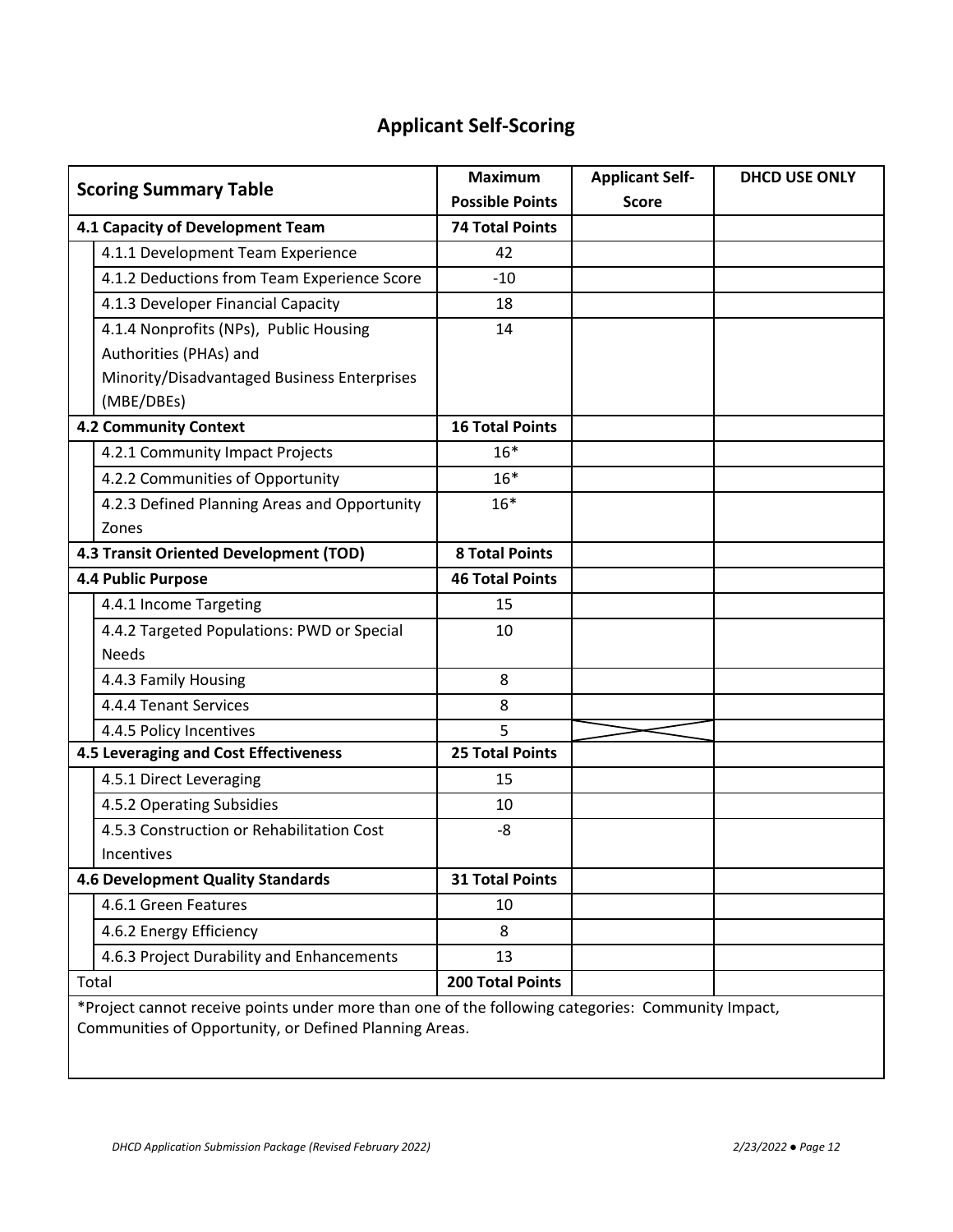# **Organization Chart**

Submit an Organization Chart that illustrates the structure of the ownership entity (proposed or current). A sample Organization Chart is provided below.

# **Project Name**

# **Organizational Chart: Owner, GP, & LP**

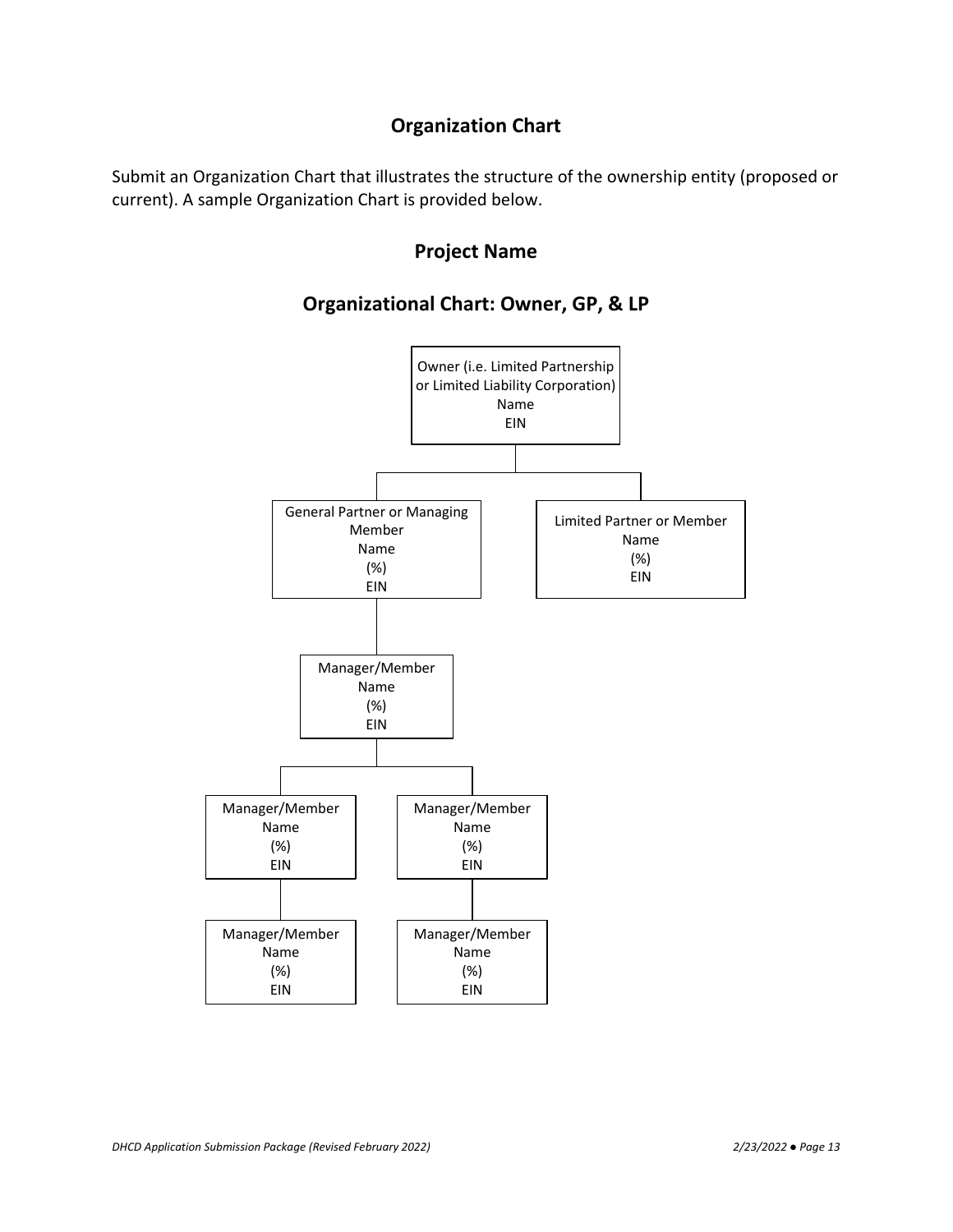# *EXHIBIT A: PROJECT INFORMATION*

#### Notice and Opportunity to Comment – Local Governments

Upon receipt of an Application Submission Package the Department shall provide written notice of the application and a reasonable opportunity to comment to the political subdivision in which the project is located. Please complete the attached form describing your project. This form will be included with the Notice the Department sends to the applicable political subdivision for your project. Please refer to Section 2.2 of the Guide for more information.

#### Market Analysis

Applications must include a market study prepared by a market analyst acceptable to the Department and unaffiliated with the members of the development team. The market analyst must have experience with affordable multifamily rental housing and/or LIHTC housing in Maryland. The market study should be detailed, provide a logical basis for all conclusions, clearly indicate a need for the housing, demonstrate that the project would be competitive in the local market, demonstrate that the project will not compete adversely with other projects the Department has financed or insured, and be less than six months old. Please contact the Department if assistance is needed in identifying other projects financed by the Department. Please refer to Section 3.12.1 of the Guide for more information.

#### Other Project Financing

Letters of intent to provide financing must be furnished for all construction and permanent funding sources (loans, grants, and equity) identified in the application. At a minimum, letters of intent must be specific to the project and detailed concerning terms and conditions. Refer to Section 3.6 of the Guide for more information regarding this requirement. Projects seeking consideration in Leveraging scoring for projected capital from a qualified Opportunity Zone fund must complete the Opportunity Zone certification included in this exhibit.

#### Public and Assisted Housing Waiting Lists

All projects must establish a priority for households on waiting lists for public housing or other federal or State assisted low-income housing. To document this priority, a letter from the applicant to the local agency with jurisdiction over the project must be included in this exhibit. The letter must clearly indicate that a preference will be given to households on the waiting list. In addition, evidence must be provided that the entity maintaining the waiting list is willing to refer tenants to the project. Please refer to Section 3.3.1 of the Guide for more information.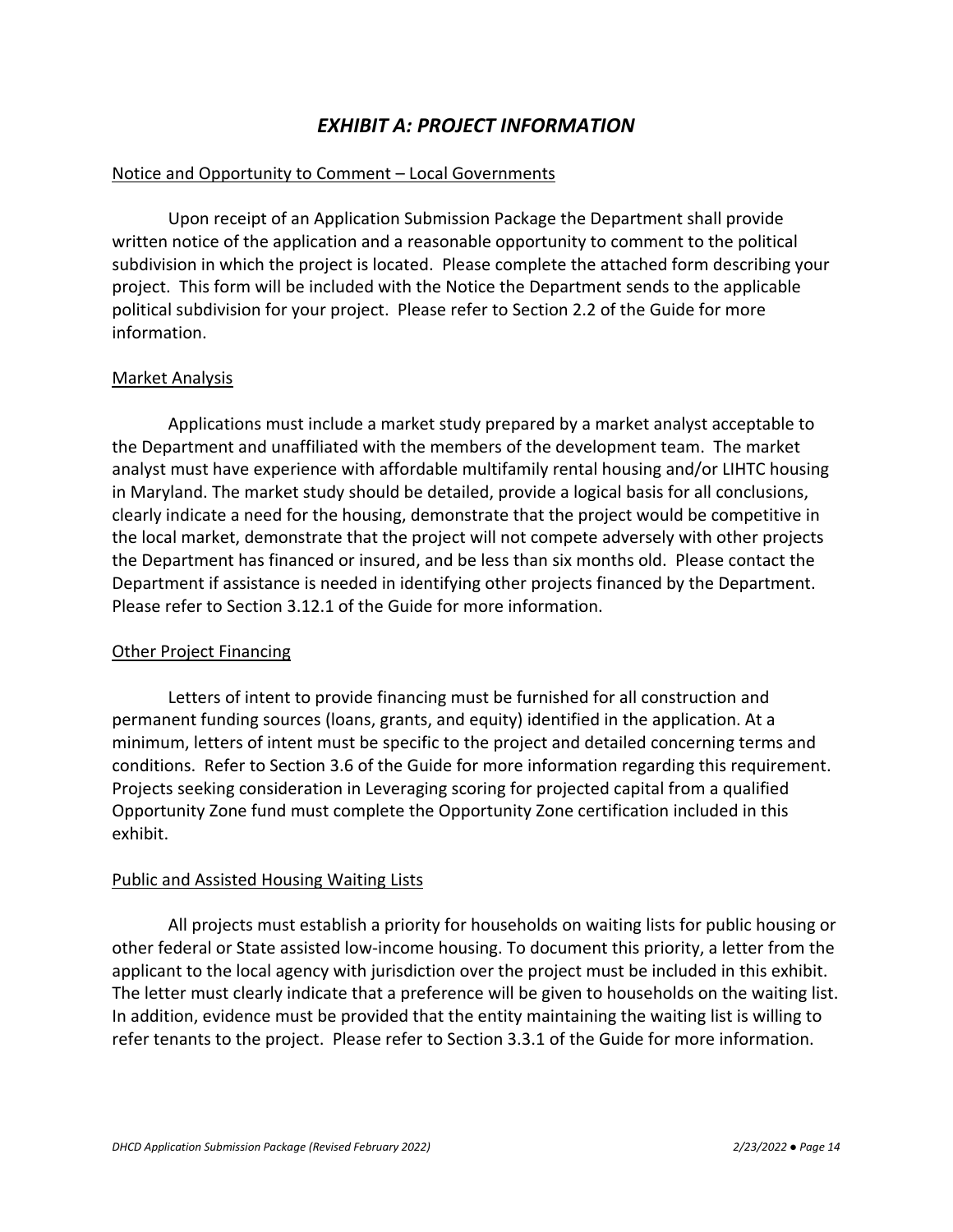#### **ATTACHMENTS**

- $\square$  Project Information Sheet for Notice to Local Governments (template attached)
- $\square$  Market Analysis A narrative and chart (table) must be provided that describes how the minimum mandatory standards will be met in order for a project to pass threshold. It is recommended that the narrative/chart address each bulleted point and clearly identify how the criteria will be met. Include a reference where the information can be found in the Market Study. Provide an electronic copy of the Market Study on CD with application.
- Other Project Financing Letters of Intent or Commitment Letters for Other Loans, Equity, and Grants
- $\square$  Letter to Local Agency Establishing Public and Assisted Housing Waiting List Priority
- Letter from Local Agency Agreeing to Refer Tenants from Public and Assisted Housing Waiting List
- $\square$  Opportunity Zone Investment Certification (attached) (if applicable)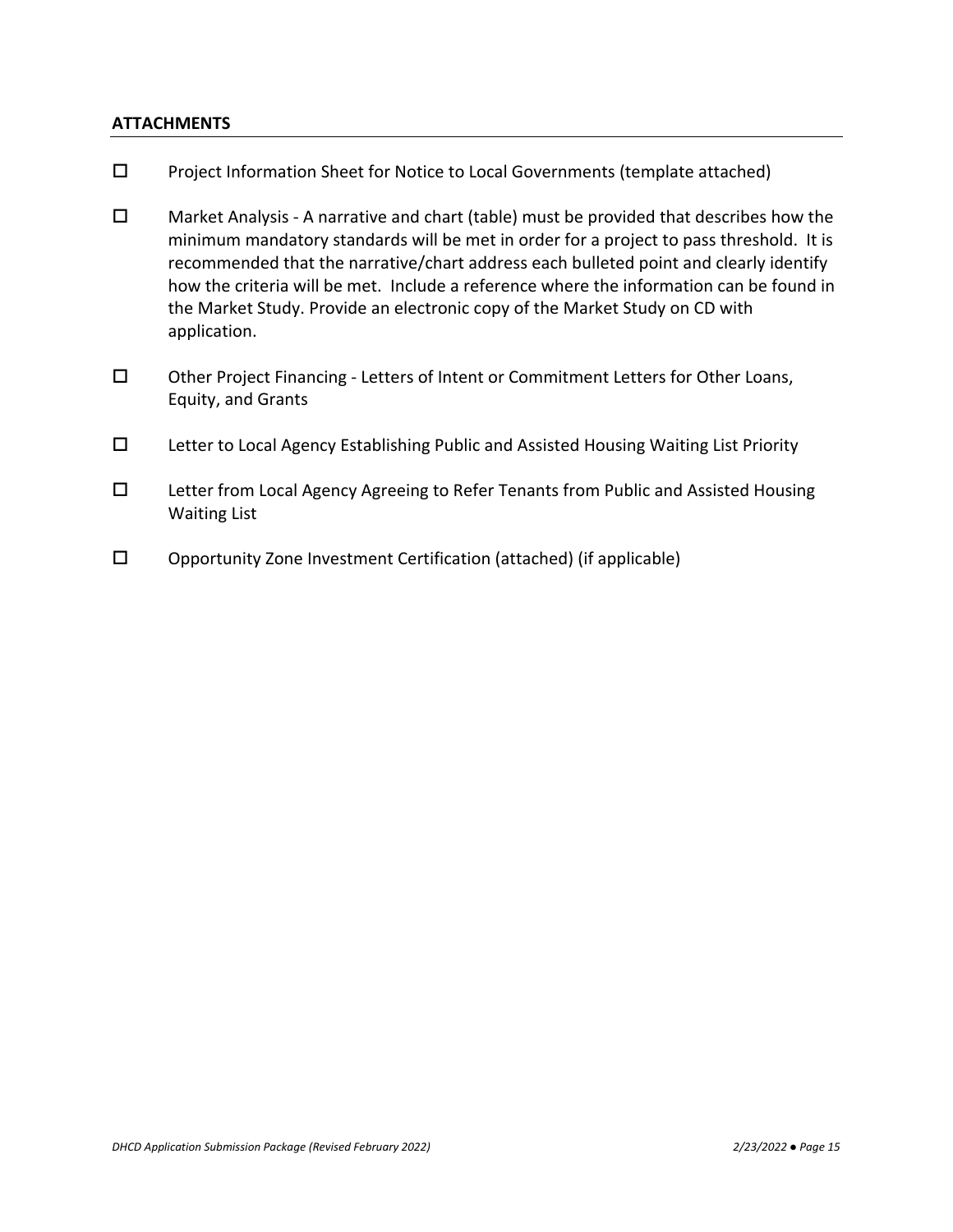# LOCAL GOVERNMENT NOTIFICATION PROJECT SUMMARY

DATE OF APPLICATION:

NAME OF PROJECT:

ADDRESS OF PROJECT:

#### DEVELOPER & DEVELOPER'S CONTACT INFORMATION:

| AMOUNT OF DHCD FUNDING AND/OR<br>LOW INCOME HOUSING TAX CREDITS<br>(LIHTC) REQUESTED: Multifamily Bond<br>Program (MBP)<br>\$. |                                                                            |
|--------------------------------------------------------------------------------------------------------------------------------|----------------------------------------------------------------------------|
| Rental Housing Financing Program (RHFP) \$                                                                                     |                                                                            |
| Federal HOME Program (HOME)<br>$\mathcal{S}$                                                                                   |                                                                            |
| Rental Housing Works (RHW)<br>\$                                                                                               |                                                                            |
| Partnership Rental Housing Program (PRHP)<br>$\mathcal{S}$                                                                     |                                                                            |
| Energy Lending Program (EmPOWER or CIF)<br>\$                                                                                  |                                                                            |
| <b>LIHTC</b><br>\$                                                                                                             |                                                                            |
| \$<br>Other DHCD \$                                                                                                            |                                                                            |
| <b>OTHER SOURCES FINANCING (amount,</b><br>type &provider)                                                                     | DEVELOPER'S EQUITY \$<br>INTERIM INCOME \$                                 |
|                                                                                                                                | OTHER LOANS \$                                                             |
| TYPE OF PROJECT NEW<br><b>CONSTRUCTION</b><br>__ ACQUISITION                                                                   | __ ACQUISITION AND REHABILITATION<br>REHABILITATION                        |
| TOTAL NO. OF UNITS                                                                                                             |                                                                            |
| NUMBER OF UNITS RESERVED FOR<br>HOUSEHOLDS OF LIMITED INCOME,                                                                  | TOTAL UNITS FOR HOUSEHOLDS OF<br><b>LIMITED INCOME</b><br>% OF TOTAL UNITS |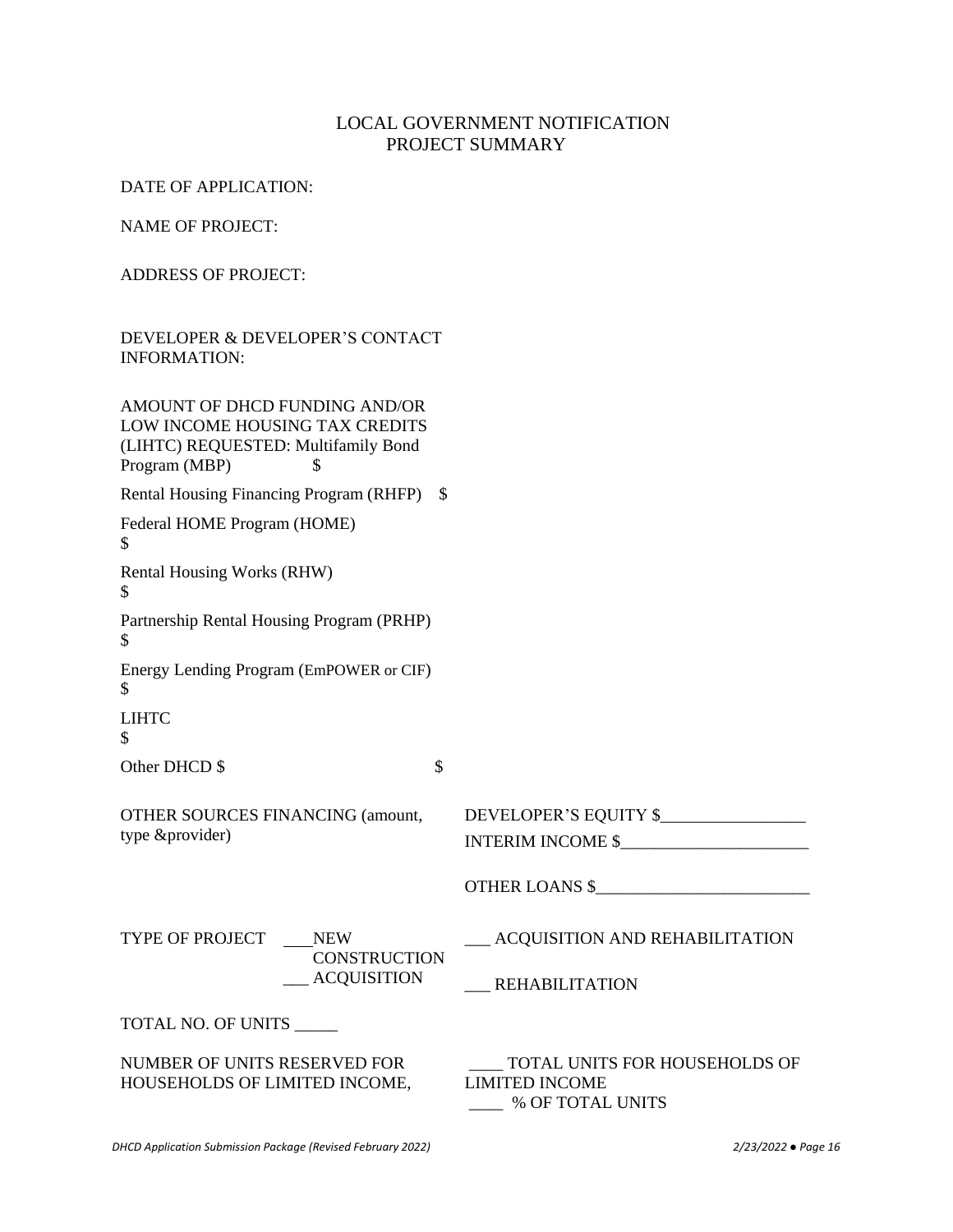INCLUDING THE INCOME AND RENT LIMITS: RESTRICTED UNITS ONLY

\_\_\_\_ UNITS @ 80% AREA MEDIAN INCOME

(AMI) (\$\_\_\_\_\_\_\_\_\_\_\_)

\_\_\_\_ UNITS @ 70% AMI (\$\_\_\_\_\_\_\_\_\_\_\_)

\_\_\_\_ UNITS @ 60% AMI (\$\_\_\_\_\_\_\_\_\_\_\_)

\_\_\_\_ UNITS @ 50% AMI (\$\_\_\_\_\_\_\_\_\_\_\_)  $\frac{\sqrt{3}}{2}$  UNITS @ 40% AMI (\$

\_\_\_\_ UNITS @ 30% AMI AND BELOW

(\$\_\_\_\_\_\_\_\_\_\_\_)

RESTRICTED UNITS ONLY

\_\_\_\_ UNITS @ 80% AREA MEDIAN INCOME (AMI) (\$\_\_\_\_\_\_\_\_\_\_\_)

\$\_\_\_\_ MAXIMUM RENT: EFFICIENCY/SRO

\$\_\_\_\_ MAXIMUM RENT: ONE (1) BEDROOM

\$\_\_\_\_ MAXIMUM RENT: TWO (2) BEDROOM

\$ \_\_\_\_ MAXIMUM RENT: THREE (3)

BEDROOM

\$ \_\_\_\_ MAXIMUM RENT: FOUR (4)BEDROOM

BRIEF NARRATIVE DESCRIPTION OF PROJECT: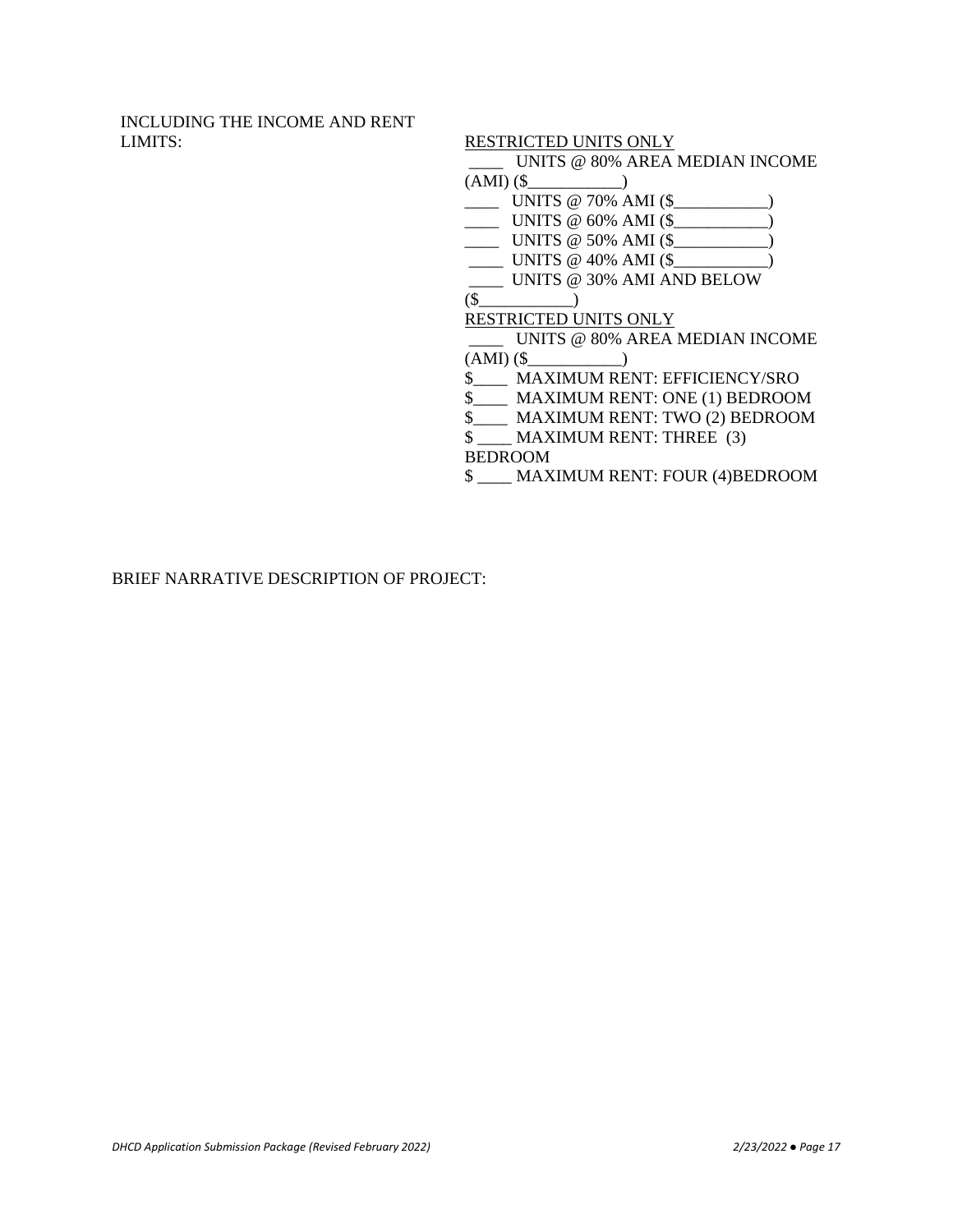# **Maryland Department of Housing and Community Development OWNER/SPONSOR CERTIFICATION OF OPPORTUNITY ZONE INVESTMENT**

(Submit under Exhibit A in Application)

Project Name: **Example 20** 

A project seeking consideration in Leveraging scoring for projected capital from a qualified Opportunity Zone fund must complete this Certification. As detailed in Section 4.5.1 of the Multifamily Rental Financing Program Guide (the "Guide"), projected capital from a qualified Opportunity Zone fund must result in an equity contribution to the project that is in excess of DHCD's assumptions of LIHTC equity pricing at the time of application.

As the Owner/Developer I hereby certify that the projected capital from a qualified Opportunity Zone fund to be considered as leveraged funds in accordance with Section 4.5.1 of the Guide is \$\_\_\_\_\_\_\_\_\_\_\_\_, which amount is in excess of DHCD's assumptions of LIHTC equity pricing.

This certification is in accordance with the requirements of Sections 3.6 and 4.5.1 of the Guide.

#### OWNER/SPONSOR

| Signed:                 | Date: |  |
|-------------------------|-------|--|
|                         |       |  |
| Printed Name and Title: |       |  |
|                         |       |  |
| Company Name:           |       |  |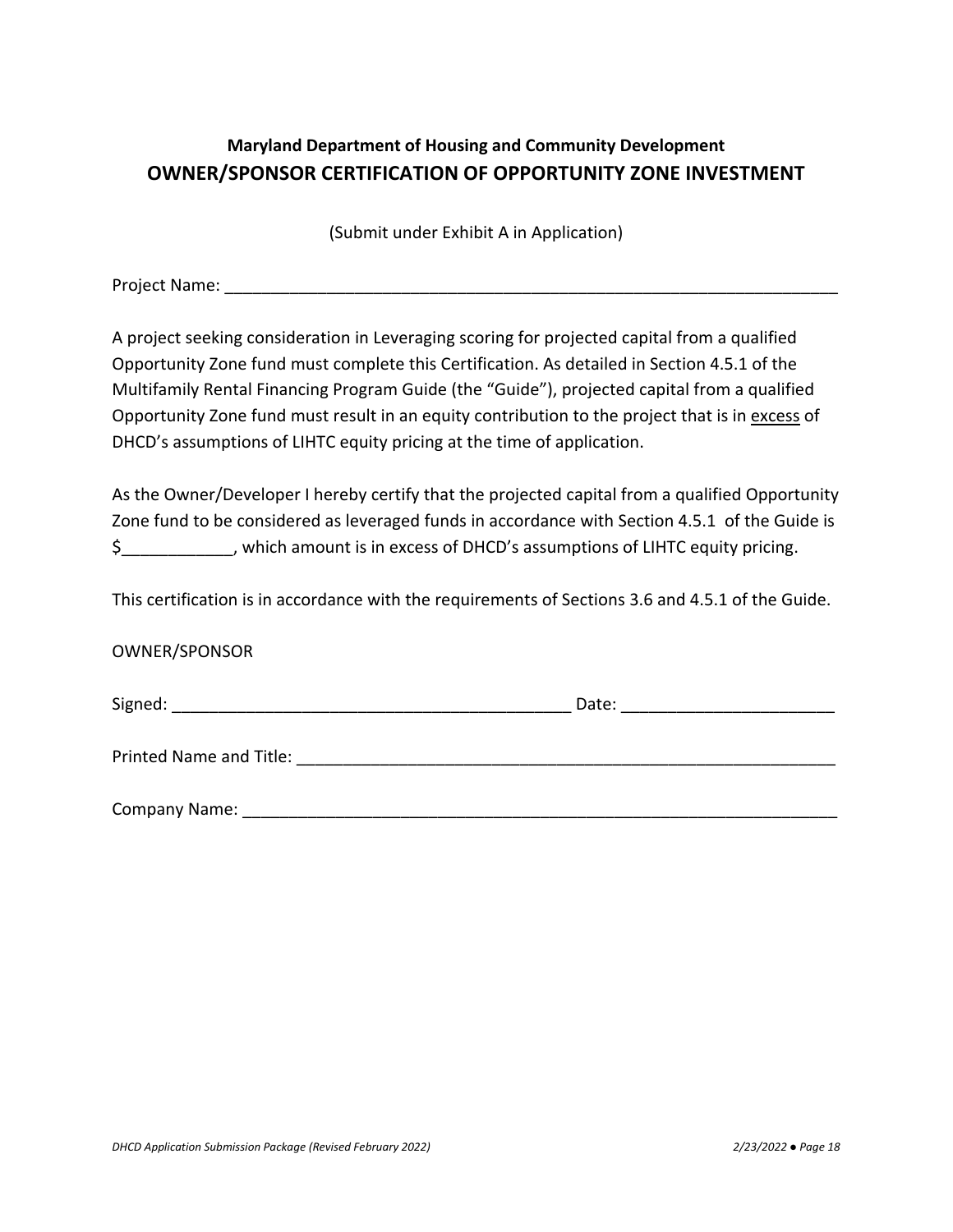# *EXHIBIT B: SITE INFORMATION*

#### Site Map and Photographs

Include a site map clearly showing area amenities (such as schools, parks, shopping, and public transportation). The site map should include approximate distances from the site to the amenities. Also include photographs of the site, any existing buildings, and the adjacent properties. Each picture should contain a description of the location of the photographed site relative to the subject site and a description of the surrounding property's use and the direction toward which the photographs were taken.

#### Priority Funding Area Designation

All projects involving new construction must be located in a Priority Funding Area (PFA). Rehabilitation projects are not subject to this requirement. Please refer to Section 3.11.7 of the Guide for more information. If you are uncertain if your project is located in a Priority Funding Area, please contact the Department for assistance before submitting an application for financing.

#### Environmental Checklist

Each project must comply with applicable requirements of local, state, and federal environmental laws and regulations. An initial due diligence evaluation of the site for environmental issues is required. This evaluation includes a review of foundation conditions, man-made hazards, storm water runoff, underground storage tanks, and potential for leadbased paint, radon gas, mold, PCB's or asbestos in existing buildings. Applicants complete and attach the Environmental Due Diligence Checklist (which is included at the end of this exhibit) for the preliminary evaluation of the site. If a U.S. Department of Housing and Urban Development (HUD) environmental clearance has already been performed, you may submit it with the application instead of the Environmental Due Diligence Checklist. Please refer to Section 3.11.4 of the Guide for more information.

#### Zoning

Properties must be properly zoned for their intended use. A letter from the local zoning office indicating that the project is properly zoned for its intended use should be attached as part of this exhibit. If a zoning change, variance, or exception is required, sponsors must provide documentation illustrating the local planning and zoning process and identifying a local governmental contact person familiar with the project and responsible for the approval process. Sponsors must also provide a detailed schedule for obtaining the required approvals. Please refer to Section 3.11.3 of the Guide for more information.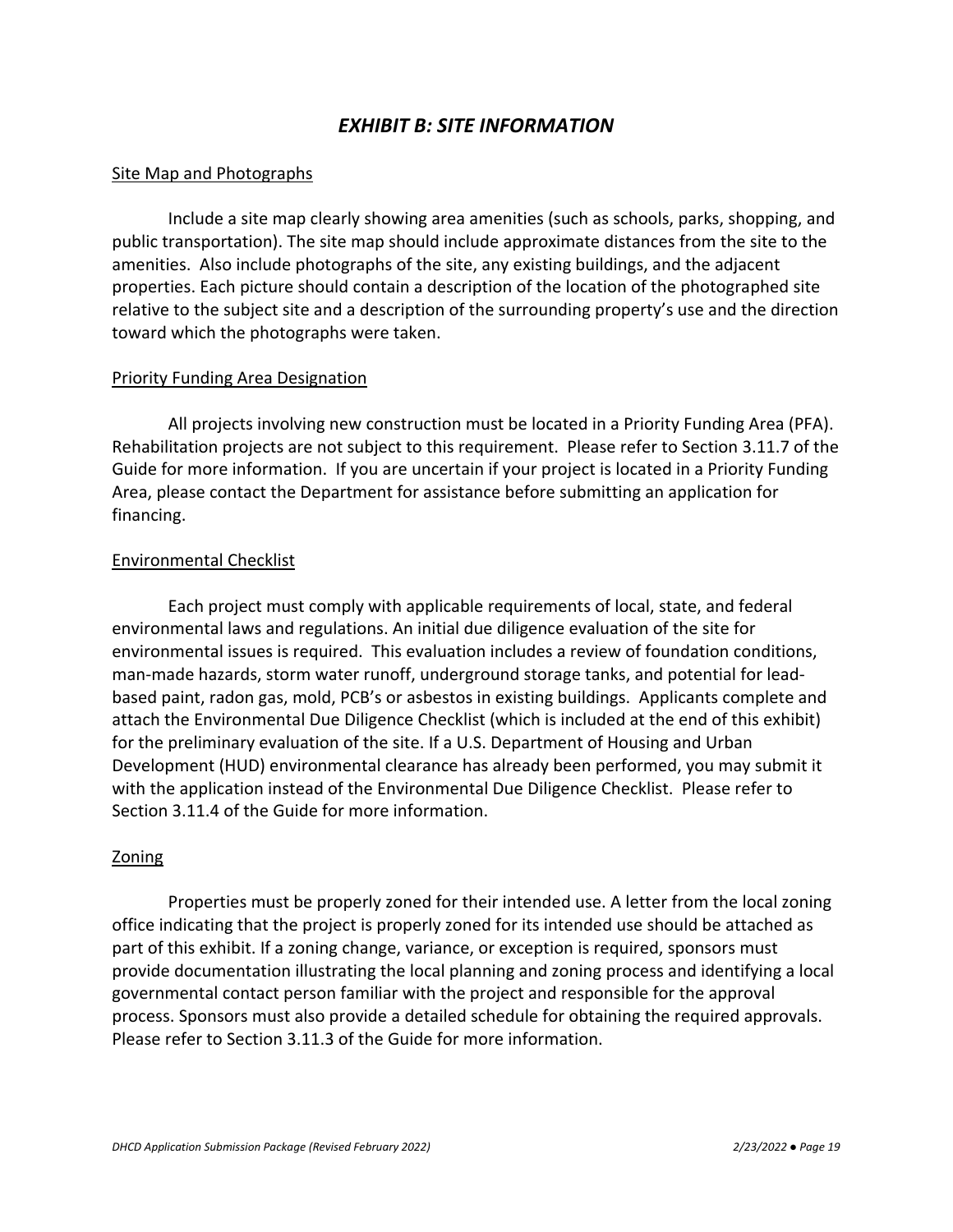#### Site Control

Applicants must have obtained sufficient site control to allow projects to move forward within normal processing timeframes if they receive a reservation of funds or LIHTC. Generally, site control should be for at least 180 days from the application deadline date (including extension options). Site control should include a detailed list of all addresses in the project. If the project is located on a scattered site the address list should be broken down by parcel. Please refer to Section 3.11.1 of the Guide for more information.

#### **ATTACHMENTS**

#### **Site Map and Photographs**

- □ Site Map
- $\square$  Photographs of Project Site and Surroundings

#### **Priority Funding Area**

- □ Local Government Certification
- $\square$  Maryland Office of Planning Confirmation, if necessary
- $\square$  Not Applicable. The project is a rehabilitation project and is not subject to this requirement

#### **Environmental Checklist**

- $\square$  Environmental Due Diligence Checklist (attached)
- □ HUD Environmental Clearance (alternative)

#### **Zoning**

- $\square$  Evidence of Zoning with Local Contact Information
- D Description of Change, Variance or Exception Required
- D Detailed Process and Schedule for Obtaining Required Approvals

#### **Site Control**

- $\square$  Evidence of Site Control
- $\square$  Proposal for Identifying Sites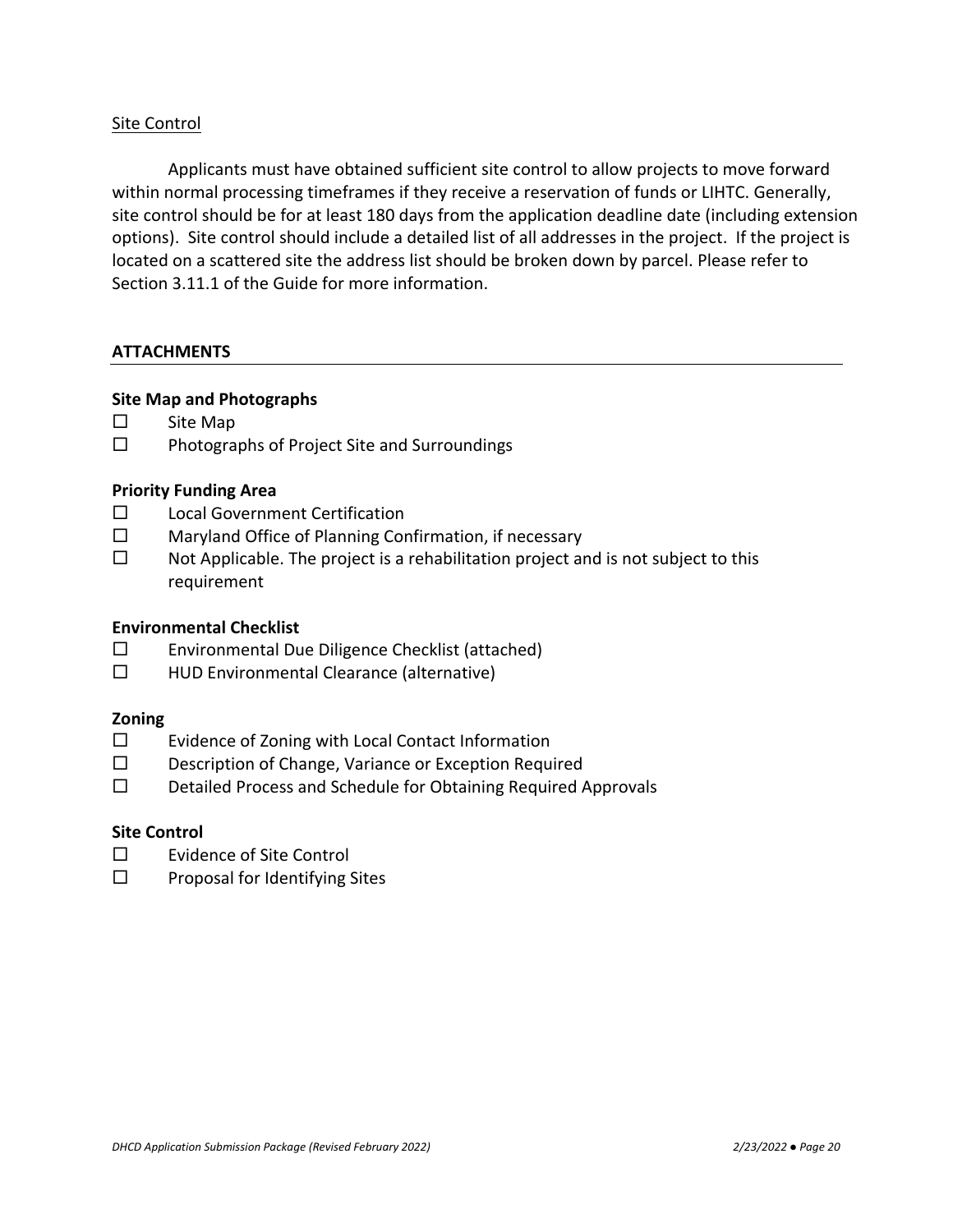# *ENVIRONMENTAL DUE DILIGENCE CHECKLIST*

Project: Date: Investigator:

Percentage of Living Units Reviewed: 28 Percentage of Site Actually Walked and Observed: 38

| <b>Environmental Risks</b>                        | <b>Observed</b> | <b>Possible</b> | <b>Not</b><br><b>Observed</b> |
|---------------------------------------------------|-----------------|-----------------|-------------------------------|
|                                                   |                 |                 |                               |
| Asbestos                                          |                 |                 |                               |
| <b>Asbestos Containing Materials</b>              |                 |                 |                               |
| <b>Lead Paint</b>                                 |                 |                 |                               |
| Underground Storage Tanks, Lines and Vents        |                 |                 |                               |
| Above Ground Chemical Storage or Products         |                 |                 |                               |
| Visible Soil Discoloration                        |                 |                 |                               |
| <b>Buried Waste</b>                               |                 |                 |                               |
| PCB Transformers or Light Ballast                 |                 |                 |                               |
| Surface Water Discharge                           |                 |                 |                               |
| Sensitive Adjacent Properties                     |                 |                 |                               |
| <b>Potential Contaminated Adjacent Properties</b> |                 |                 |                               |
| <b>Air Emissions</b>                              |                 |                 |                               |
| <b>Wetland Areas</b>                              |                 |                 |                               |
| <b>Sanitary Sewer Failure</b>                     |                 |                 |                               |
| On-lot Septic                                     |                 |                 |                               |
| Private Water Supply                              |                 |                 |                               |
| Surface Impoundment                               |                 |                 |                               |
| <b>Excessive Noise</b>                            |                 |                 |                               |
| <b>Foul Odors</b>                                 |                 |                 |                               |
| French Drain or Disposal Pit                      |                 |                 |                               |
| <b>Unsafe Material Management Practices</b>       |                 |                 |                               |
| Pipe Leaks                                        |                 |                 |                               |
| Mold                                              |                 |                 |                               |
| Radon Gas                                         |                 |                 |                               |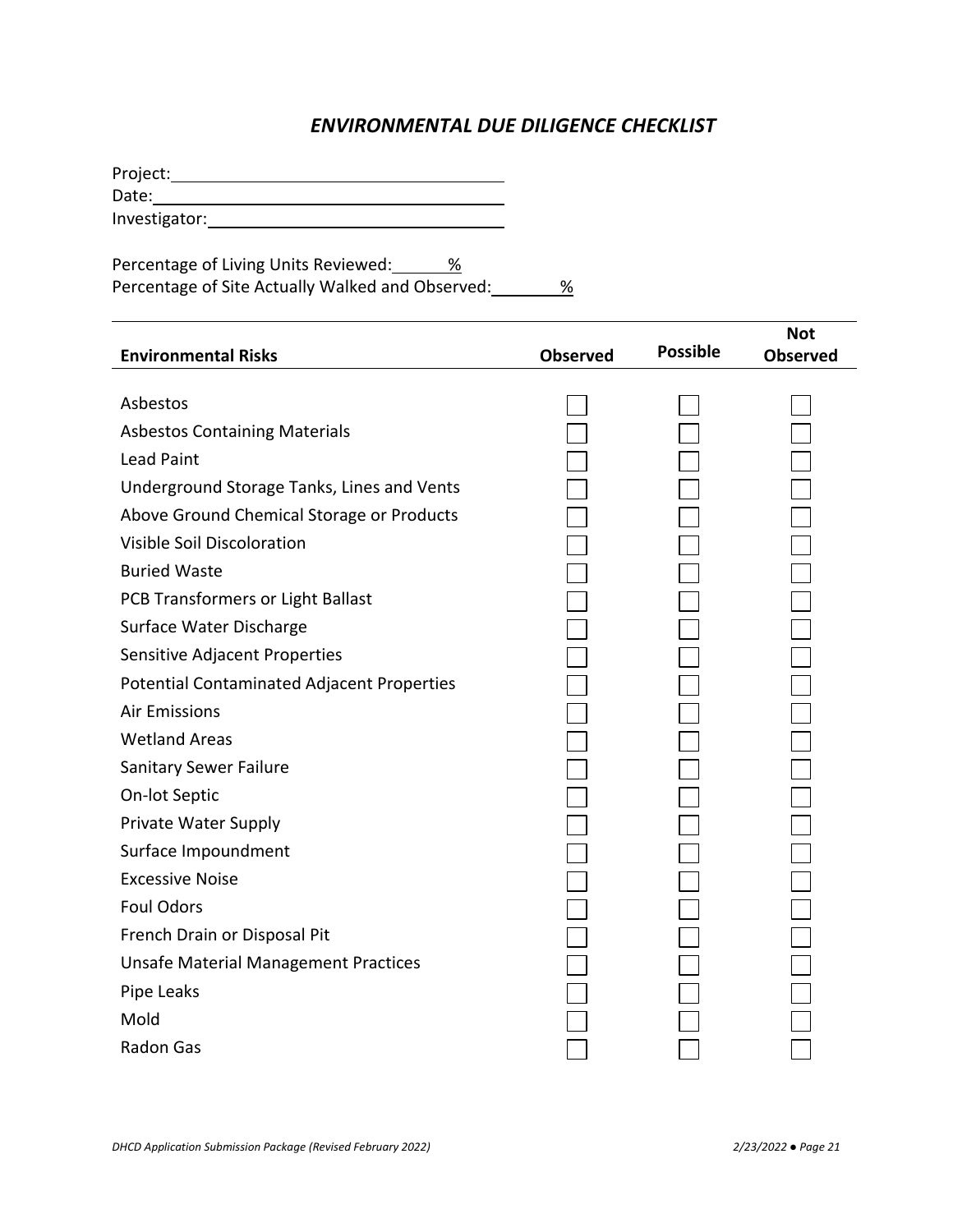| <b>Geologic Features</b> | Observed | <b>Not</b><br><b>Observed</b> |
|--------------------------|----------|-------------------------------|
| <b>Streams</b>           |          |                               |
| Lakes                    |          |                               |
| Ponds                    |          |                               |
| <b>Sink Holes</b>        |          |                               |
| <b>Rock Outcrops</b>     |          |                               |
| Springs                  |          |                               |
| <b>Steep Slopes</b>      |          |                               |
| Poor Drainage            |          |                               |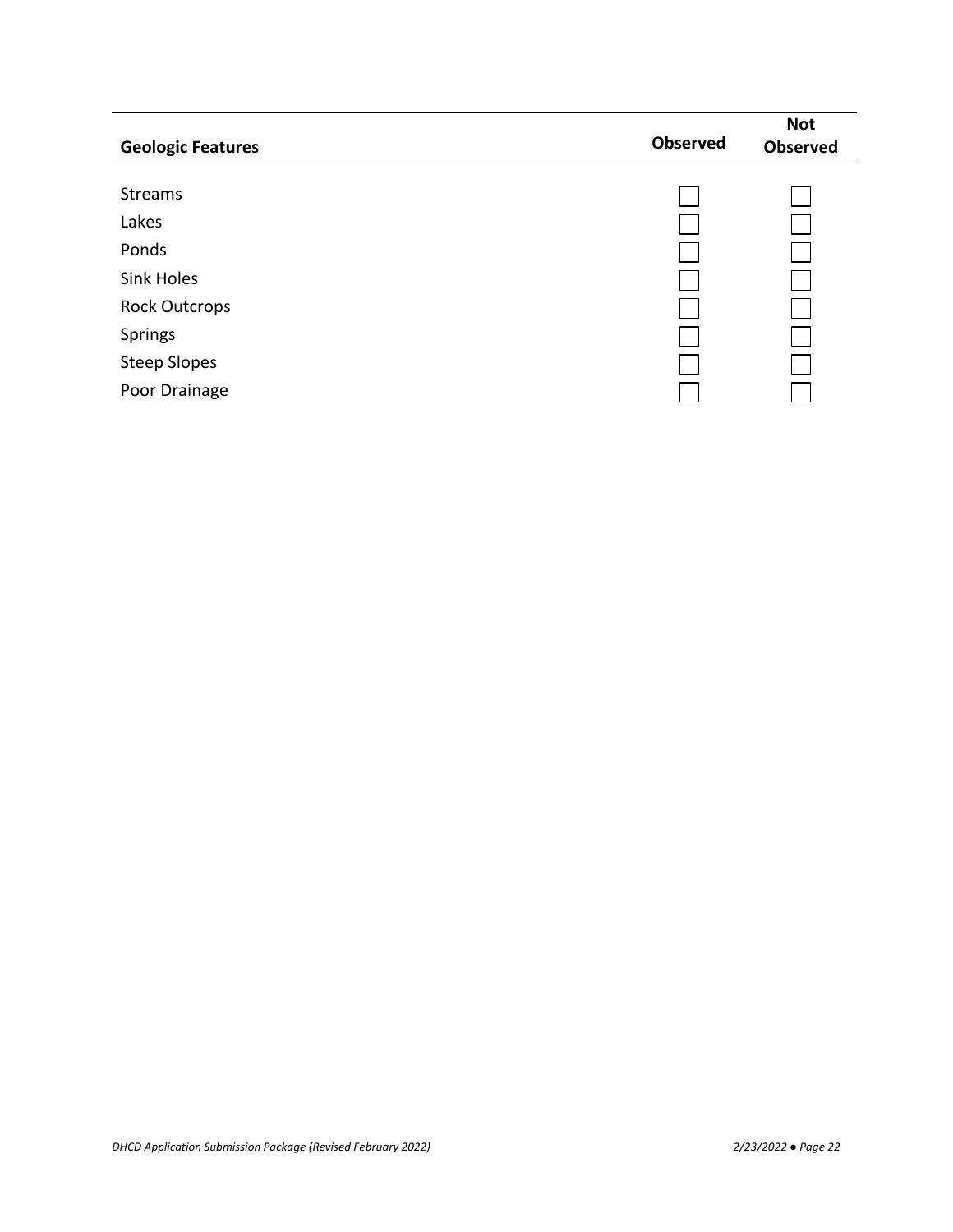# *EXHIBIT C: DEVELOPMENT TEAM INFORMATION*

#### Exhibit C.1 DEVELOPMENT TEAM INFORMATION - DEVELOPER AND SPONSOR/OWNER

Staff will evaluate the members of the Development Team based on their record of accomplishment with projects that are similar to the proposed project. In this exhibit, documentation should be submitted for the Developer and Sponsor/Owner. If the Developer and Sponsor/Owner are unrelated to one another, information should be submitted for each entity.

The documentation required with this exhibit should address the experience and qualifications of Developer and Sponsor/Owner entity. The applicant should provide where he/she has acted in a comparable capacity along with information on experience with other projects of similar type, scale, and complexity and in a similar capacity. For scattered site projects, submit evidence of prior experience completing similar scattered site rental projects.

In addition, developer and sponsor/owner team members should carefully review the Previous Project Performance Threshold Criteria in Section 3.1.1 of the Guide and the Development Team Evaluation Criteria in Section 4.1 of the Guide for more information regarding the Department's review of development team members.

#### **ATTACHMENTS**

#### **Developer Information**

- $\square$  Form 203 Developer's and Sponsor/Owner's Qualifications and Current Workload. A copy of Form 203 may be downloaded from the DHCD website at: <http://dhcd.maryland.gov/HousingDevelopment/Pages/MFLibrary.aspx>
- $\square$  References- a minimum of 3 references should be provided
- $\square$  Firm Resume
- $\square$  Examples of previous scattered site experience (if applicable)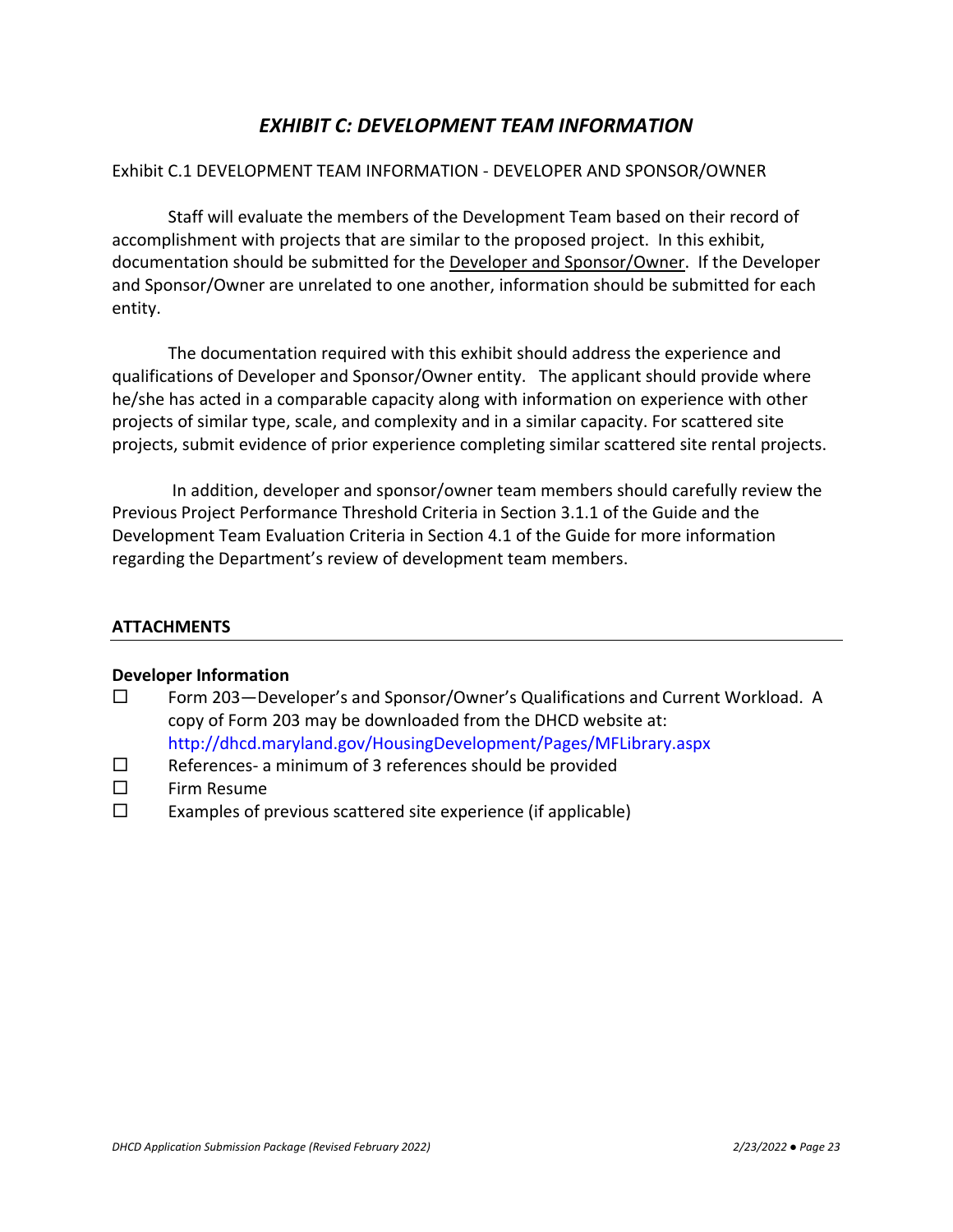#### EXHIBIT C.2: DEVELOPMENT TEAM INFORMATION - GENERAL CONTRACTOR

Staff will evaluate the members of the Development Team based on their record of accomplishment with projects that are similar to the proposed project. In this exhibit, documentation should be submitted for the General Contractor.

The documentation required with this exhibit should address the experience and qualifications of the general contractor. The General Contractor should provide where he/she has acted in a comparable capacity along with information on experience with other projects of similar type, scale, and complexity and in a similar capacity. For scattered site projects, submit evidence of prior experience completing similar scattered site rental projects.

In addition, development team members should carefully review the Previous Project Performance Threshold Criteria in Section 3.1.1 of the Guide and the Development Team Evaluation Criteria in Section 4.1 of the Guide for more information regarding the Department's review of development team members.

#### **ATTACHMENTS**

#### **General Contractor Information**

- AIA Document A305—Contractor's Qualification Statement
- $\square$  Supplement to the AIA Document A305 Contractor's Qualification Statement (attached)
- $\square$  Firm Resume
- $\square$  Examples of previous scattered site experience (if applicable)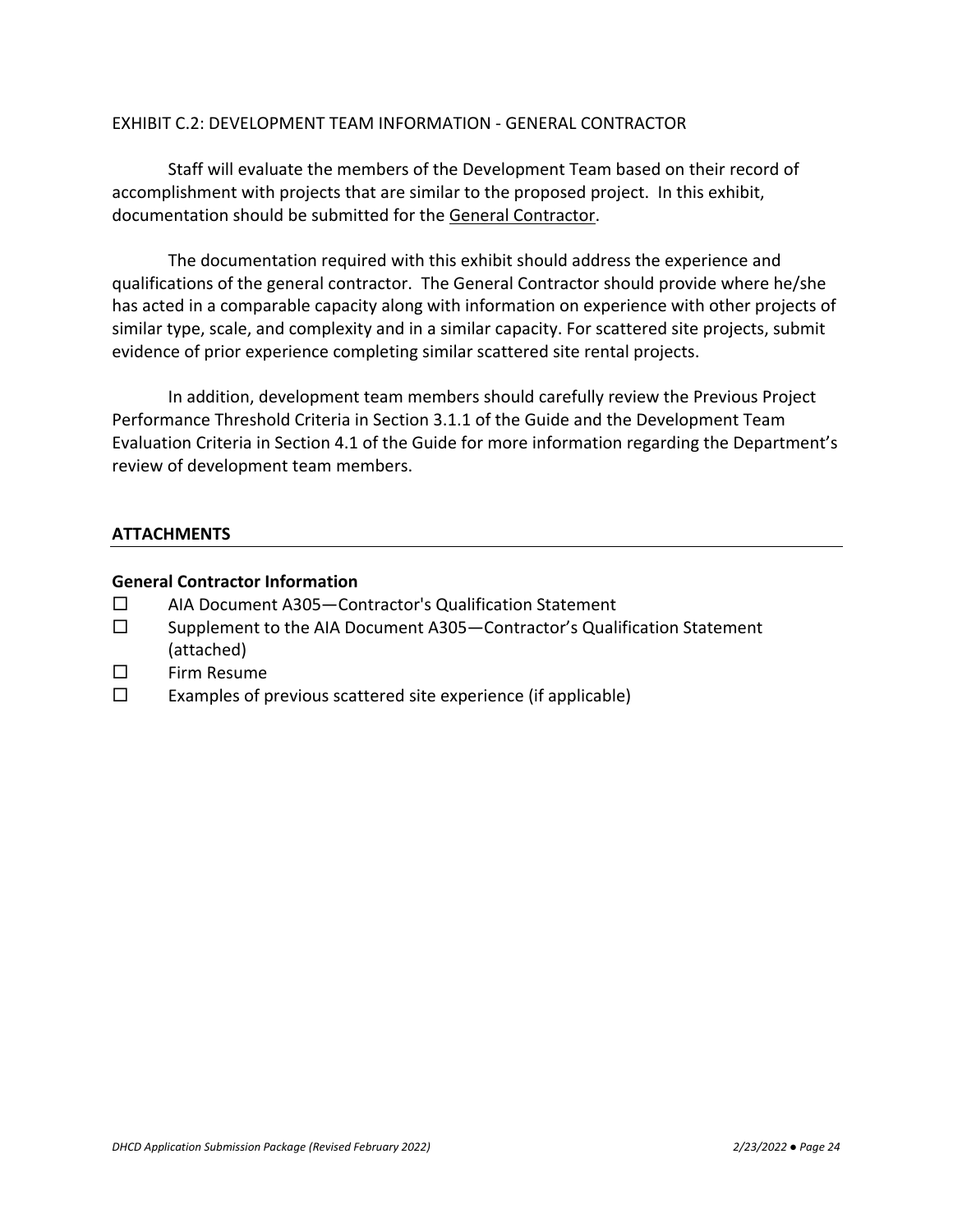# *SUPPLEMENT TO THE AIA DOCUMENT A305—CONTRACTOR'S QUALIFICATION STATEMENT*

#### **SUPPLEMENTAL INFORMATION**

- 1. List which trades, if any, will be performed directly by the Firm's own personnel or by identity of interest subcontractors, and not by outside subcontractors, in the construction of the proposed housing development. If none, so state.
- 2. Neither the contractor nor any director, stockholder, officer, employee or agent associated with the contractor nor any person, firm or corporation has any financial interest in said property, and has not received nor will receive any benefit from the acquisition of said property, including but not limited to rebate, refunds, commissions or fees, except as hereunder disclosed. If none, so state.
- 3. The undersigned hereby certifies that neither the Firm nor any partner, director, stockholder, officer, employee or agent associated with the Firm nor any person, firm or corporation having a financial interest in the affairs of the Firm, has agreed, or will agree, directly or indirectly, or with the Firm's knowledge and consent, to give to any other party any payment or thing of value, profit or fee, or commission as an inducement for the granting of this contract, except as hereunder disclosed. If none, so state.
- 4. Has the Firm, under its present name or any previously used name, or any of its principals, ever commenced construction of a project that it has not completed, except those currently under construction? If yes, provide details. Use extra sheets if necessary.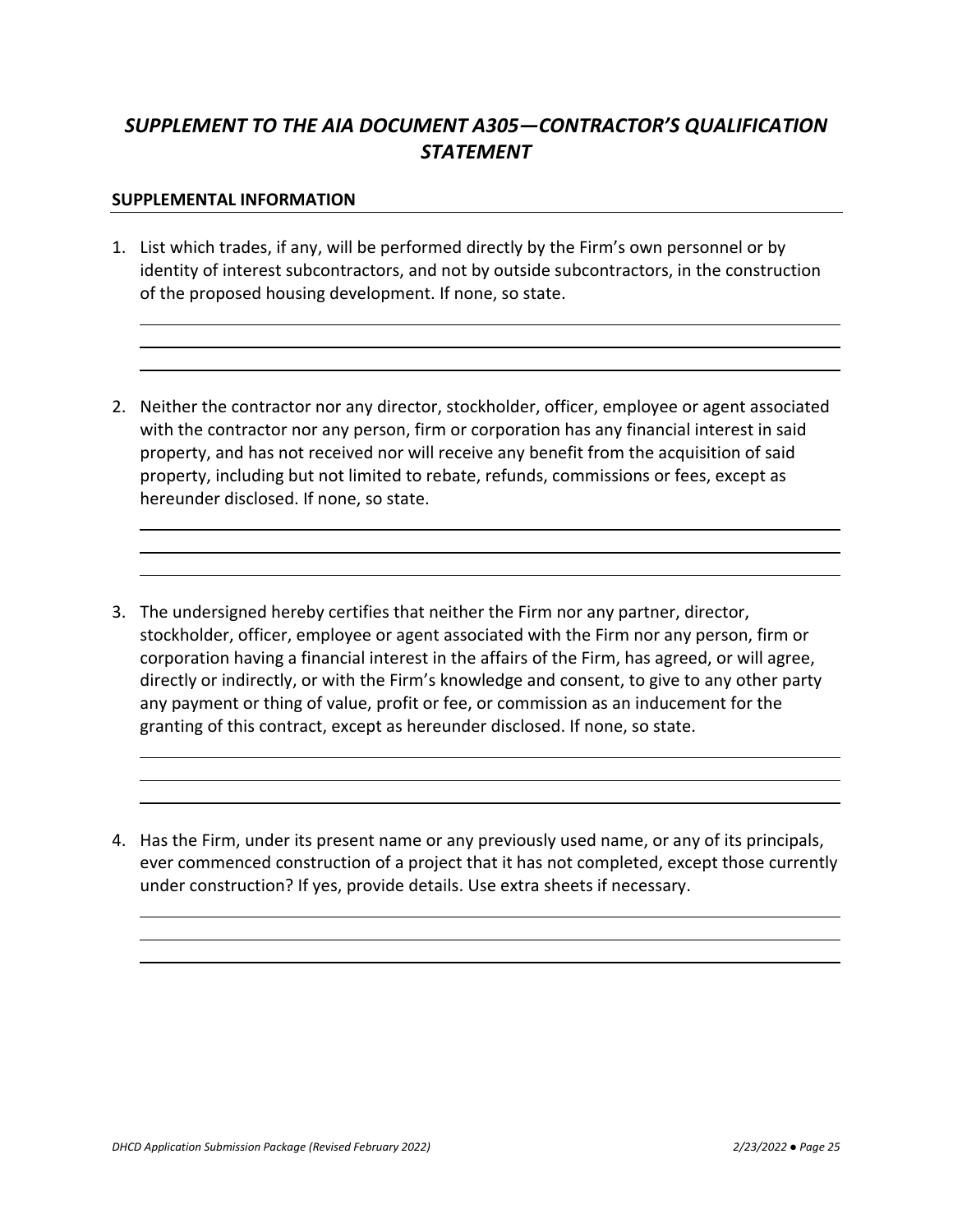5. In answering the following questions, the term "Principal" (as listed in paragraph 2 above) also includes any other Firm in which such person participated as a Principal.

| 5.1. Have any of the Principals ever filed a petition of<br>bankruptcy?                                  |              | Yes.  | No. |
|----------------------------------------------------------------------------------------------------------|--------------|-------|-----|
| 5.2. Has there ever been a petition of bankruptcy filed against<br>the Firm or any of the Principals?    |              | Yes   | No. |
| 5.3. Has the Firm or any of the Principals ever made an<br>assignment for the benefit of creditors?      | $\mathbf{L}$ | Yes ⊔ | Nο  |
| 5.4. Are there any unsatisfied judgments or liens against the Firm<br>or any of the Principals?          | ப            | Yes   | No. |
| 5.5. Has the Firm or any of the Principals been a party to any<br>litigation within the last five years? |              | Yes.  | Nο  |

If the answer to any of the questions in paragraph 5 is yes, give details. Use additional sheets if necessary.

- 6. Has the Firm, or any of the Principals, ever been convicted of a crime? If yes, give details including the name of the entity or person, when and where convicted, and the crime or offense involved.
- 7. Can the Firm obtain 100% payment and performance bonds for constructing the subject development?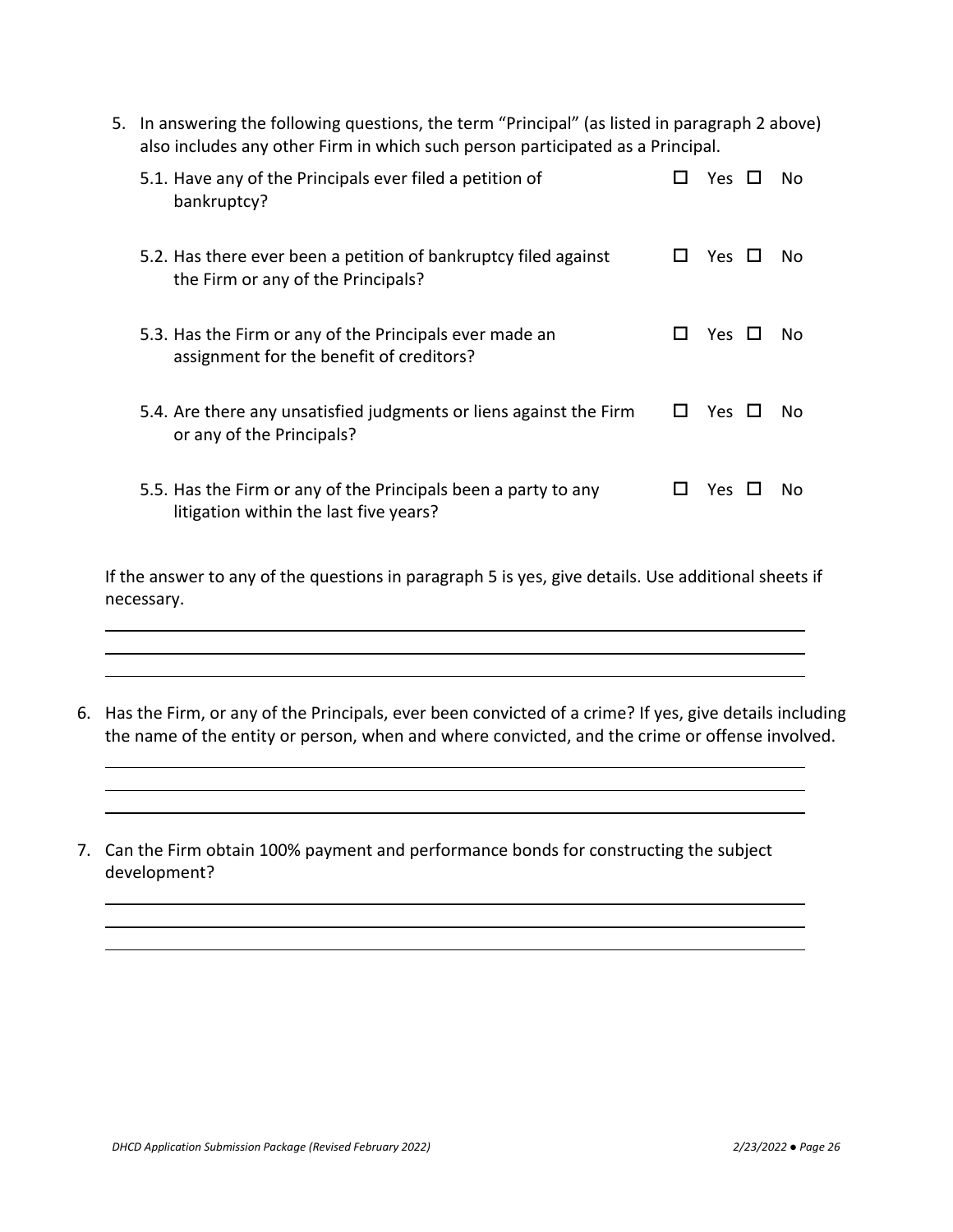#### **CERTIFICATION**

The undersigned hereby certifies that the information set forth in this certificate, and in any attachments in support thereof, is true correct and complete to the best of his or her knowledge and belief.

*NOTICE: Section 2-207, Article 83B, Annotated Code of Maryland provides in part: A person who knowingly makes or causes false statements for the purpose of influencing the action of the Administration "…is subject to a fine not exceeding \$50,000 or imprisonment not exceeding five years, or both."*

IN WITNESS WHEREOF, the General Contractor has caused this certificate to be duly executed in its name on this  $\_\_\_$  day of  $\_\_\_\_\_\_\_\_\_\_\_\_\_\_\_\_\_\_\_\_\_\_\_\_\_\_\_\_$ 

NAME OF FIRM

By:

Name:

Title: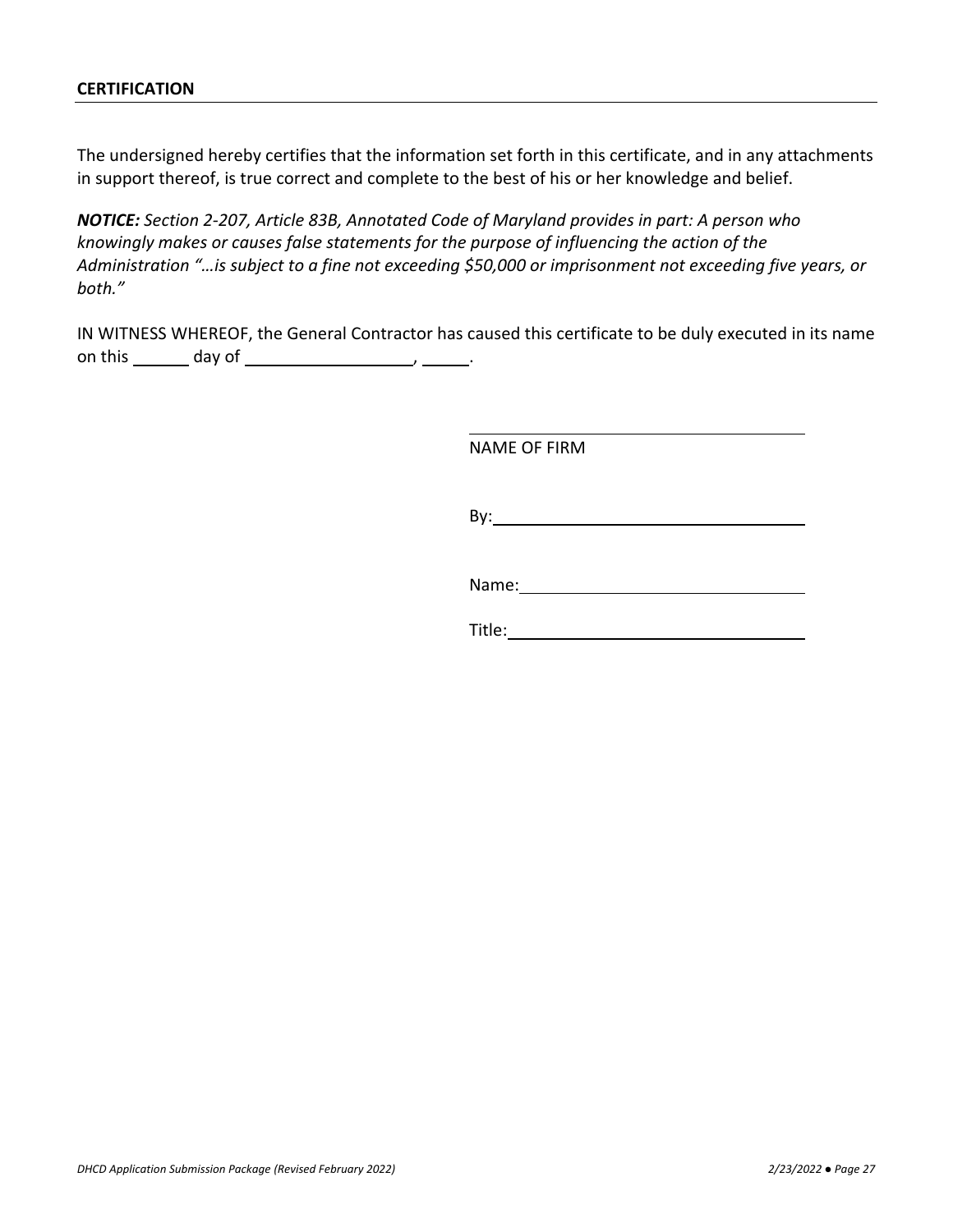#### EXHIBIT C.3: DEVELOPMENT TEAM INFORMATION- ARCHITECT

Staff will evaluate the members of the Development Team based on their record of accomplishment with projects that are similar to the proposed project. In this exhibit, documentation should be submitted for the Architect.

The documentation required with this exhibit should address the experience and qualifications of the architect. The Architect should provide where he/she has acted in a comparable capacity along with information on experience with other projects of similar type, scale, and complexity and in a similar capacity. For scattered site projects, submit evidence of prior experience completing similar scattered site rental projects.

In addition, development team members should carefully review the Previous Project Performance Threshold Criteria in Section 3.1.1 of the Guide and the Development Team Evaluation Criteria in Section 4.1 of the Guide for more information regarding the Department's review of development team members.

#### **ATTACHMENTS**

#### **Architect Information**

- AIA Document B305—Architect's Qualification Statement
- $\square$  Firm Resume
- $\square$  Examples of previous scattered site experience (if applicable)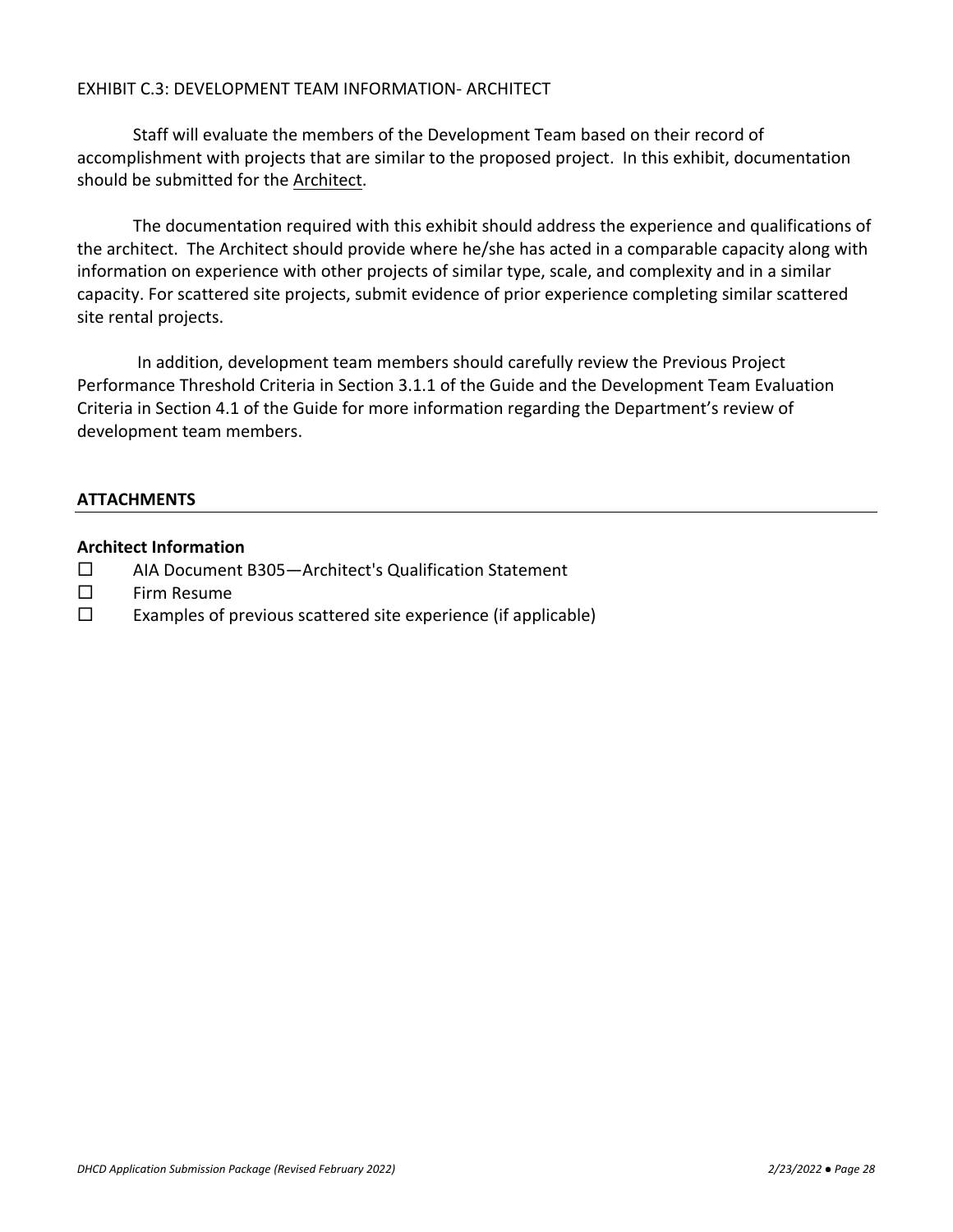#### EXHIBIT C.4: DEVELOPMENT TEAM INFORMATION - MANAGEMENT AGENT

Staff will evaluate the members of the Development Team based on their record of accomplishment with projects that are similar to the proposed project. In this exhibit, documentation should be submitted for the Management Agent.

The documentation required with this exhibit should address the experience and qualifications of the management agent. The Management Agent should provide where he/she has acted in a comparable capacity along with information on experience with other projects of similar type, scale, and complexity and in a similar capacity. For scattered site projects, submit evidence of prior experience completing similar scattered site rental projects.

In addition, development team members should carefully review the Previous Project Performance Threshold Criteria in Section 3.1.1 of the Guide and the Development Team Evaluation Criteria in Section 4.1 of the Guide for more information regarding the Department's review of development team members.

#### **ATTACHMENTS**

#### **Management Agent Information**

- $\Box$  Form 209 Management Agent's Qualifications and Apartment Management Experience (see [http://dhcd.maryland.gov/HousingDevelopment/Pages/MFLibrary.aspx](http://dhcd.maryland.gov/HousingDevelopment/Pages/MFLibrary.aspx#appdocs) for a copy of this form)
- $\square$  Firm Resume
- $\square$  References- a minimum of 3 references should be provided
- $\square$  Examples of previous scattered site experience (if applicable)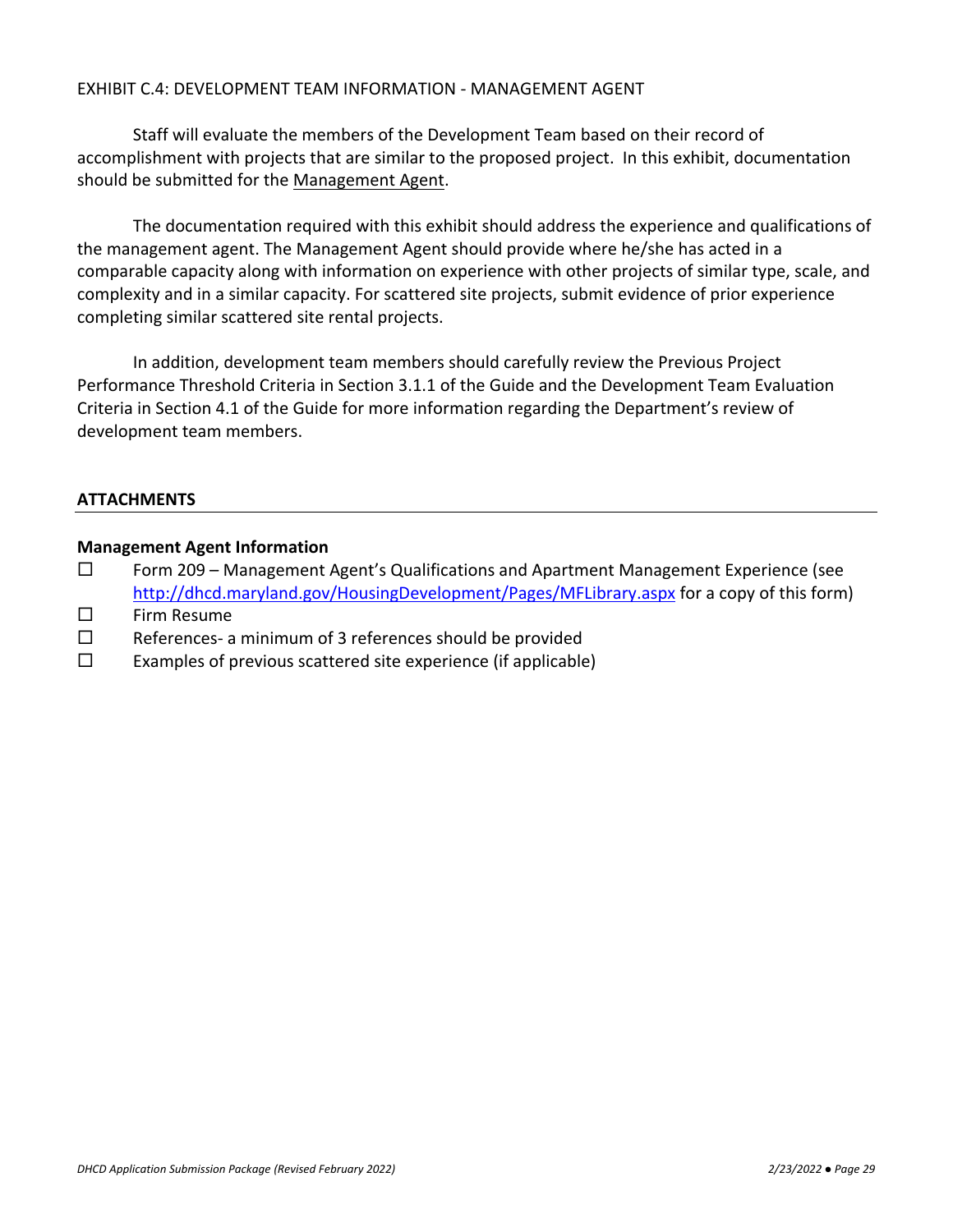#### EXHIBIT C.5: DEBARMENT AFFIDAVITS

Members of the development team must not have a limited denial of participation from the U. S. Department of Housing and Urban Development (HUD) or be debarred, suspended, or voluntarily excluded from participation in any federal or State program. All members of the development team (including any ownership interest except for limited partners or non-managing members, developers, general contractors, architects, and management agents) must certify on the required form that, among other things, they are not debarred from doing business with the State of Maryland. Failure to disclose required information on the application may subject the applicant to penalties under Maryland law.

#### **ATTACHMENTS**

#### **Debarment Affidavits (attached)**

- $\square$  Owner(s), including any ownership interest except limited partners or non-managing members
- $\square$  Developer
- □ General Contractor
- □ Architect
- □ Management Agent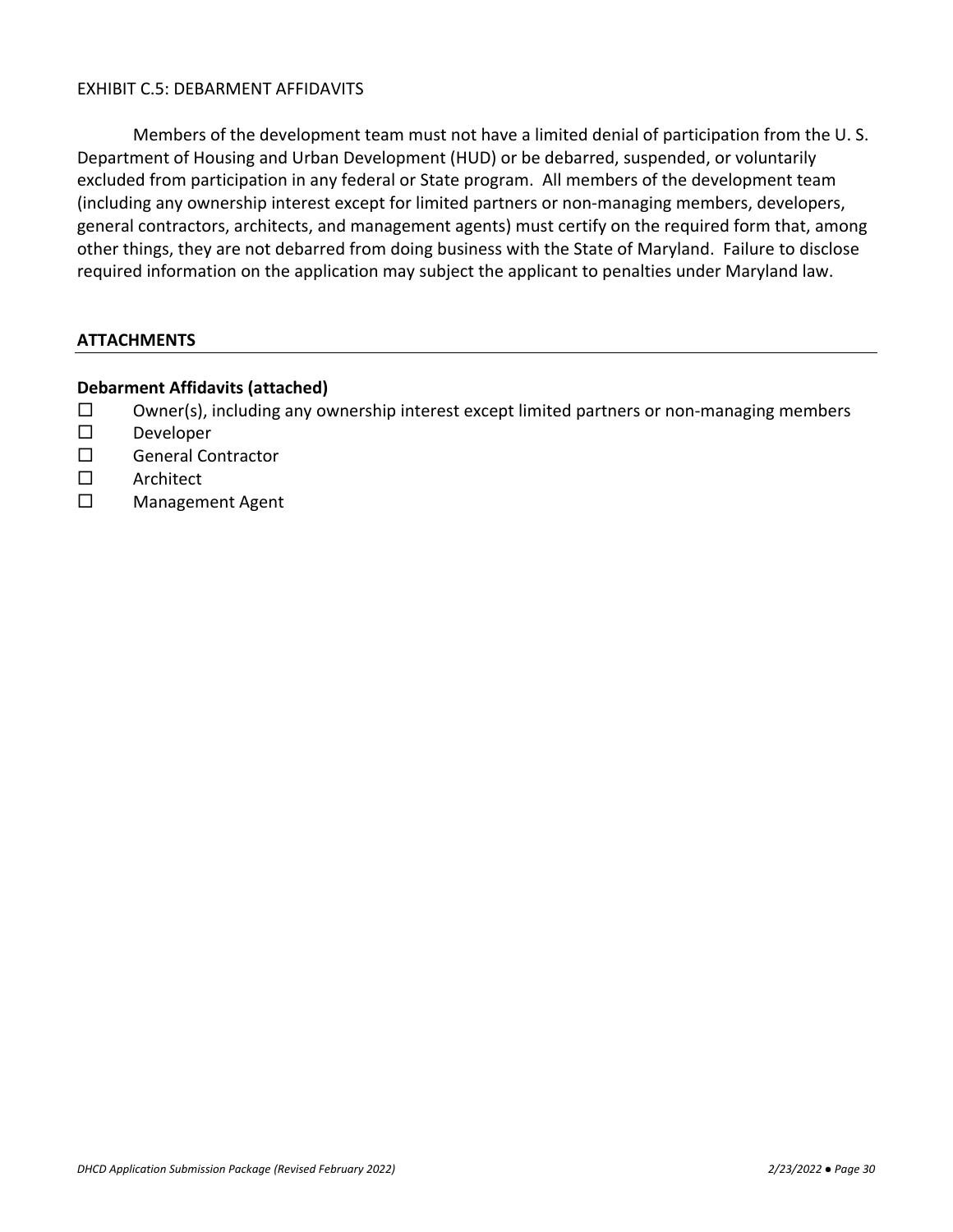Project Name: Project No.:

#### **Debarment Affidavit**

#### **A. Authorized Representative**

#### **I Hereby Affirm That:**

I am the \_\_\_\_\_\_\_\_\_\_\_\_\_\_\_\_\_\_\_\_\_ and the duly authorized representative of \_\_\_\_\_\_\_\_\_\_\_\_\_\_\_\_\_\_\_\_\_\_\_\_\_ and that I possess the legal authority to make this Affidavit on behalf of myself and the business for which I am acting.

#### **B. Certification of Registration and Tax Payment**

#### **I Further Affirm That:**

(1) The business named above is a [corporation]  $[\_\_\_\_\_\_$  formed in  $[\_\_\_\_\_\_$ Maryland] [(other state: \_\_\_\_\_\_\_\_\_\_\_\_\_\_\_\_\_\_)] and registered in accordance with the Corporations and Associations Article, Annotated Code of Maryland, and that it is in good standing and has filed all of its annual reports, together with filing fees, with the Maryland State Department of Assessments and Taxation, and that the name and address of its resident agent filed with the State Department of Assessments and Taxation is:

| Name:    |                                  |  |
|----------|----------------------------------|--|
| Address: |                                  |  |
|          | (if not a corporation, state so) |  |

(2) Except as validly contested, the business has paid, or has arranged for payment of, all taxes due all government entities including the State of Maryland and has filed all required returns and reports with the Comptroller of the Treasury, the State Department of Assessments and Taxation, and the Department of Labor, Licensing and Regulation (DLLR), and all other taxing authorities, as applicable, and will have paid all withholding taxes due to the State of Maryland prior to final settlement.

#### **OR**

( 1) The applicant named above is a housing authority organized pursuant to Division II of the Housing and Community Development Article of the Annotated Code of Maryland, and that it is in good standing and has filed all reports, together with filing fees, with the Maryland Secretary of State, and that the name and address of its custodian of records filed with the Secretary of State is:

| Name.    |  |
|----------|--|
| eddress. |  |

(2) Except as validly contested, the business has paid, or has arranged for payment of, all taxes due the State of Maryland, and filed all required returns and reports with the Comptroller of the Treasury, the State Department of Assessments and Taxation, the Secretary of State, the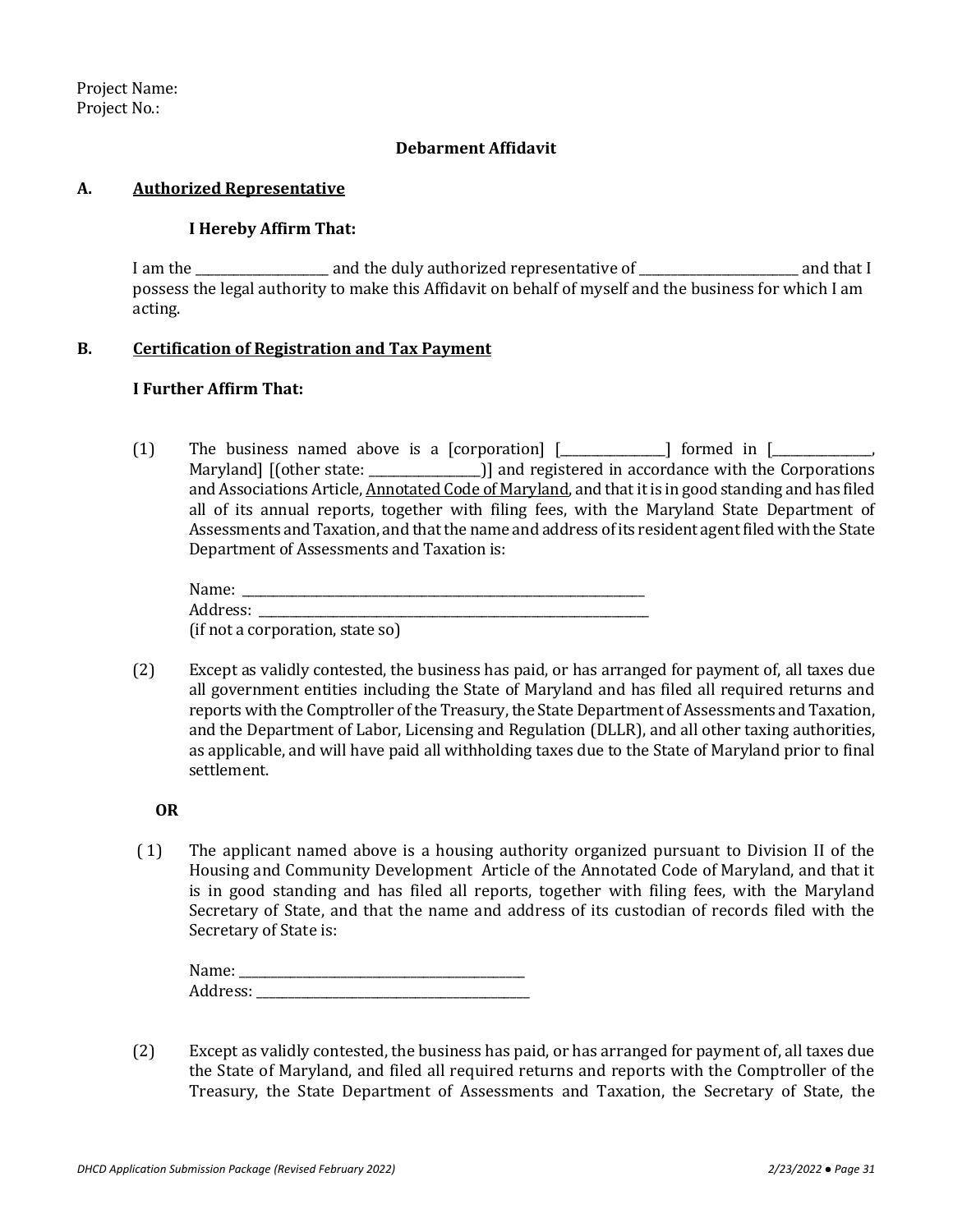Department of Housing and Community Development (DHCD), as applicable, and will have paid all withholding taxes due the State of Maryland prior to final settlement.

#### **C. Affirmation Regarding Bribery Convictions**

#### **I Further Affirm That:**

Neither I nor, to the best of my knowledge, information and belief, the above business (as defined in §16-101 (b) of the State Finance and Procurement Article of the Annotated Code of Maryland), or any of its officers, directors, partners or any of its employees directly involved in obtaining contracts with the public bodies (as defined in §16- 101(f) of the State Finance and Procurement Article of the Annotated Code of Maryland), has been convicted of, or has had probation before judgment imposed pursuant to Section 6-220 of the Criminal Procedure Article of the Annotated Code of Maryland, or has pleaded nolo contendere to a charge of bribery, attempted bribery, conspiracy to bribe in violation of Maryland law, or the law of any other state or federal law , except as follows [indicate the reasons why the affirmation cannot be given and list any conviction, plea, or imposition of probation before judgment with the date, court, official or administrative body, the sentence or disposition, the name(s) of person(s) involved, and their current positions and responsibilities with the business]:

\_\_\_\_\_\_\_\_\_\_\_\_\_\_\_\_\_\_\_\_\_\_\_\_\_\_\_\_\_\_\_\_\_\_\_\_\_\_\_\_\_\_\_\_\_\_\_\_\_\_\_\_\_\_\_\_\_\_\_\_\_\_\_\_\_\_\_\_\_\_\_\_\_\_\_\_\_\_ \_\_\_\_\_\_\_\_\_\_\_\_\_\_\_\_\_\_\_\_\_\_\_\_\_\_\_\_\_\_\_\_\_\_\_\_\_\_\_\_\_\_\_\_\_\_\_\_\_\_\_\_\_\_\_\_\_\_\_\_\_\_\_\_\_\_\_\_\_\_\_\_\_\_\_\_\_ \_\_\_\_\_\_\_\_\_\_\_\_\_\_\_\_\_\_\_\_\_\_\_\_\_\_\_\_\_\_\_\_\_\_\_\_\_\_\_\_\_\_\_\_\_\_\_\_\_\_\_\_\_\_\_\_\_\_\_\_\_\_\_\_\_\_\_\_\_\_\_\_\_\_\_\_\_

\_\_\_\_\_\_\_\_\_\_\_\_\_\_\_\_\_\_\_\_\_\_\_\_\_\_\_\_\_\_\_\_\_\_\_\_\_\_\_\_\_\_\_\_\_\_\_\_\_\_\_\_\_\_\_\_\_\_\_\_\_\_\_\_\_\_\_\_\_\_\_\_\_\_\_\_\_

#### **D. Affirmation Regarding Other Convictions**

#### **I Further Affirm That:**

Neither I nor, to the best of my knowledge, information and belief, the above business, or any of its officers, directors, partners, or any of its employees directly involved in obtaining or performing contracts with public bodies, has:

(a) been convicted under the state or federal statute of a criminal offense incident to obtaining, attempting to obtain, or performing a public or private contract, fraud, embezzlement, theft, forgery, falsification or destruction of records, or receiving stolen property.

(b) been convicted of any criminal violation of a state or federal antitrust statute;

(c) been convicted under the provisions of Title 18 of the United States Code for violation of the Racketeer Influenced and Corrupt Organizations Act, 18 U.S.C. §1341 et seq, for acts arising out of the submission of bids or proposals for a public or private contract;

(d) been convicted of a violation of the State Minority Business Enterprise Law, Section 14-308 of the State Finance and Procurement Article of the Annotated Code of Maryland:

(e) been convicted of conspiracy to commit any act or omission that would constitute grounds for conviction or liability under any law or statute described in subsection (a), (b), (c) or (d) above;

(f) has been found civilly liable under a state or federal antitrust statute for acts or omissions in connection with the submission of bids or proposals for a public or private contract;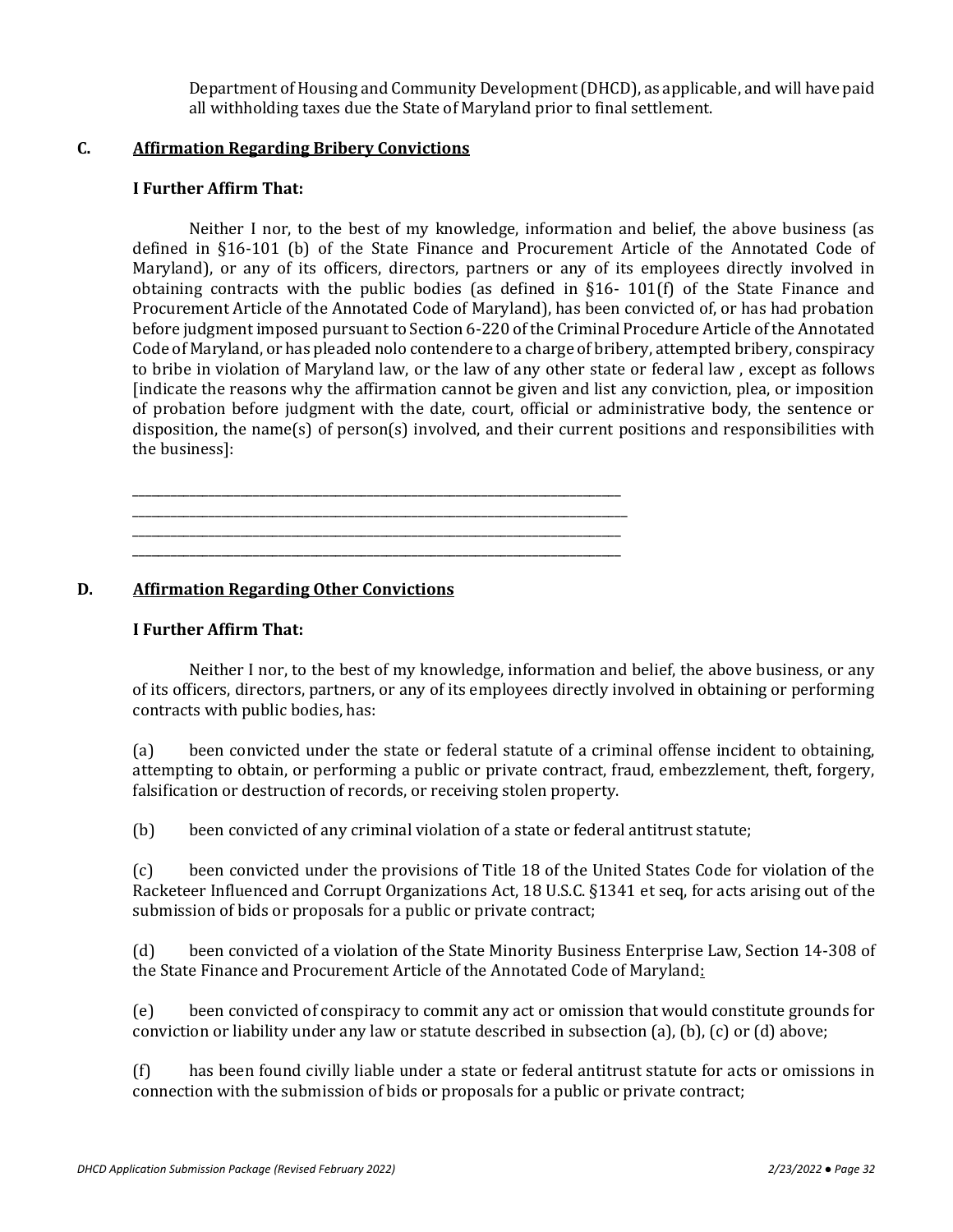(g) admitted in writing or under oath, during the course of an official investigation or other proceeding, acts or omissions that would constitute grounds for conviction or liability under any law or statute described above, except as follows [indicate reasons why the affirmations cannot be given, and list any conviction, plea, or imposition of probation before judgment with the date, court, official or administrative body, the sentence or disposition, the name(s) of the person(s) involved, and their current positions and responsibilities with the business, and the status of any debarment]:

**E. Affirmation Regarding Debarment** 

#### **I Further Affirm That**

Neither I, nor to the best of my knowledge, information and belief, the above business, or any of its officers, directors, partners, or any of its employees directly involved in obtaining or performing contracts with public bodies, has ever been suspended or debarred (including being issued a limited denial of participation) by any public entity, except as follows: [list each debarment or suspension providing the dates of the suspension or debarment, the name of the public entity and the status of the proceedings, the name(s) of the person(s) involved and their current positions and responsibilities with the business, the grounds for the debarment or suspension, the details of each person's involvement in any activity that formed the grounds for the debarment or suspension, and the details of each person's involvement in any activity that formed the grounds for the debarment or suspension]:

\_\_\_\_\_\_\_\_\_\_\_\_\_\_\_\_\_\_\_\_\_\_\_\_\_\_\_\_\_\_\_\_\_\_\_\_\_\_\_\_\_\_\_\_\_\_\_\_\_\_\_\_\_\_\_\_\_\_\_\_\_\_\_\_\_\_\_\_\_\_\_\_\_\_\_\_\_

\_\_\_\_\_\_\_\_\_\_\_\_\_\_\_\_\_\_\_\_\_\_\_\_\_\_\_\_\_\_\_\_\_\_\_\_\_\_\_\_\_\_\_\_\_\_\_\_\_\_\_\_\_\_\_\_\_\_\_\_\_\_\_\_\_\_\_\_\_\_\_\_\_\_\_\_\_ \_\_\_\_\_\_\_\_\_\_\_\_\_\_\_\_\_\_\_\_\_\_\_\_\_\_\_\_\_\_\_\_\_\_\_\_\_\_\_\_\_\_\_\_\_\_\_\_\_\_\_\_\_\_\_\_\_\_\_\_\_\_\_\_\_\_\_\_\_\_\_\_\_\_\_\_\_\_

\_\_\_\_\_\_\_\_\_\_\_\_\_\_\_\_\_\_\_\_\_\_\_\_\_\_\_\_\_\_\_\_\_\_\_\_\_\_\_\_\_\_\_\_\_\_\_\_\_\_\_\_\_\_\_\_\_\_\_\_\_\_\_\_\_\_\_\_\_\_\_\_\_\_\_\_\_\_

\_\_\_\_\_\_\_\_\_\_\_\_\_\_\_\_\_\_\_\_\_\_\_\_\_\_\_\_\_\_\_\_\_\_\_\_\_\_\_\_\_\_\_\_\_\_\_\_\_\_\_\_\_\_\_\_\_\_\_\_\_\_\_\_\_\_\_\_\_\_\_\_\_\_\_\_\_\_

\_\_\_\_\_\_\_\_\_\_\_\_\_\_\_\_\_\_\_\_\_\_\_\_\_\_\_\_\_\_\_\_\_\_\_\_\_\_\_\_\_\_\_\_\_\_\_\_\_\_\_\_\_\_\_\_\_\_\_\_\_\_\_\_\_\_\_\_\_\_\_\_\_\_\_\_\_ \_\_\_\_\_\_\_\_\_\_\_\_\_\_\_\_\_\_\_\_\_\_\_\_\_\_\_\_\_\_\_\_\_\_\_\_\_\_\_\_\_\_\_\_\_\_\_\_\_\_\_\_\_\_\_\_\_\_\_\_\_\_\_\_\_\_\_\_\_\_\_\_\_\_\_\_\_\_

\_\_\_\_\_\_\_\_\_\_\_\_\_\_\_\_\_\_\_\_\_\_\_\_\_\_\_\_\_\_\_\_\_\_\_\_\_\_\_\_\_\_\_\_\_\_\_\_\_\_\_\_\_\_\_\_\_\_\_\_\_\_\_\_\_\_\_\_\_\_\_\_\_\_\_\_\_

#### **F. Affirmation Regarding Debarment of Related Entities**

#### **I Further Affirm That**

(1) The business was not established and does not operate in a manner designed to evade the application or defeat the purpose of debarment pursuant to Title 16 of the State Finance and Procurement Article of the Annotated Code of Maryland; and

(2) The business is not a successor, assignee, subsidiary or affiliate of a suspended or debarred business, except as follows [indicate the reason(s) why the affirmation cannot be given without qualification]:

**G. Sub-Contract Affirmation**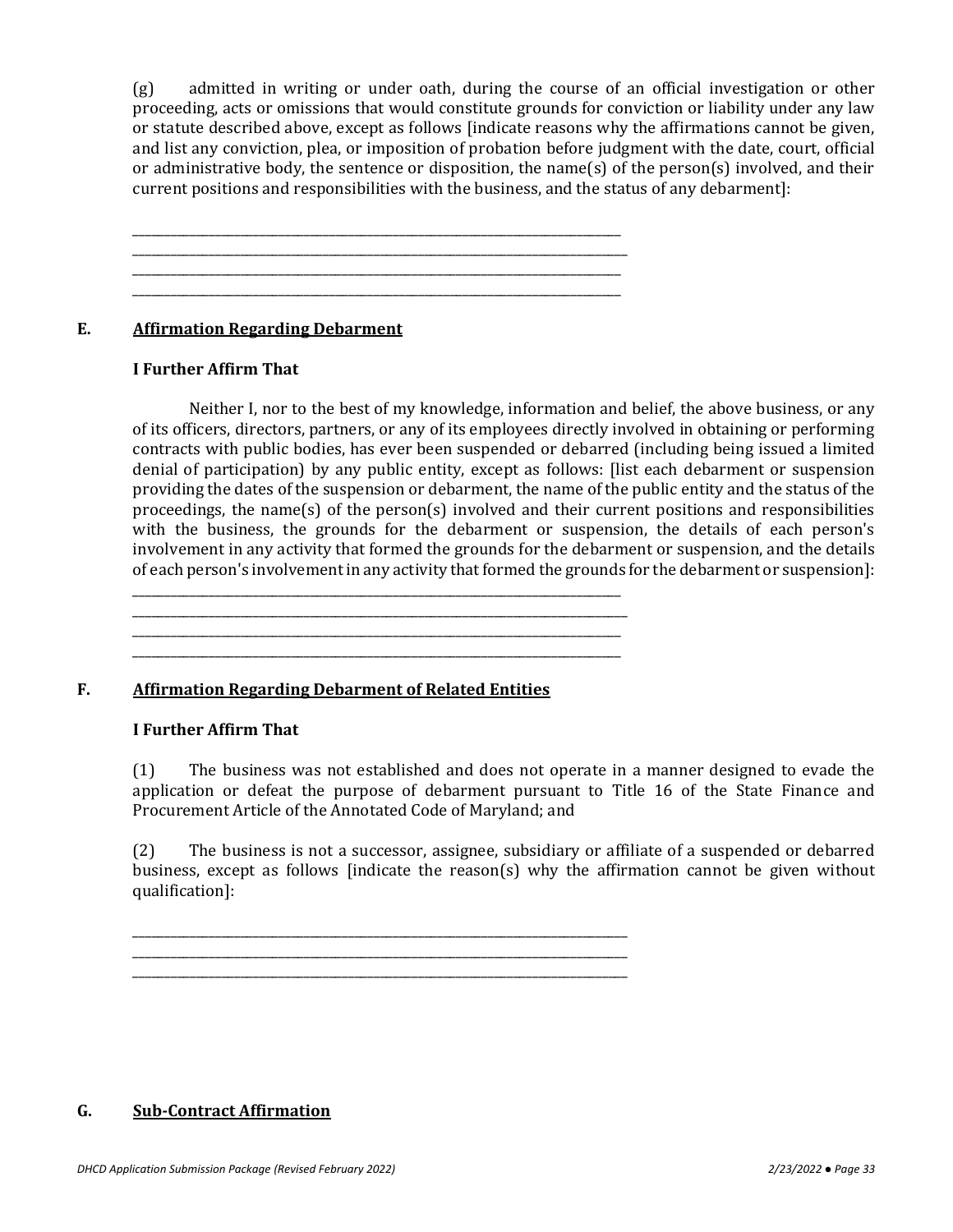#### **I Further Affirm That:**

Neither I nor, to the best of my knowledge, information and belief, the above business, has knowingly entered into a contract with a public body under which a person debarred or suspended under Title 16 of the State Finance and Procurement Article of the Annotated Code of Maryland will provide, directly or indirectly, supplies, services, architectural services, construction related services, leases of real property or construction.

#### **H. Acknowledgment**

**I ACKNOWLEDGE THAT** this Affidavit is to be furnished to the Department of Housing and Community Development and may be distributed to units of (1) the State of Maryland; (2) counties or other subdivisions of the State of Maryland; (3) other states; and (4) the federal government. I further acknowledge that this Affidavit is subject to the applicable laws of the United States and the State of Maryland, both criminal and civil, and that nothing in this Affidavit or any agreement resulting from the submission of this bid or proposal shall be construed to supersede, amend, modify , or waive, on behalf of the State of Maryland or any unit of the State of Maryland having jurisdiction the exercise of any statutory right or remedy conferred by the Constitution and the laws of Maryland with regard to any misrepresentation made or any violation of the obligations, terms and covenants undertaken by the above business with respect to (1) this Affidavit, (2) the contract and (3) other affidavits comprising part of the contract.

#### *I DO SOLEMNLY DECLARE AND AFFIRM UNDER THE PENAL TIES OF PERJURY THAT THE CONTENTS OF THIS AFFIDAVIT ARE TRUE AND CORRECT TO THE BEST OF MY KNOWLEDGE, INFORMATION AND BELIEF.*

By: \_\_\_\_\_\_\_\_\_\_\_\_\_\_\_\_\_\_\_\_\_\_\_\_\_\_\_\_\_\_\_\_\_\_\_

\_\_\_\_\_\_\_\_\_\_\_\_\_\_\_\_\_\_\_\_\_\_\_\_\_\_\_\_\_

Name: \_\_\_\_\_\_\_\_\_\_\_\_\_\_\_\_\_\_\_\_\_\_\_\_\_\_\_\_\_\_\_\_\_

Title: \_\_\_\_\_\_\_\_\_\_\_\_\_\_\_\_\_\_\_\_\_\_\_\_\_\_\_\_\_\_\_\_\_\_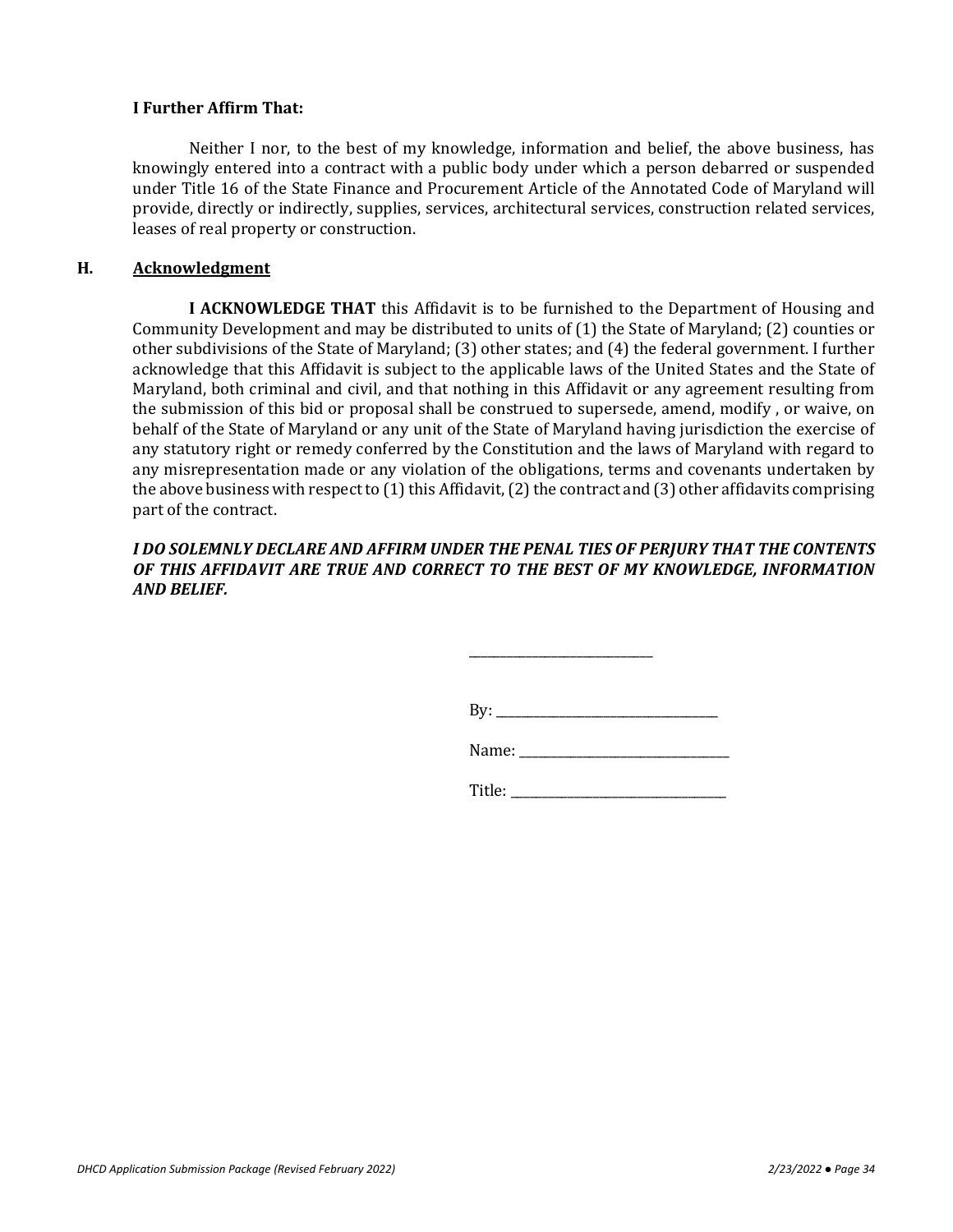# *EXHIBIT D: FINANCIAL STATEMENTS OF DEVELOPERS, OWNERS AND GUARANTORS*

Financial statements for the three fiscal years prior to the application and interim financial statements through the previous quarter are required for the project sponsor, project owner, guarantor, and general partner/managing member with an ownership interest in the project's ownership entity whether such roles are held by individuals, corporate entities, partnerships, or limited liability companies. Each financial statement must identify all contingent liabilities including guarantees on other developments in process, income taxes estimated or accrued, and operating deficits.

If the most recent fiscal year ends within 3 months of or after the submission period, the applicant shall submit financial statements for the three prior fiscal years plus interim financial statements through the previous quarter of the most recent fiscal year that have been certified. Financial statements must meet the Department's standards as follows:

- For corporations or other business entities:
	- Financial statements must be prepared in accordance with Generally Accepted Accounting Principles (GAAP) and be audited by an independent certified public accountant (CPA) and clearly indicate the net worth and working capital of each entity; or
	- At a minimum must be certified, compiled, or reviewed by an independent CPA prepared in accordance with GAAP and clearly indicate the net worth and working capital and all contingent liabilities, including liability for estimated or accrued income or other taxes.
- For individuals acting as guarantors:
	- Financial statements, at a minimum, must be compiled by an independent CPA and clearly indicate the net worth and working capital and all contingent liabilities, including liability for estimated or accrued income or other taxes, for each person; and be signed by the guarantors as follows:

"*Subject to the penalties prescribed under Title 4 of the Housing and Community Development Article of the Annotated Code of Maryland, I (we) hereby certify that these financial statements are true and correct to the best of my (our) knowledge and belief*."

All corporations, limited liability companies, or partnerships that make up the Developer or that will provide guarantees to the transaction must submit audited, reviewed or compiled financial statements, as well as interim statements acceptable to DHCD. If possible, financial statements should be prepared according to GAAP. Any individuals providing guarantees or who will be a managing member or general partner in the Developer must submit personal financial statements, including certifications acceptable to DHCD. The required financial statements must include calculations of total assets, total liabilities, current assets, and current liabilities. Complete financial statement requirements may be found in the Application Submission Package.

Upon written request and at the Department's sole discretion, the requirement for statements not meeting the above criteria may be waived if applicants have an acceptable borrowing history as evidenced by past performance with the Department or other lenders. See Exhibit F for more information on waivers of application requirements.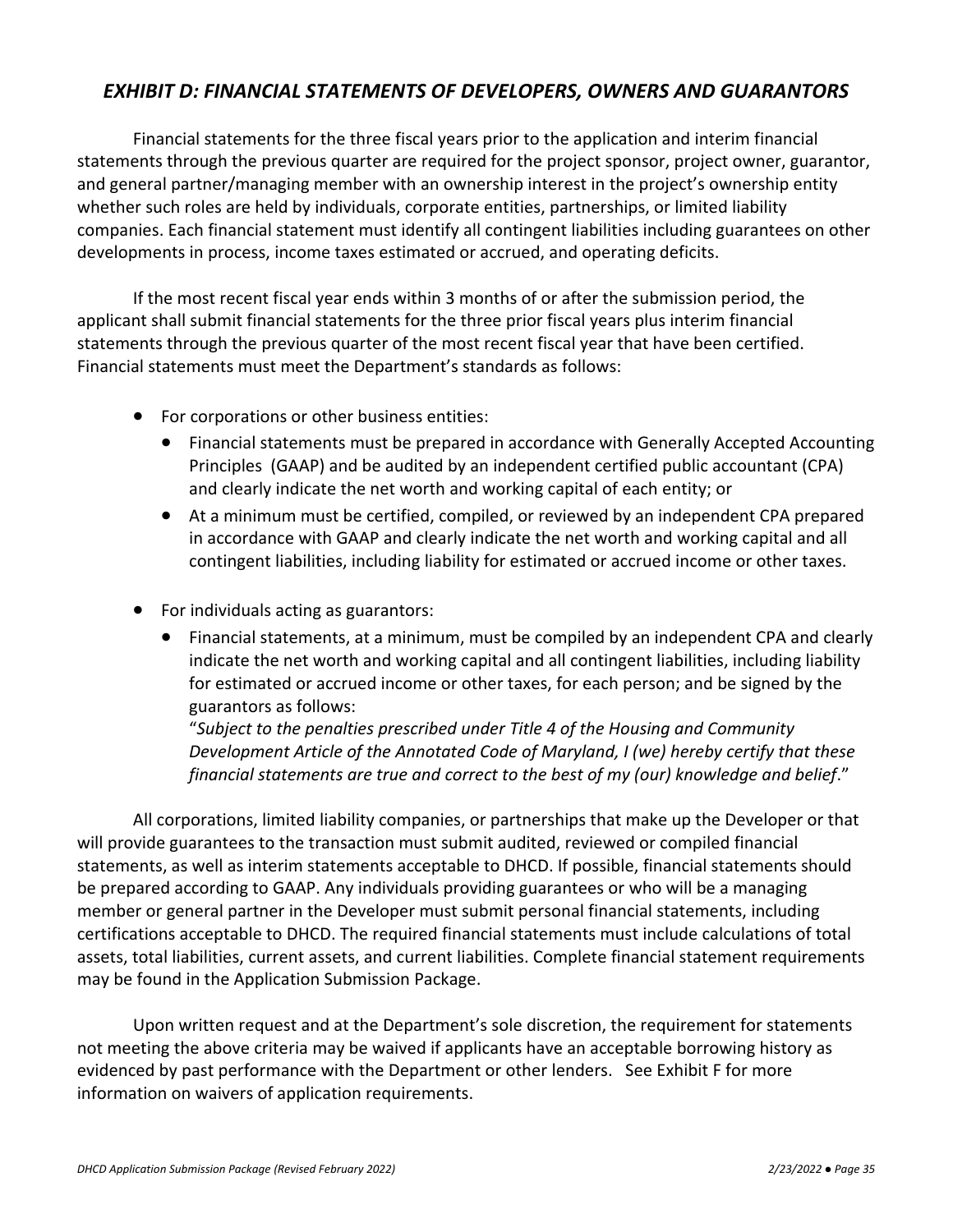Credit references from at least three previous lenders must also be provided.

### **ATTACHMENTS**

- $\square$  Financial Statement (prepared by independent CPA)
- □ Credit References
- Financial Capacity Self-Scoring Form (Included in CDA Form 202 Multifamily Rental Financing Application)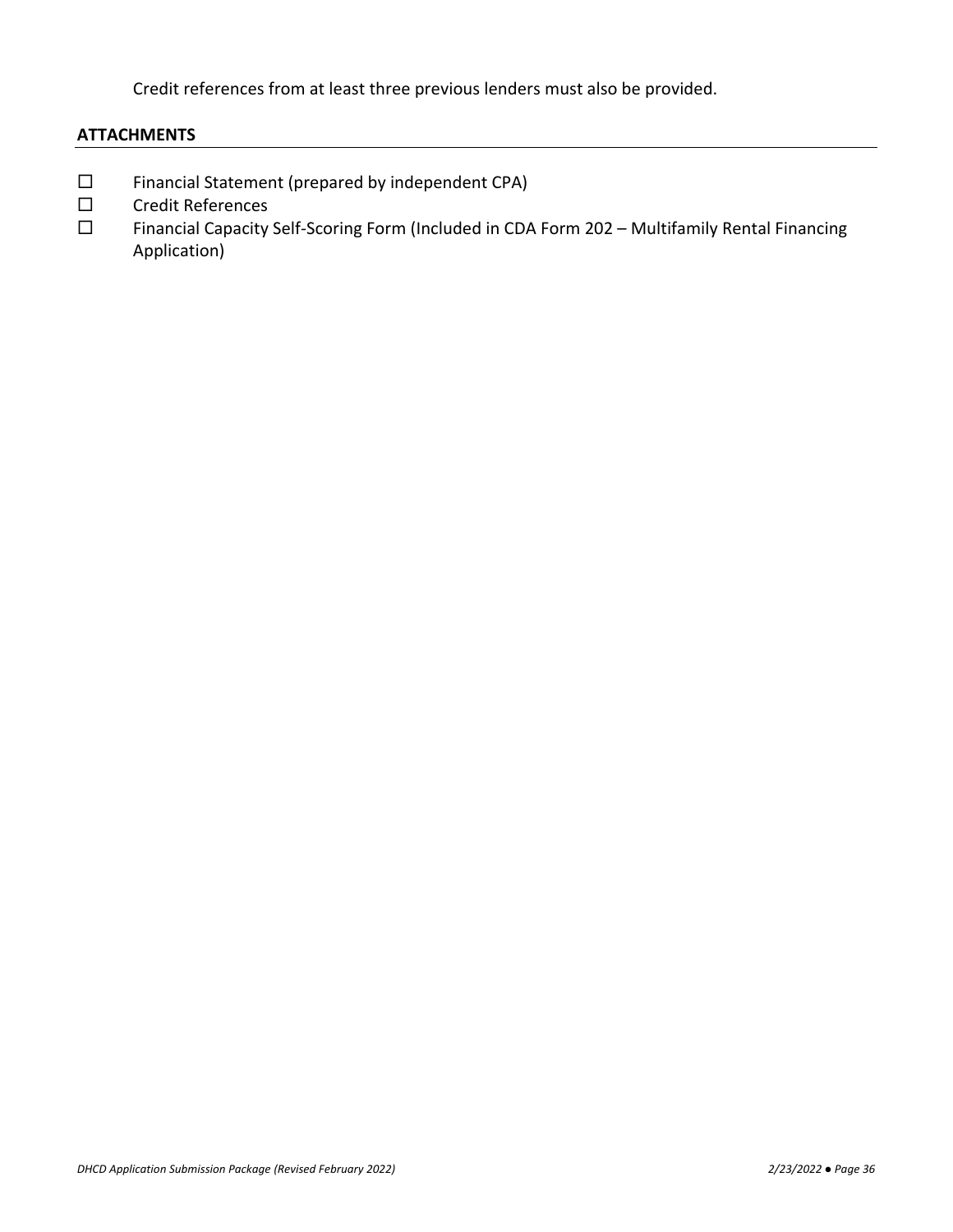## *EXHIBIT E: CONSTRUCTION INFORMATION*

### **EXHIBIT E.1: CONSTRUCTION THRESHOLD INFORMATION** (Development Quality Threshold Section 3.13)

### Development Quality Threshold Narrative

A narrative or chart (table) must be provided that describes how the minimum mandatory standards will be met in order for a project to pass threshold. It is recommended that the narrative address each bulleted point and clearly identify how the criteria will be met. Include any corresponding support documentation, or reference where the information can be found in the construction documents.

### Cost Estimates and Waiver

A breakdown of the construction or rehabilitation costs shown in the application's development budget must be provided on the Department's Form 212—Summary Cost Estimate. Form 215 is not required at this stage. (form available through DHCD's website at [http://dhcd.maryland.gov/HousingDevelopment/Pages/MFLibrary.aspx#appdocs\)](http://dhcd.maryland.gov/HousingDevelopment/Pages/MFLibrary.aspx#appdocs). The cost estimates must be prepared and signed by the architect or general contractor for the project. The construction or rehabilitation costs must be within a reasonable range for the scope of work proposed. If the proposed costs exceed the Department's standards up to 8 points may be deducted from scoring unless a construction cost waiver is approved (include under Exhibit F: Certifications and Waiver Requests). Please refer to Section 4.5.3 of the Guide for more information on construction cost limitations and Section 5.2.3 of the Guide for more information on construction cost waivers.

### Building Evaluation Report

For projects that involve the rehabilitation of existing buildings, applicants must provide a preliminary engineering assessment of the buildings. In rehabilitating properties, developers may encounter unforeseen issues that can delay, increase the cost of, or even halt rehabilitation. To avoid this, the Department requires that an engineer or other qualified professional, preferably one who is independent from the development team, complete an assessment of the property. Guidelines for the Building Evaluation Report are provided at the end of this exhibit. Provide an electronic copy of the Building Evaluation Report on a CD with the application.

### Schematic Documents

The guidelines that are included at the end of this exhibit outline the preliminary development documents that should be submitted with the application. The documents indicated in this section are considered minimum requirements and should be amended to meet the specific project requirements. Items that generally apply only to renovation projects are indicated. Provide an electronic copy of the Schematic Documents on a CD with the application.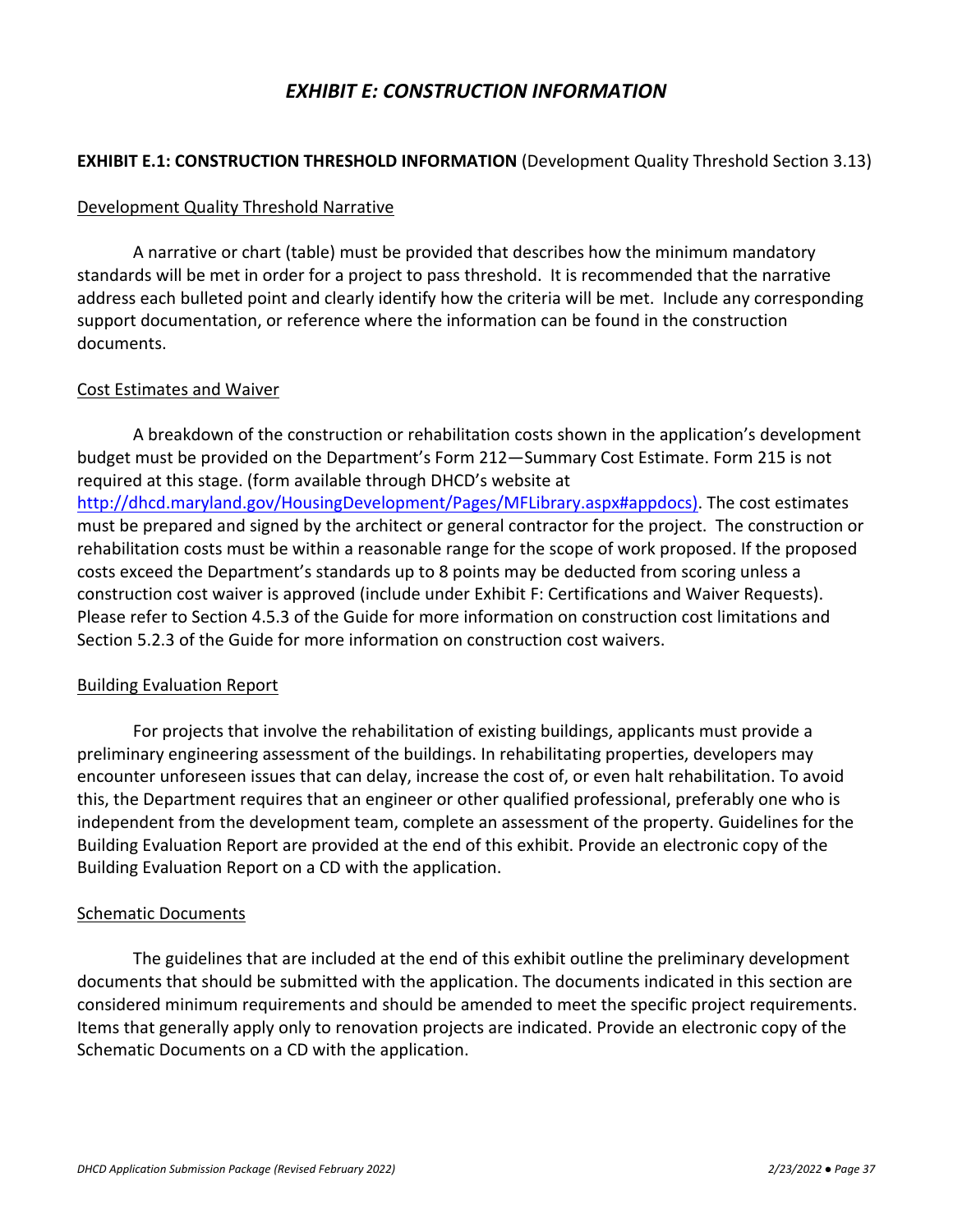## Certification for RESNET Certified HERS Rater/BPI Certified Professional

A Certification concerning the use of a RESNET Certified HERS rater/BPI Certified Professional as detailed in Section 3.13.1 item 3 of the Guide must be included in the Application.

## **EXHIBIT E.2: CONSTRUCTION SCORING INFORMATION** (Development Quality Standards Section 4.6)

## Development Quality Self Scoring and Narrative

Provide a narrative for each feature of the Development Quality Standards. It is recommended that the narrative address each bulleted point and clearly identify how the criteria will be met. Include any corresponding support documentation, or reference where the information can be found in the construction documents.

### Documentation and Certifications

Applications should include the documentation and certifications discussed in Section 4.6 of the Guide as part of this Exhibit.

### **ATTACHMENTS\_\_\_\_\_\_\_\_\_\_\_\_\_\_\_\_\_\_\_\_\_\_\_\_\_\_\_\_\_\_\_\_\_\_\_\_\_\_\_\_\_\_\_\_\_\_\_\_\_\_\_\_\_\_\_\_\_\_\_\_\_\_\_\_**

## EXHIBIT E.1: CONSTRUCTION THRESHOLD ATTACHMENTS

- D Development Quality Threshold Narrative/Chart
- $\square$  Form 212—Summary Cost Estimate (form available through DHCD's website at [http://dhcd.maryland.gov/HousingDevelopment/Pages/MFLibrary.aspx\)](http://dhcd.maryland.gov/HousingDevelopment/Pages/MFLibrary.aspx)
- $\square$  Building Evaluation Report (guidelines attached)
- $\square$  Schematic Documents (guidelines attached)
- $\square$  Construction costs waiver request, if applicable
- RESNET Certified HERS rater/BPI Certified Professional Certification (attached)
- $\square$  Certification regarding 15% savings and Energy Audit Requirements (Rehabilitation Projects only) (attached)

### EXHIBIT E.2: CONSTRUCTION SCORING ATTACHMENTS

- $\square$  Development Quality Narrative/Chart
- □ Copy of "Green" Rating Agency scoring checklist or scorecard signed by project architect or qualified third party
- $\square$  Optional Zero Energy Ready Home Designation Certification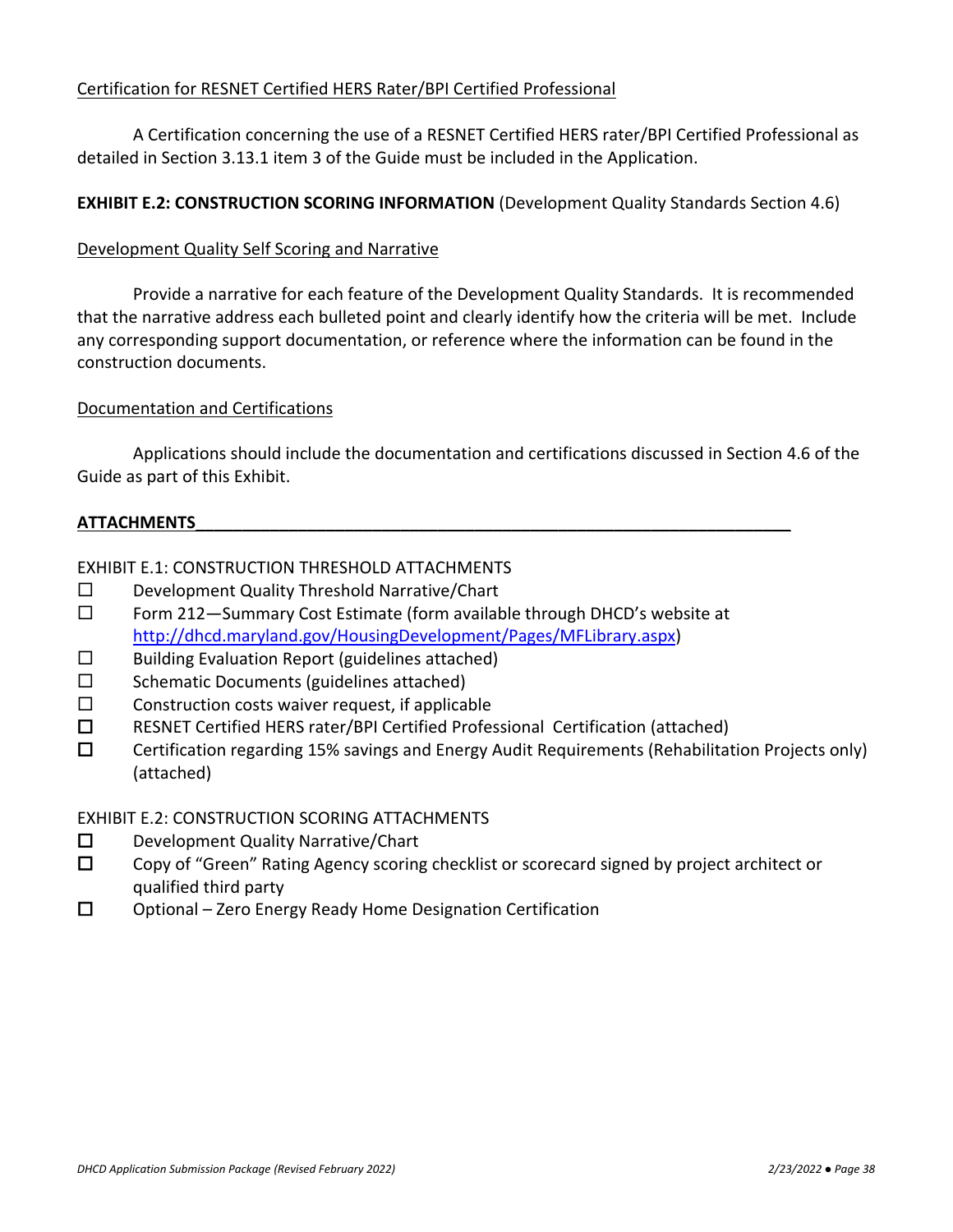# *BUILDING EVALUATION REPORT GUIDELINES*

*For Rehabilitation Projects Only*

### **PRELIMINARY SCOPE OF WORK**

Include a written scope of work using the 16 CSI (or current) construction divisions for each of the following:

- The existing conditions and systems;
- Proposed work to the above elements;
- New Systems and structures and how they will be integrated into the existing work;
- Other information as may be required to describe adequately the project; and
- For any unusual conditions or areas of concern include photographs and a narrative specific to the condition.

## **PROJECT WALK THROUGH**

Include the results of a survey of a minimum of 15% of the units including:

- Photographs of the building exterior and interior in sufficient detail and quantity to fully describe the existing conditions;
- Labeling of all photographs with a description of existing conditions and how these are anticipated to be modified by the work;
- A key plan indicating location of each photograph; and
- A listing of the units reviewed and significant findings coordinated with the written scope of work above.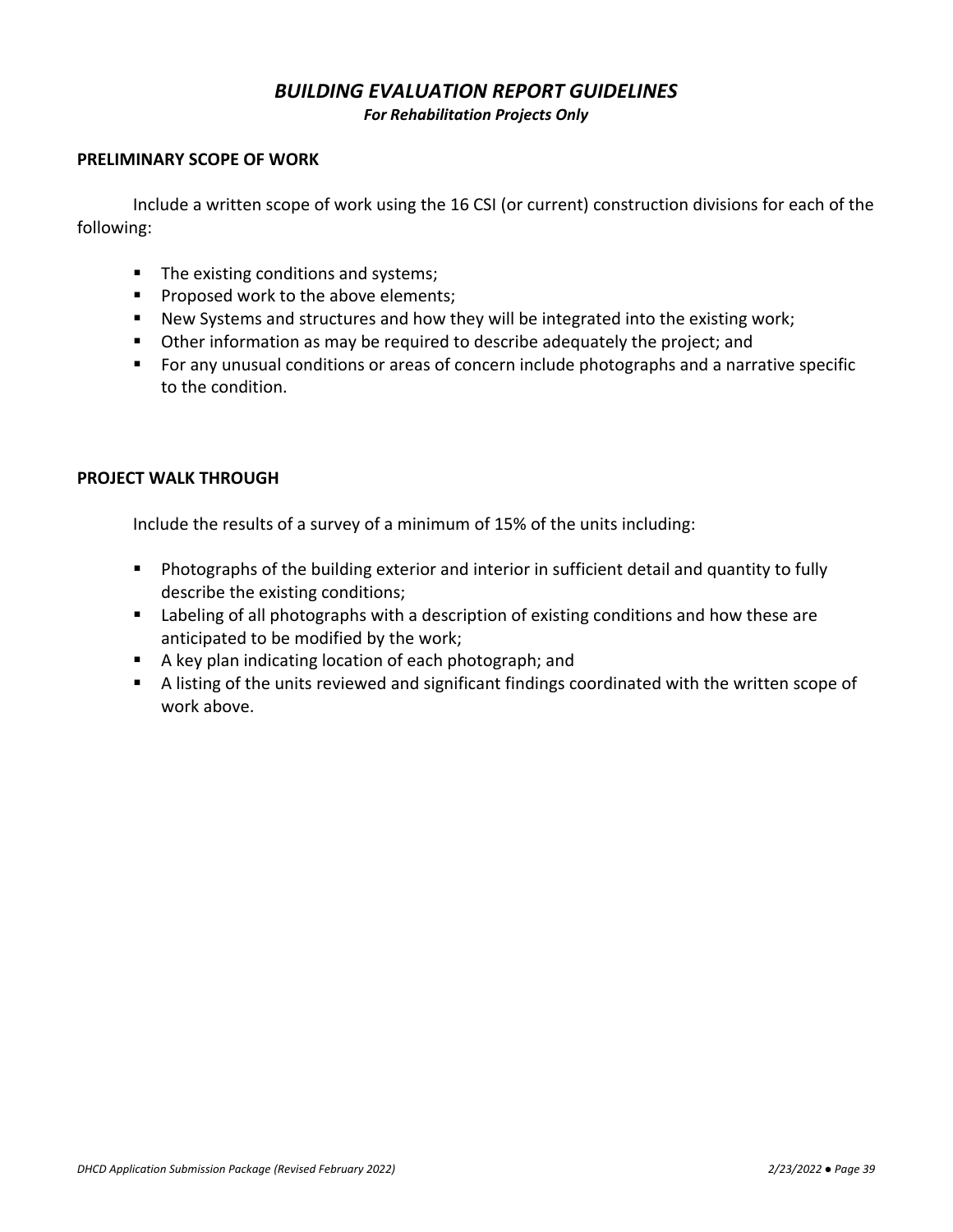# *SCHEMATIC DOCUMENTS*

### **DRAWING REQUIREMENTS**

All of the following documents must reflect the general intent of the project and generally delineate the proposed project scope, as well as submission level. Provide drawings to scale as noted below.

### **1. Civil Engineering Documents**

- a) Proposed Site Plan (min 1":50') including the following:
	- All existing structures and location of all proposed structures
	- **Basic storm water considerations**
	- Existing and proposed roads and parking elements
	- Approximate location of all existing utilities
- b) Information concerning the proposed site specific to the project, accessibility and visitability features, retaining walls, etc.

## **2. Architectural Documents**

- a) Title Sheet
	- Project Information including Project name and address
	- The names, addresses and telephone numbers of the Owner and all Consultants
	- The date
	- The submissions level
	- List of Drawings
	- Project Area Breakdown
	- Unit Mix and Square Footages
	- Vicinity Map
- b) Schematic Demolition Floor Plans for Each Building Level (1/8" scale min)<sup>\*</sup>
- c) Schematic Preliminary Floor Plans for Each Building Level (1/8" scale min)
- d) Schematic Demolition Plans of Individual Units (1/4" scale min)\*
- e) Schematic Individual Unit Plans (1/4" scale min)
- f) Schematic Exterior Building Elevations (1/8" scale min)
	- Provide elevations of all major exterior wall areas
	- Provide schematic key plan indicating elevation locations
	- Include Demolition information as required.<sup>\*</sup>

## **3. Structural Documents**

- a) Information concerning the proposed Structural Systems and Information on Unusual Conditions, as required
- b) Information on the existing structural systems and the effect that the project will have on these\*

### **4. Plumbing Documents**

 $\overline{a}$ 

a) Information concerning the proposed Plumbing Systems and Information on Unusual Conditions,

<sup>\*</sup> Generally applies only to renovation projects.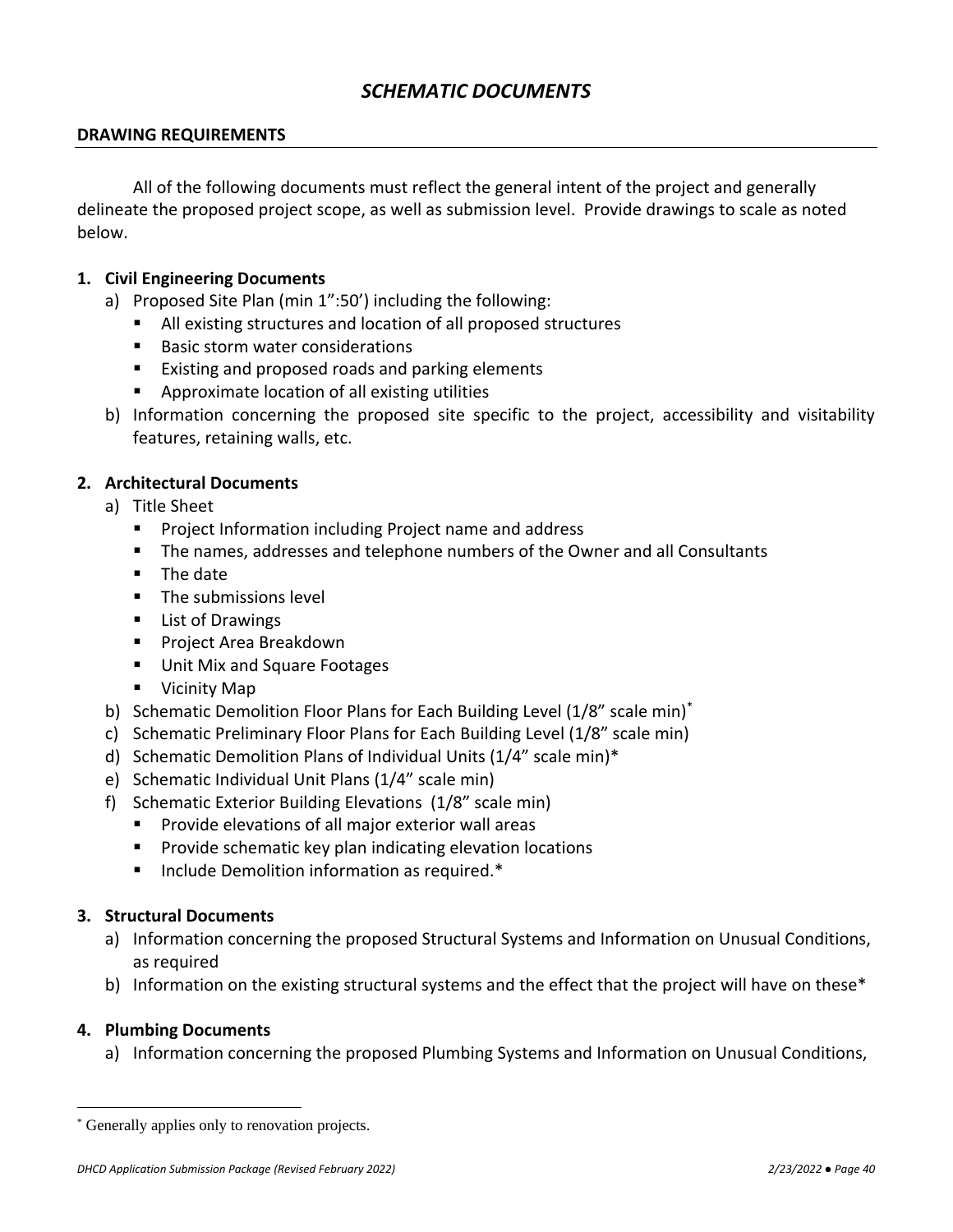as required

b) Information on the existing plumbing systems and the effect that the project will have on these<sup>\*</sup>

## **5. HVAC**

- a) Information concerning the proposed HVAC Systems and Information on Unusual Conditions, as required
- b) Information on the existing HVAC systems and the effect that the project will have on these\*

## **6. Electrical**

- a) Information concerning the proposed Electrical Systems and Information on Unusual Conditions, as required
- b) Information on the existing electrical systems and the effect that the project will have on these\*

# **7. Air Sealing**

- a) Utilize the air sealing guidance identified in section 3.14.1 as a basis in identifying air sealing opportunities for rehabilitation projects.
- b) Air sealing details to include sealing tenant unit typical conditions where there are penetrations or breaks in the air barrier plane, changes in construction type, typical hidden conditions such as holes behind cabinets and appliances where those items will be replaced, and Information on Unusual Conditions, as required
- c) Air sealing details to include sealing typical building envelope conditions based on the buildings inherent design deficiencies where there are penetrations or breaks in the air barrier plane, at intersections of different building materials, and Information on Unusual Conditions, as required
- d) Air sealing for new construction shall comply with the most current version of the IECC.

## **SPECIFICATION REQUIREMENTS**

## **8. Outline Specifications**

- a) The Application Outline Specification shall include all sections of the 16 Division CSI format applicable to project. The outline specifications should support the information described in the threshold and scoring criteria.
- b) The specification need not be in a complete CSI/MasterSpec format
	- The section numbering and naming shall comply with the CSI 16 Division format
	- Parts I- "General" may be omitted
	- Part II- "Products" shall list all products anticipated for use in that section
	- Part III- "Execution" may be omitted
- c) The Specification cover shall include the following:
	- The names, addresses and telephone numbers of the Owner and all Consultants
	- The project name and address
	- The date
	- The submissions level
- d) A complete table of contents shall be included at the front of the Specification
- e) Division I

 $\overline{a}$ 

■ Include General Conditions and other project requirements, including those of the lender

<sup>\*</sup> Generally applies only to renovation projects.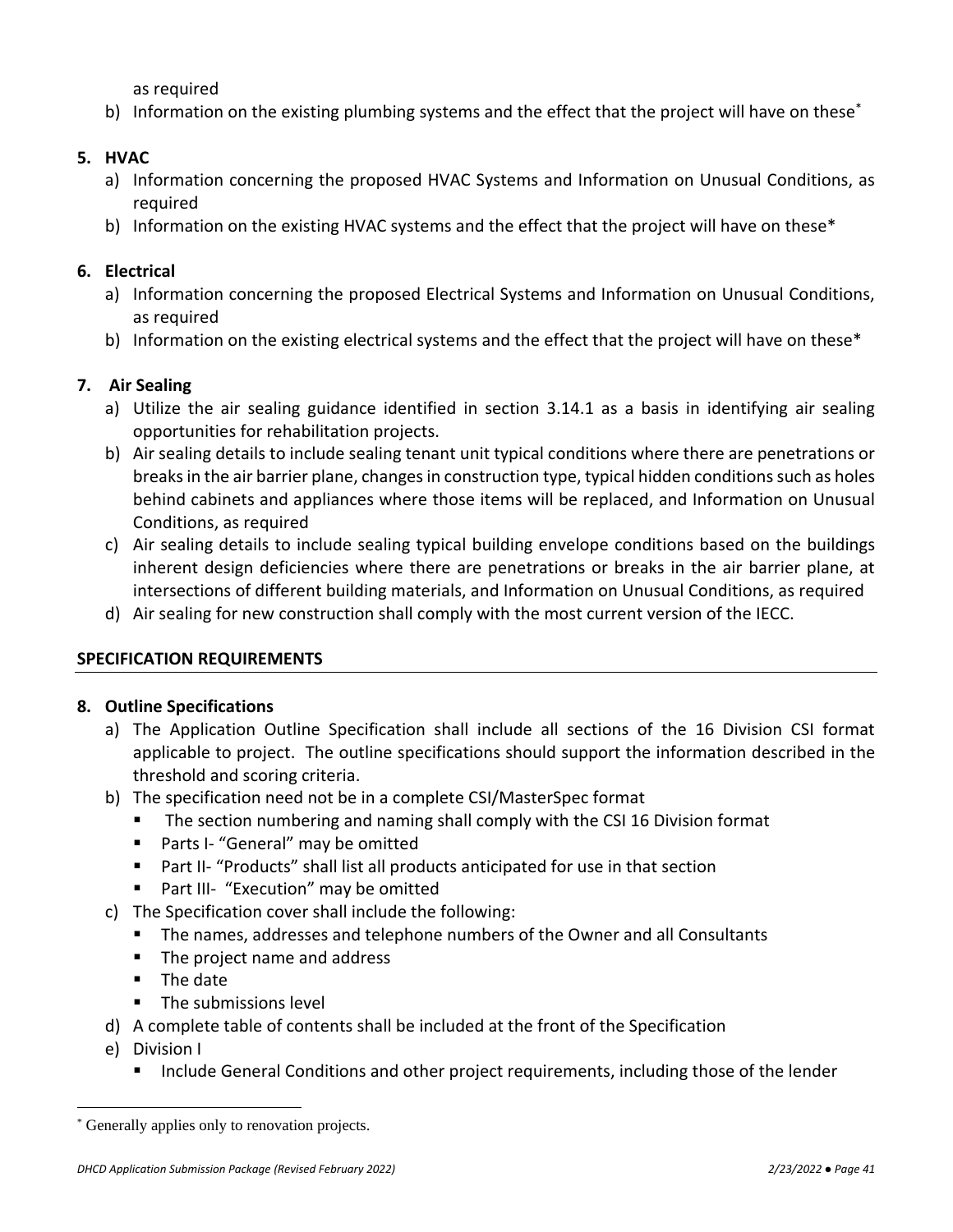- Include Specific Renovation/Demolition related sections as required<sup>\*1</sup>
- f) Division II—where Division II is prepared by an separate Owner-retained Consultant, bind these Sections into the single Project Specification
- g) Divisions II through XVI
	- Include sections for all proposed elements
	- Include Specific Renovation/Demolition related sections as required\*

 $\overline{a}$ 

<sup>\*</sup> Generally applies only to renovation projects.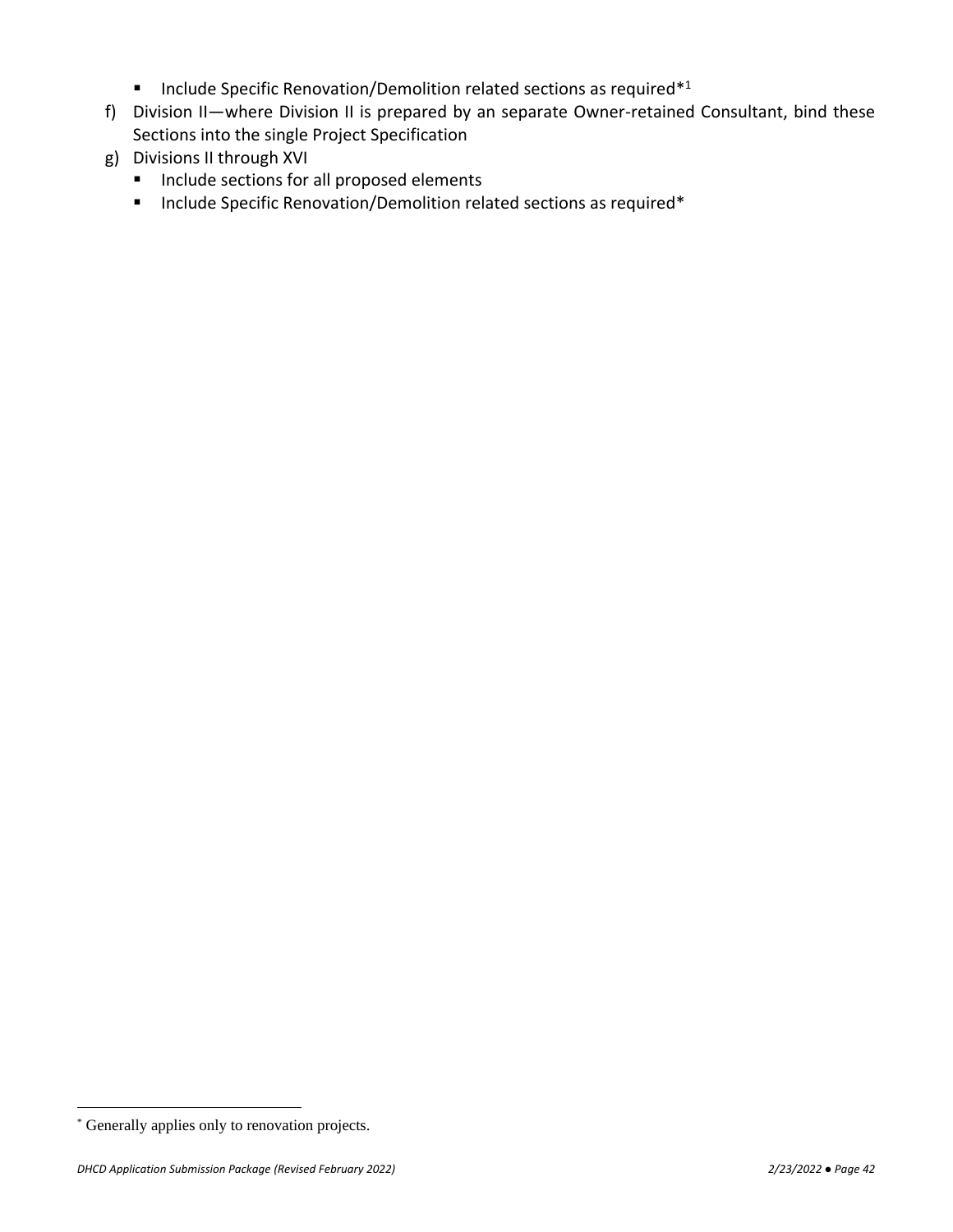# **Maryland Department of Housing and Community Development OWNER/SPONSOR CERTIFICATION OF THE USE OF A RESNET CERTIFIED HERS RATER/BPI CERTIFIED PROFESSIONAL**

(Submit under Exhibit E in Application)

Project Name:

The Maryland Department of Housing & Community Development (DHCD) requires the use of a RSNET Certified HERS rater/BPI Certified Professional in the use of any New Construction or Rehabilitation projects. As the Owner/Sponsor I hereby certify that the above referenced project:

## $\Box$  RESNET Certified HERS rater/BPI Certified Professional

If funded, the developer is to directly employ a RESNET Certified HERS rater for new construction projects, or a RESNET Certified HERS rater or BPI Certified Professional for rehabilitation projects to work with the Development Team using accepted practices and levels of professional care to achieve applicant-stated energy goals, DHCD requirements, and the State's adopted energy codes. If the project is funded, this certifies that a RESNET Certified HERS Rater/BPI Certified Professional will be engaged under the direction of the developer in the project design and review, provide in-progress construction quality assurance and performance testing (blower door, bathroom ventilation, and duct leakage), in-progress training where contractor/design deficiencies related to energy efficiency are identified, and perform post construction evaluation and performance testing to assist the project with achieving applicant stated goals.

This certification is in accordance with the requirements of Section 3.13.1 item 3 of the Multifamily Rental Financing Program Guide.

| OWNER/SPONSOR |                                |
|---------------|--------------------------------|
|               | Date: ________________________ |
|               |                                |
|               |                                |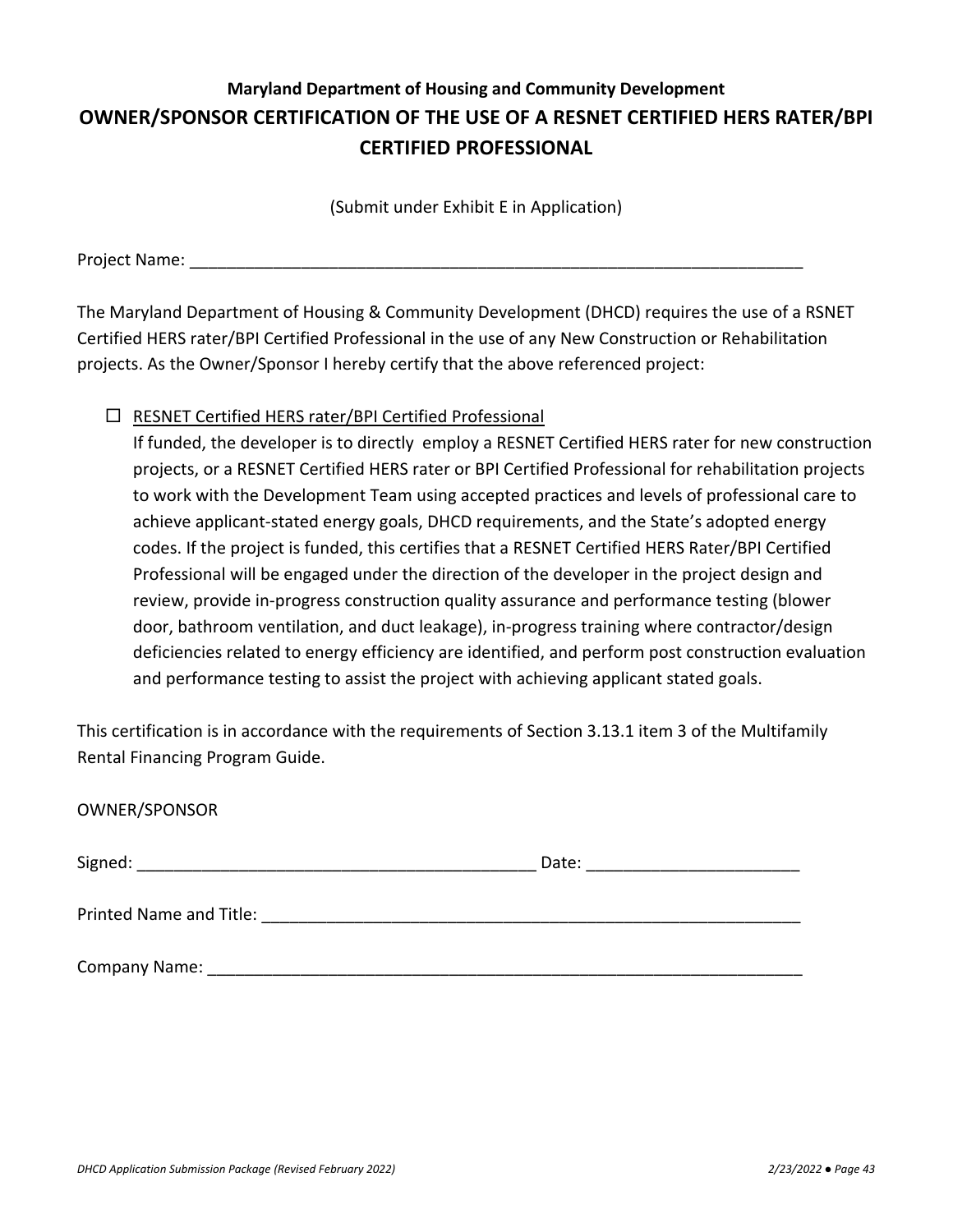# **Maryland Department of Housing and Community Development OWNER/SPONSOR CERTIFICATION REGARDING 15% ENERGY SAVINGS, SCOPE OF WORK, AND BUDGET MODIFICATIONS RESULTING FROM THE COMPREHENSIVE ENERGY AUDIT**

(Submit under Exhibit E in Application)

Project Name: **Example 20** 

The Maryland Department of Housing & Community Development (DHCD) requires the project to modify the work scope and budget relating to the findings of the comprehensive energy audit. As the Owner/Developer I hereby certify that the above referenced project:

## $\Box$  Energy Efficiency

Will achieve a minimum of 15% energy savings for the rehabilitated building(s) over the existing building condition.

## $\square$  Energy Audit

If funded, will submit a comprehensive energy audit report within 90 days of issuance of a reservation letter. Energy audits and resulting reports must be performed by a DHCD listed Qualified Auditor and be prepared in accordance with DHCD Energy Audit Guidance. The energy audit report must show the scope of work will achieve a minimum of 15% energy savings over pre-rehabilitation conditions as required for Threshold review.

The applicant further certifies that the scope of work and budget will be modified as necessary to achieve a minimum 15% savings as determined through the energy audit.

This certification is in accordance with the requirements of Section 3.14.1 of the Multifamily Rental Financing Program Guide.

### OWNER/SPONSOR

| Signed:                 | Date: |
|-------------------------|-------|
| Printed Name and Title: |       |
| <b>Company Name:</b>    |       |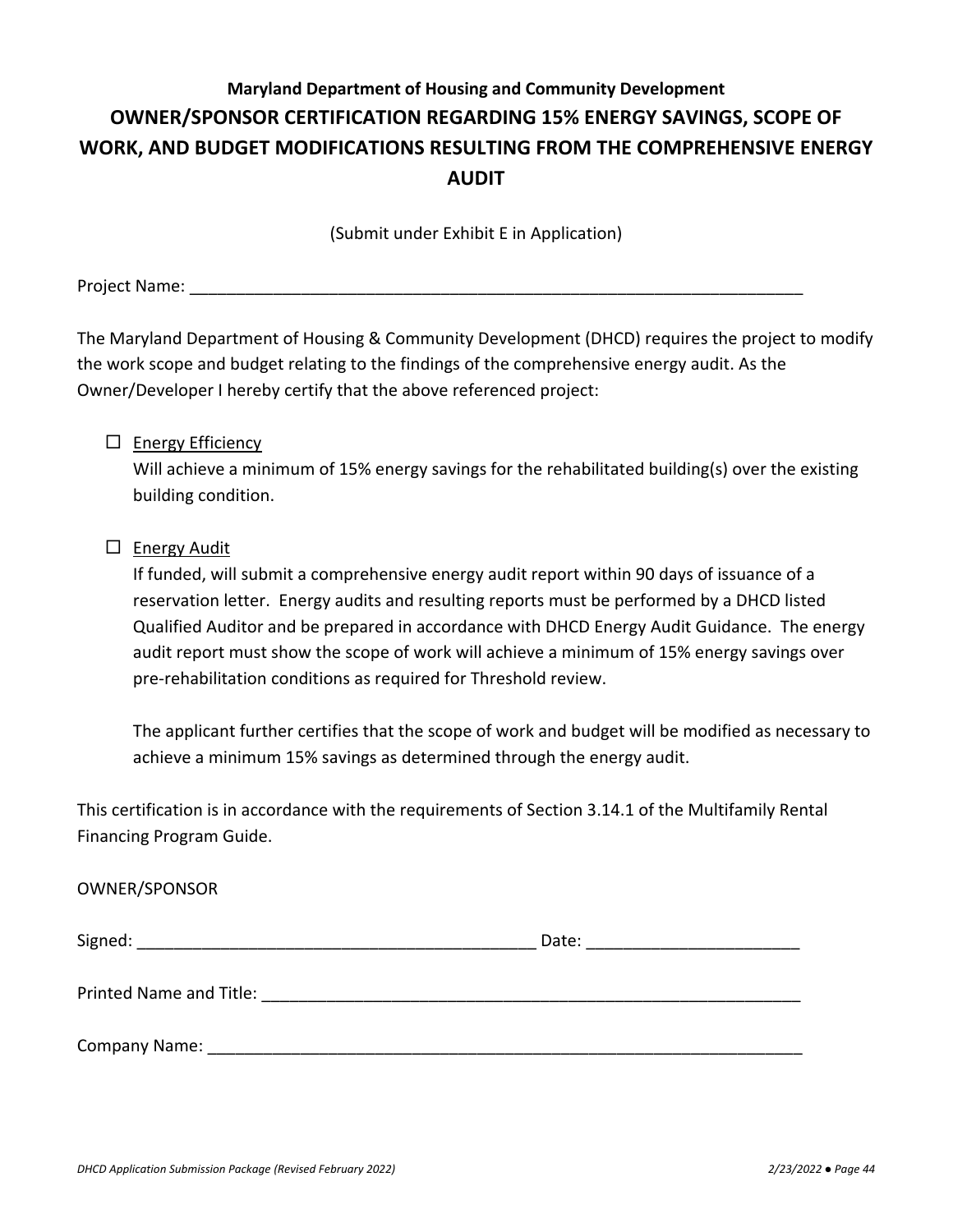# **Maryland Department of Housing and Community Development OPTIONAL SCORING EXHIBIT OWNER/SPONSOR CERTIFICATION REGARDING ZERO ENERGY READY HOME DESIGNATION**

(Submit under Exhibit E in Application)

Project Name: **Example 20** For all the set of  $\mathcal{L}$ 

The Maryland Department of Housing & Community Development (DHCD) encourages design features that provide comfort and energy efficiency over the extended period of the project life and that assist DHCD in measuring energy conservation and sustainability outcomes.

As the Owner/Developer I hereby certify that the referenced project will provide energy efficiency by achieving Department of Energy (DOE) Zero Energy Ready Home (ZERH) or comparable DHCD-approved energy savings certification or rating designation no later than Final Closing of the project.

This certification is in accordance with the requirements of Section 4.6.2 of the Multifamily Rental Financing Program Guide.

| OWNER/SPONSOR                                                                                                                                                                                                                      |                              |  |
|------------------------------------------------------------------------------------------------------------------------------------------------------------------------------------------------------------------------------------|------------------------------|--|
|                                                                                                                                                                                                                                    | Date: ______________________ |  |
| <b>Printed Name and Title:</b> The contract of the contract of the contract of the contract of the contract of the contract of the contract of the contract of the contract of the contract of the contract of the contract of the |                              |  |
| Company Name: _                                                                                                                                                                                                                    |                              |  |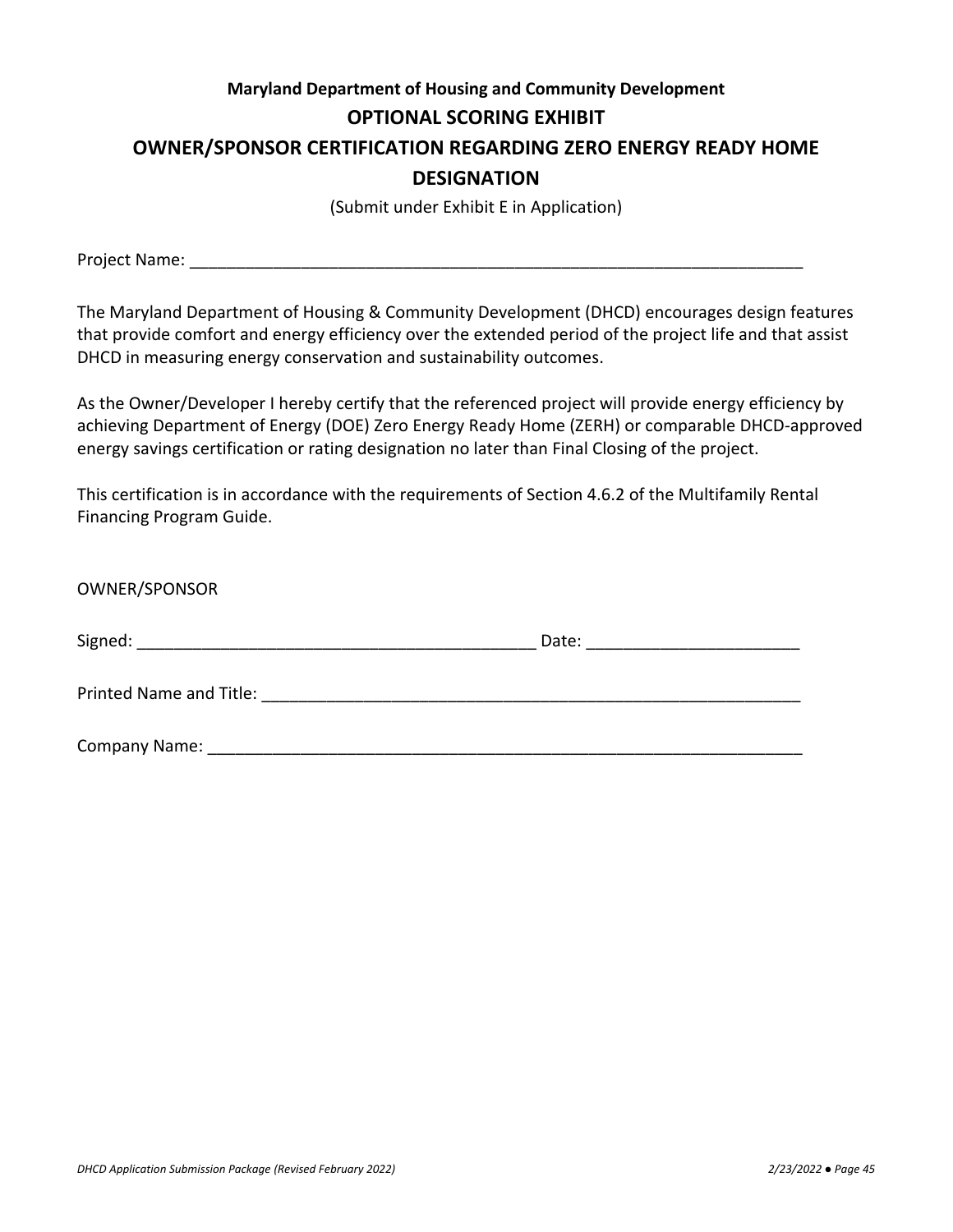# *EXHIBIT F: CERTIFICATIONS AND WAIVER REQUESTS*

## **EXHIBIT F.1: THRESHOLD OWNER/SPONSOR CERTIFICATIONS**

To address additional Project Threshold Criteria outlined in Section 3 of the Guide, the Sponsor/Owner Certification included at the end of this exhibit must be completed:

Relocation Plan: Sponsors need not submit a relocation plan to the Department at the time of application. Sponsors should execute the Sponsor Certification agreeing to comply with the Department's requirements. Please refer to Section 3.2.4 of the Guide for more information.

Tenant Services: Sponsors must certify that they will provide appropriate services throughout the compliance period or loan term, as applicable. Please refer to Section 3.4 of the Guide for more information.

Uniform Federal Accessibility Standard Requirements - Preference for Persons with Physical Disabilities: Sponsors must certify that they will meet the Department's threshold requirements for providing a preference for individuals with disabilities in the marketing of UFAS units. All projects must comply with UFAS and any other applicable laws or requirements, including without limitation Section 504 of the Rehabilitation Act of 1973 (Section 504), the regulations implementing Section 504 at 24 CFR Part 8, the Americans with disabilities Act (ADA), and the 2010 ADA Standards (as modified by HUD). Please refer to Section 3.5.1 of the Guide for more information.

Family Housing – Units Reserved for Persons with Disabilities**:** All family projects must reserve the UFAS units under Section 3.5.1 for PWD households for a period not less than sixty (60) calendar days both at initial lease-up and upon turnover. Please refer to Section 3.5.2 of the Guide for more information.

Utility Availability: Sponsors need not submit letters from utility companies verifying that services are available. Sponsors should execute the Sponsor Certification agreeing to comply with the Department's requirements. Please refer to Section 3.11.2 of the Guide for more information.

## **EXHIBIT F.2: AFFIRMATIVE FAIR HOUSING MARKETING CERTIFICATION**

Sponsors must include a certification that the project will develop and implement an Affirmative Fair Housing Marketing Plan (AFHMP) that meets the requirements of Section 3.3.2 of the Guide using form HUD-935.2A available on line at<http://portal.hud.gov/hudportal/documents/huddoc?id=935-2a.pdf>

### **EXHIBIT F.3: WAIVER REQUESTS**

Applicants may submit requests for waivers of Project Threshold Criteria or Competitive Criteria. Requests for waivers should be submitted according to the procedures outlined in Section 5.0 of the Guide (Waivers).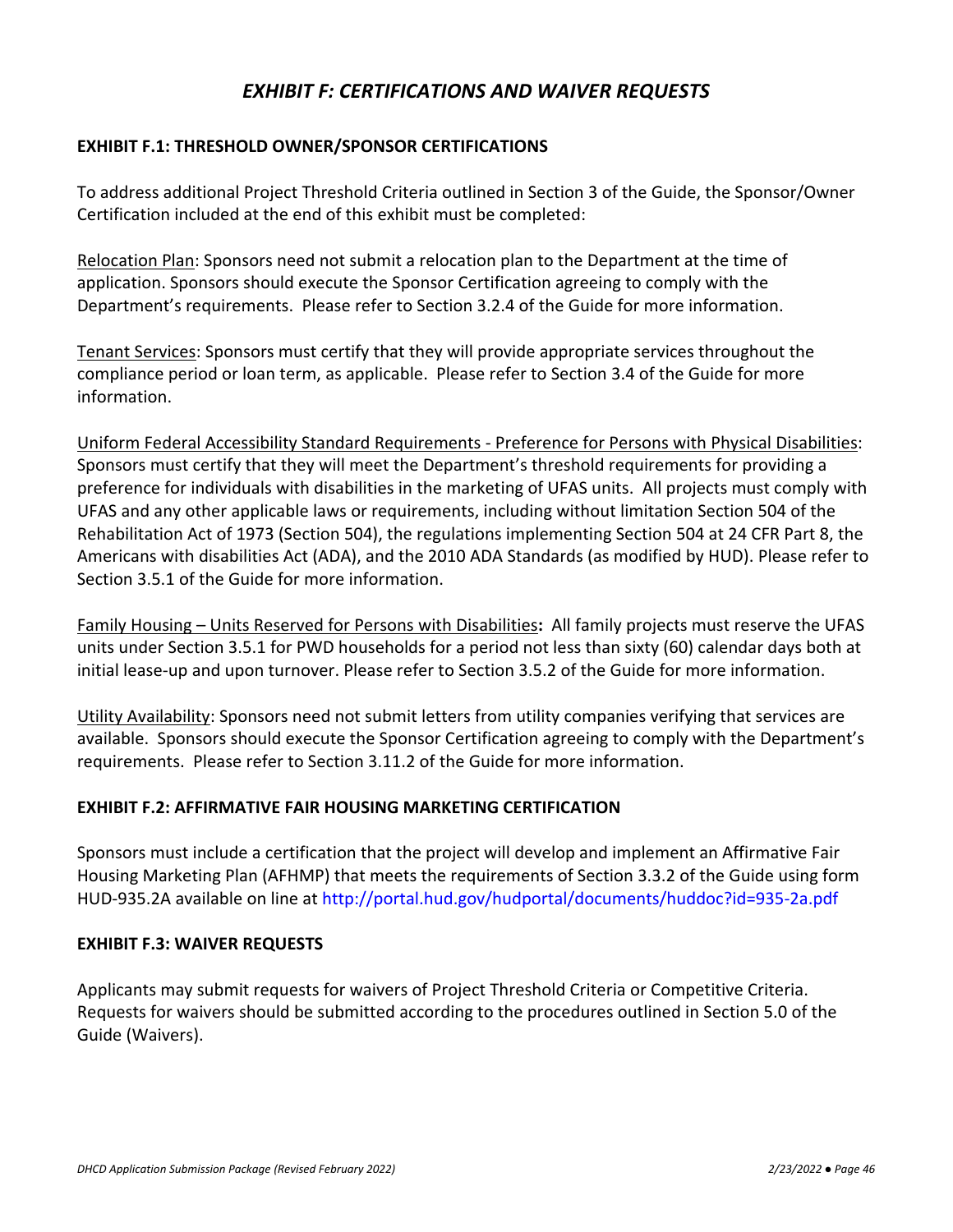## **ATTACHMENTS**

EXHIBIT F.1: THRESHOLD OWNER/SPONSOR CERTIFICATIONS

Threshold Owner/Sponsor Certifications (attached)

EXHIBIT F.2: AFFIRMATIVE FAIR HOUSING MARKETING CERTIFICATION

Threshold Affirmative Fair Housing Marketing Certification (attached)

EXHIBIT F.3: WAIVER REQUESTS

□ Waiver Requests (if applicable)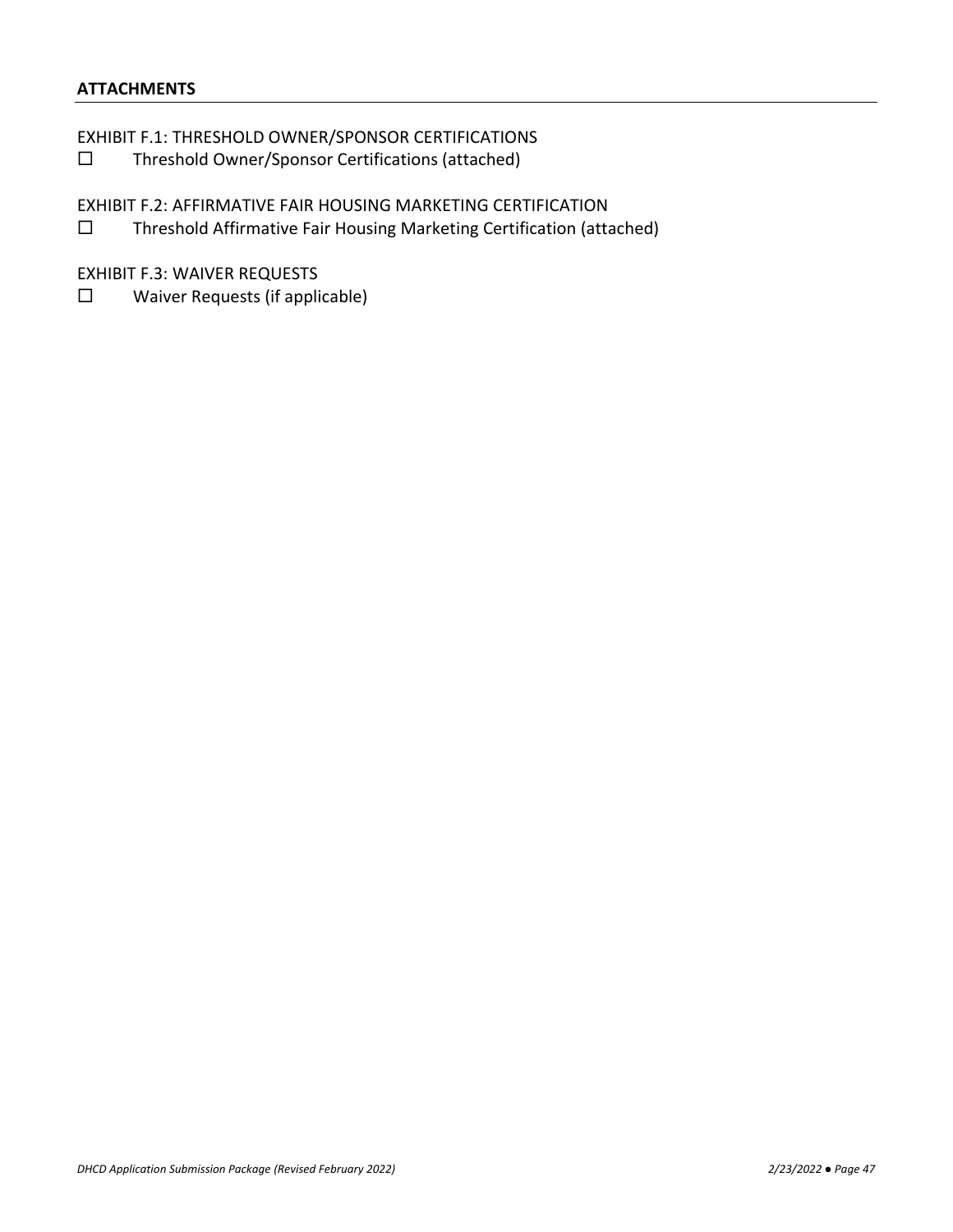# *THRESHOLD CERTIFICATIONS*  **Maryland Department of Housing & Community Development Owner/Sponsor Certifications**

(Submit under Exhibit F in Application)

*Instructions: Check box next to each item. The designated/authorized representative must execute this certification form.*

Project Name:

The Maryland Department of Housing & Community Development (DHCD) requires all projects meet the following Threshold requirements. As the Owner/Developer I hereby certify that the above referenced project will provide:

## **Relocation and Displacement**

As stated in Section 3.2.4 of the Multifamily Rental Financing Program Guide (posted on the DHCD website), I hereby certify that the referenced project meets the threshold requirements established in the Guide for relocation and displacement.

## **Tenant Services**

As stated in Section 3.4 of the Multifamily Rental Financing Program Guide (posted on the DHCD website), I hereby certify that the referenced project meets the threshold requirements established in the Guide for Tenant Services. If the applicant intends to meet this threshold requirement by securing CORES designation or a comparable DHCD-approved third-party certification no later than Final Closing of the project, please indicate by initialing here:

# **Uniform Federal Accessibility Standard Requirements - Preference for Persons with Physical Disabilities**

As stated in Section 3.5.1 of the Multifamily Rental Financing Program Guide (posted on the DHCD website), I hereby certify that the referenced project meets the threshold requirements established in the Guide for Uniform Federal Accessibility Standard Requirements - Preference for Persons with Physical Disabilities.

## **Family Housing Developments – Units Reserved for Persons with Disabilities**

As stated in Section 3.5.2 of the Multifamily Rental Financing Program Guide (posted on the DHCD website), I hereby certify that the referenced project meets the threshold requirements established in the Guide for Family Housing Developments – Units for Persons with Disabilities.

## **Utility Availability**

As required by Section 3.11.2 of the Multifamily Rental Financing Program Guide (posted on the DHCD website), I hereby certify that the referenced project meets the threshold requirements established in the Guide for utility availability.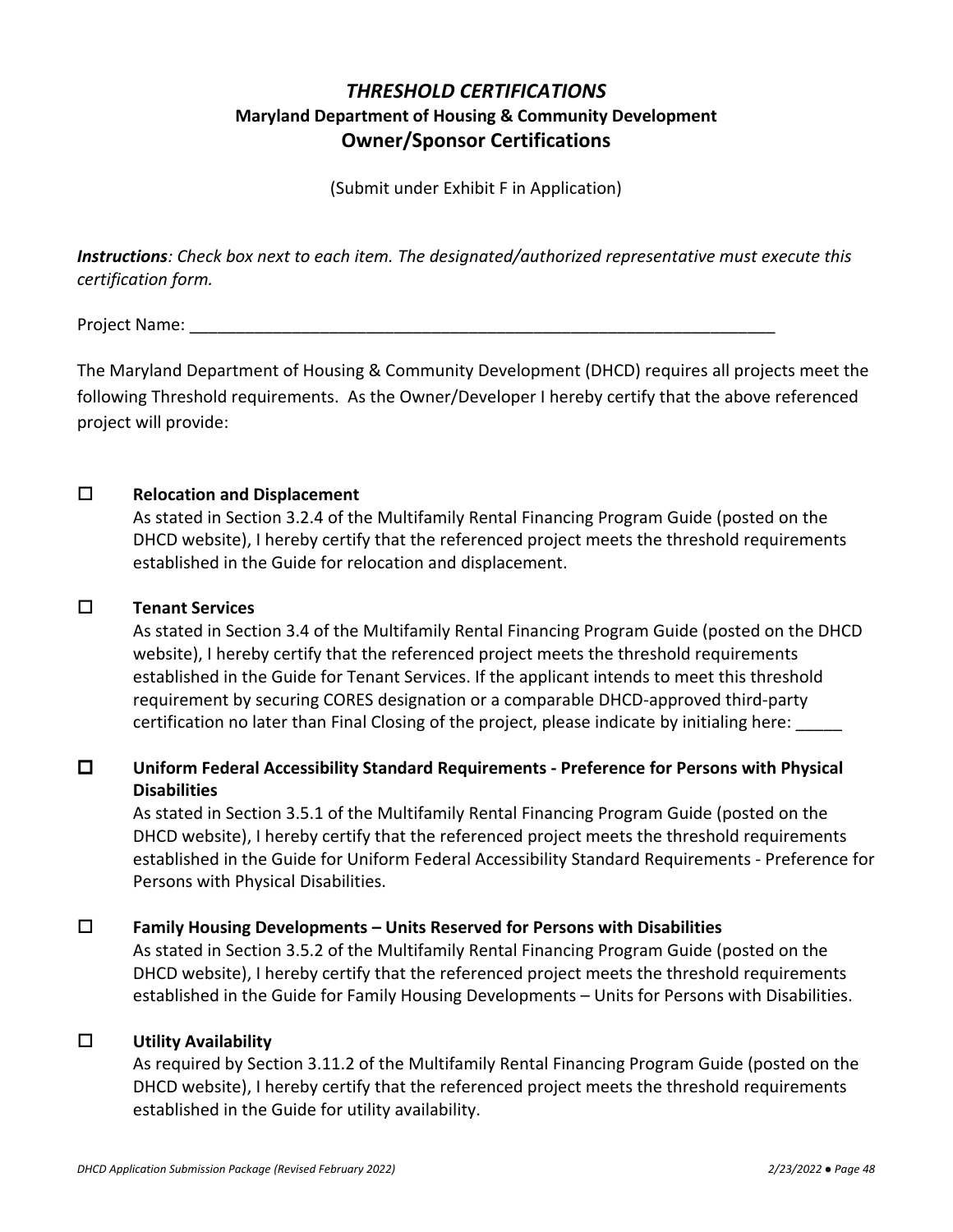OWNER/SPONSOR:

| Signed:<br><u> 1980 - John Stone, Amerikaansk politiker (</u> | Date: |
|---------------------------------------------------------------|-------|
| Printed Name and Title:                                       |       |
| <b>Company Name:</b>                                          |       |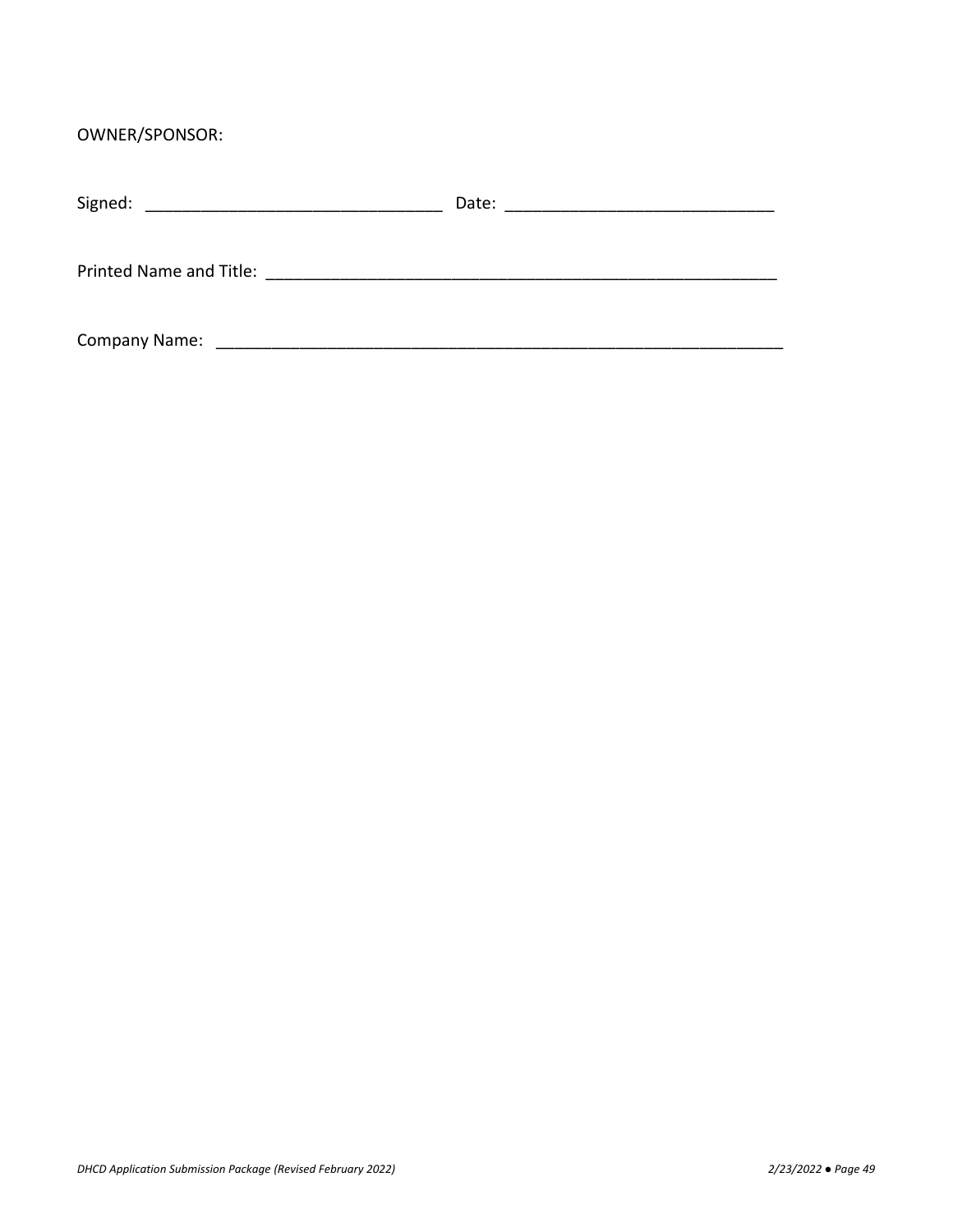# *THRESHOLD CERTIFICATION*  **Maryland Department of Housing & Community Development Affirmative Fair Housing Marketing Certification**

(Submit under Exhibit F in Application)

Project Name: **Example 20** 

The Maryland Department of Housing & Community Development (DHCD) has a compelling interest in creating fair and open access to affordable housing and promoting compliance with state and federal civil rights obligations. The State of Maryland Fair Housing requirements apply to the full spectrum of housing activities, including, but not limited to, outreach and marketing, qualification and selection of residents, and occupancy.

As stated in Section 3.3.2 of the Multifamily Rental Financing Program Guide, all applications must include a certification that the project will develop and implement an Affirmative Fair Housing Marketing Plan (AFHMP) using Form HUD-935.2A available online at: <http://portal.hud.gov/hudportal/documents/huddoc?id=935-2a.pdf>

As the Owner/Developer I hereby certify that the AFHMP for above referenced project will include, at a minimum, the following provisions:

- Prohibit income requirements for prospective tenants with Housing Choice Vouchers or similar vouchers, including, but not limited to, VASH, Shelter Plus Care, Bridge Subsidy and Continuum of Care;
- Eliminate local residency preferences;
- Ensure access to leasing offices for persons with disabilities;
- Provide flexible application and office hours to permit working families and individuals to apply;
- Encourage credit references and testing that take into account the needs of persons with disabilities or special needs;
- Provide notice of unit availability and accept referrals from public housing authorities, voucher administrators, and mobility counseling programs operating in the regional market area, and formalize such arrangements in the form of contracts or Memorandums of Understanding;
- An agreement to certify to DHCD annually that the owner accepts vouchers and does not employ practices that have the effect of excluding voucher holders, such as screening standards that require incomes at two or three times the monthly contract rents; and
- Develop marketing strategies to identify applicants that are least likely to apply.

In the event HUD updates Form HUD-935.2A or DHCD later publishes additional AFHMP requirements, applicants will be required to use the newest versions of such forms and/or criteria available.

Prior to closing, DHCD will review the AFHMP to ensure the AFHMP is in conformance with all HUD and DHCD requirements and will reject any AFHMP not in conformance. Additionally, projects must review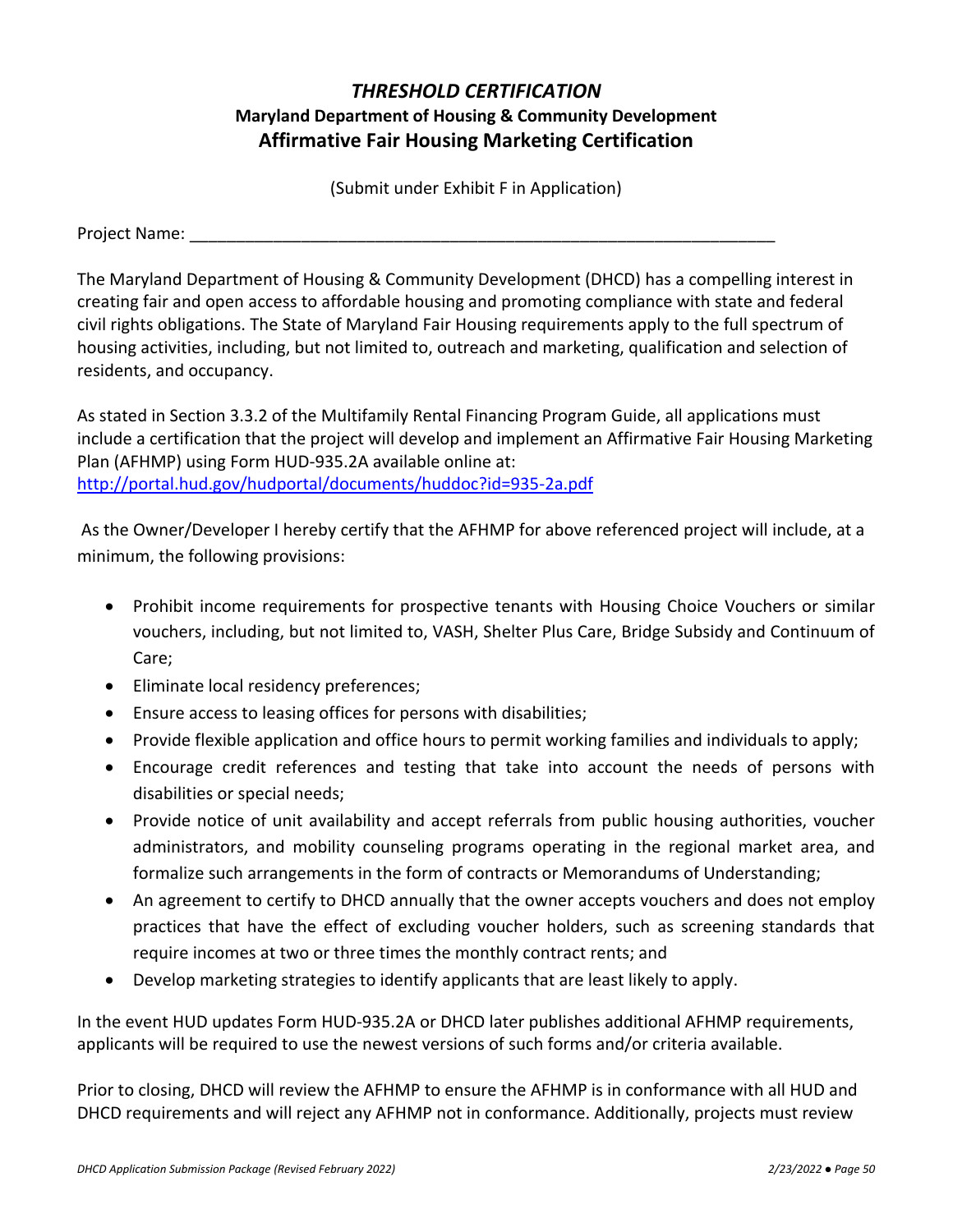and update their AFHMP at least every five (5) years or more frequently if required by DHCD. Failure to comply with an approved AFHMP will result in negative points in future applications as described in Section 4.1.2.

OWNER/SPONSOR: Signed: \_\_\_\_\_\_\_\_\_\_\_\_\_\_\_\_\_\_\_\_\_\_\_\_\_\_\_\_\_\_\_\_ Date: \_\_\_\_\_\_\_\_\_\_\_\_\_\_\_\_\_\_\_\_\_\_\_\_\_\_\_\_\_ Printed Name and Title: \_\_\_\_\_\_\_\_\_\_\_\_\_\_\_\_\_\_\_\_\_\_\_\_\_\_\_\_\_\_\_\_\_\_\_\_\_\_\_\_\_\_\_\_\_\_\_\_\_\_\_\_\_\_\_ Company Name: \_\_\_\_\_\_\_\_\_\_\_\_\_\_\_\_\_\_\_\_\_\_\_\_\_\_\_\_\_\_\_\_\_\_\_\_\_\_\_\_\_\_\_\_\_\_\_\_\_\_\_\_\_\_\_\_\_\_\_\_\_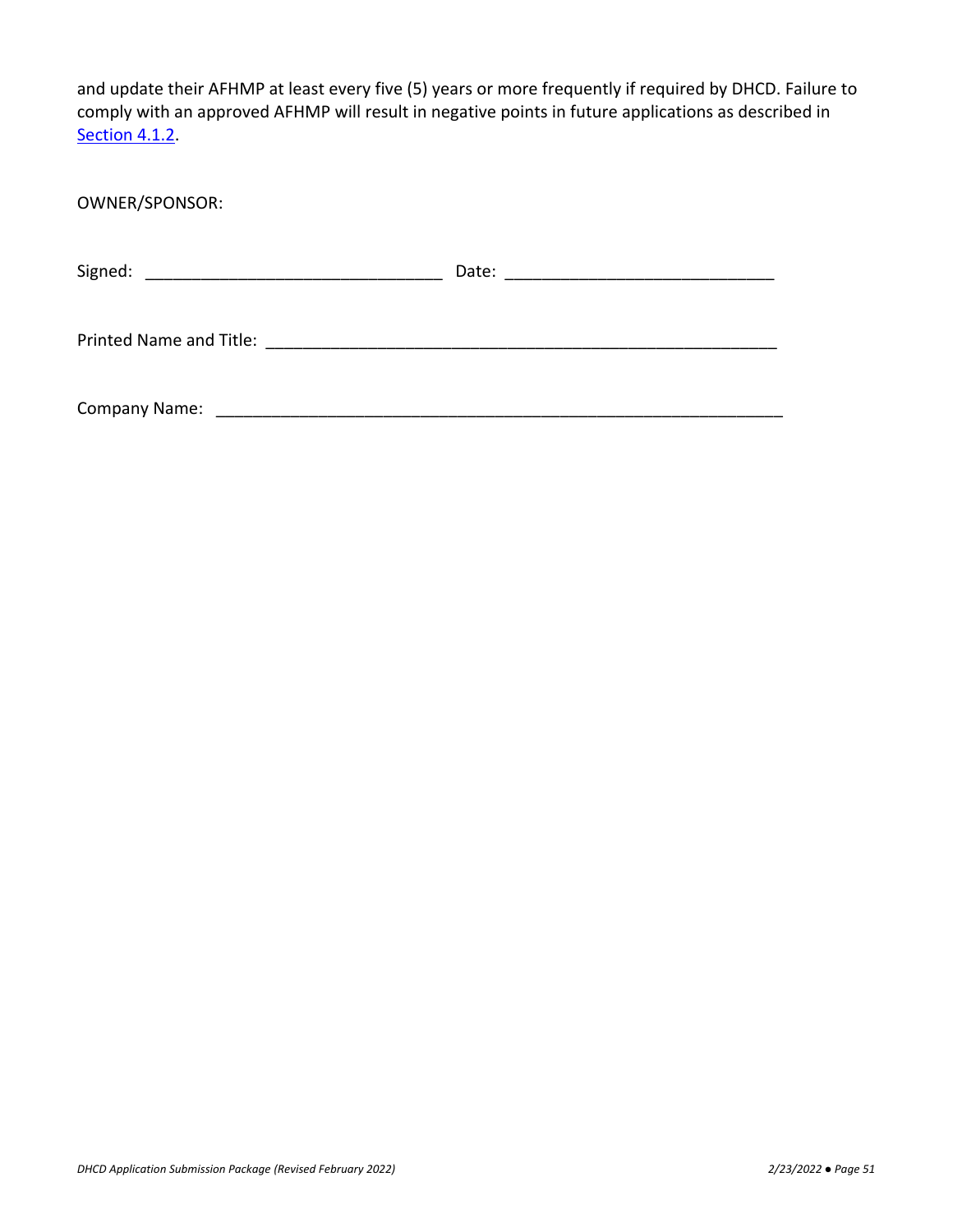# *EXHIBIT G: NONPROFITS (NPs), PUBLIC HOUSING AUTHORITIES (PHAs) AND MINORITY/DISADVANTAGED BUSINESS ENTERPRISES (MBE/DBEs)*

Points are given to projects that involve one of the following entities: Nonprofit organization that is tax-exempt under Section 501(c)(3) or 501(c)(4) of the Internal Revenue Code and not affiliated with or controlled by a for-profit entity; Public Housing Authority (PHA); or a minority- or disadvantaged business enterprise certified by either the Maryland Department of Transportation (MDOT) or through a comparable certification program operated by a local Maryland government or instrumentality thereof.

A description of the entity's role in the development or operation of the project is necessary along with a resume that addresses the experience and qualifications of the entity. This should contain information on the entity's experience in other projects of similar type, scale, and complexity, and in a similar capacity. The application must include letters of intent from the organization that document the specific services or products to be provided to the project and the amount of compensation to be received.

Nonprofit entities must submit articles of incorporation, bylaws, a copy of the IRS notice confirming that it is a qualified  $501(c)(3)$  or  $501(c)(4)$  nonprofit organization, and a list of its board of directors. An attorney's opinion letter that the non-profit is a Qualified Nonprofit within the meaning of Section 42(h) (5) (B) and (C) of the Internal Revenue Code is required only if the qualified non-profit is to receive maximum points for a controlling interest in the borrowing entity. A Community-based NP must demonstrate that it meets the requirements outlined in Category 2 of Section 4.1.4. PHA's must submit a certificate of approval and/or a certificate of organization from the Maryland Secretary of State's Office.

 MBE/DBEs must submit a copy of their current MDOT or local government certification. Only a current copy of the certification will be accepted as evidence of certification. Pending applications for certification, expired certifications or certifications from non-Maryland jurisdictions are not acceptable as documentation for this requirement. Please refer to Section 4.1.4 of the Guide for more information on eligible entities and the standards for receiving points in this category.

### **ATTACHMENTS**

- $\square$  Description of Entity's Role
- $\square$  Resume
- $\square$  Letters of Intent from the entity

### **Nonprofit Entities**

- □ Articles of Incorporation
- $\square$  Bylaws
- $\Box$  IRS notice confirming 501(c)(3) or 501(c)(4) Exempt Organization status
- $\Box$  List of Board of Directors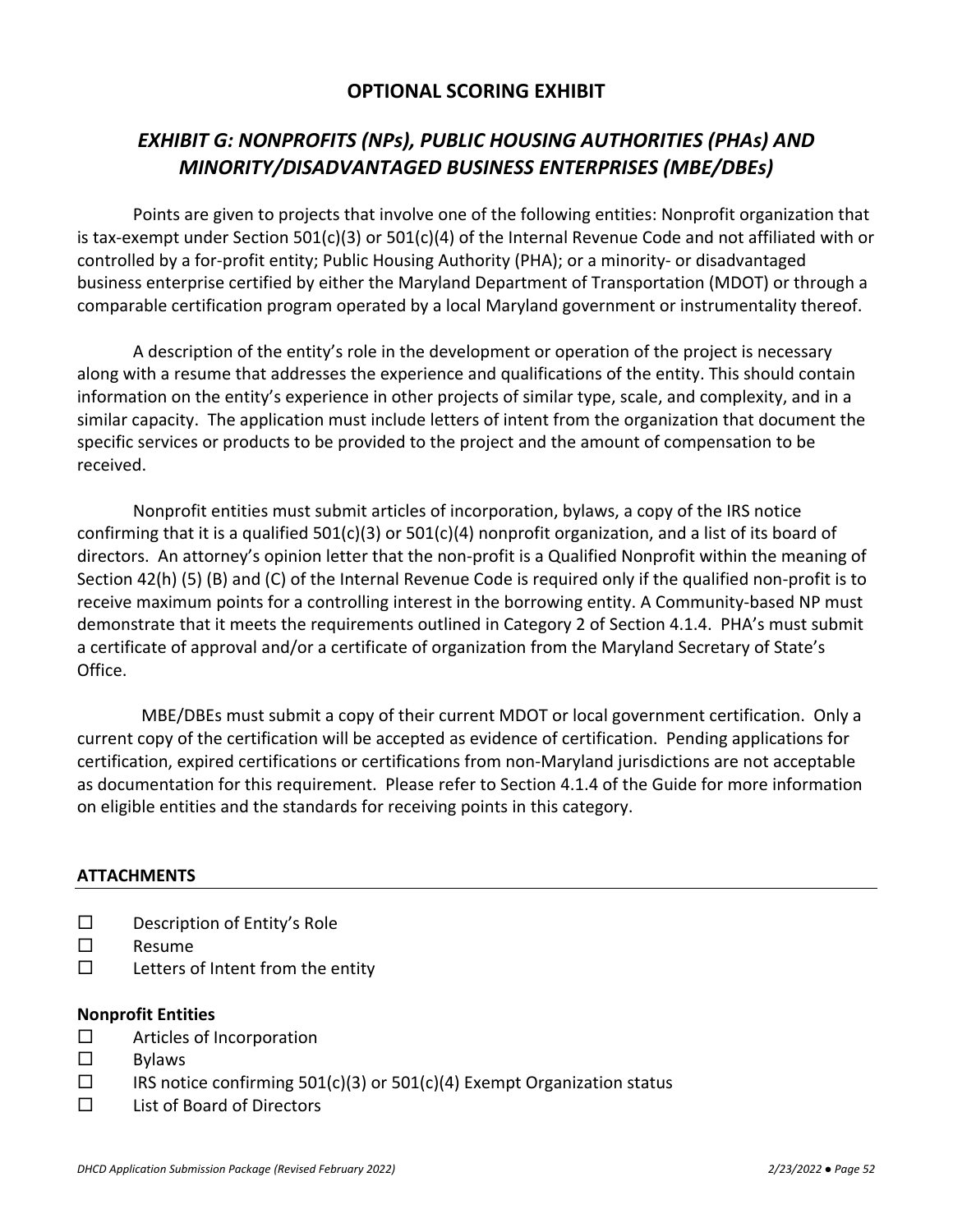$\square$  If the qualified non-profit will have a controlling ownership interest in the project and is a Qualified non-profit per §42(h) (5) (B) and (C) of the IRC, Attorney's Opinion Letter

## **Public Housing Authorities**

- Maryland Secretary of State's Certificate of Approval, if applicable
- □ Maryland Secretary of State's Certificate of Organization

## **Minority/Disadvantaged Business Enterprise**

 $\square$  Current Maryland or local Minority- or Disadvantaged Business Enterprises Certification

## **Nonprofits (NPs), Public Housing Authorities (PHAs) and Minority/Disadvantaged Business Enterprises (MBE/DBEs) Self-Score**

 $\square$  Self- Scoring Form (attached)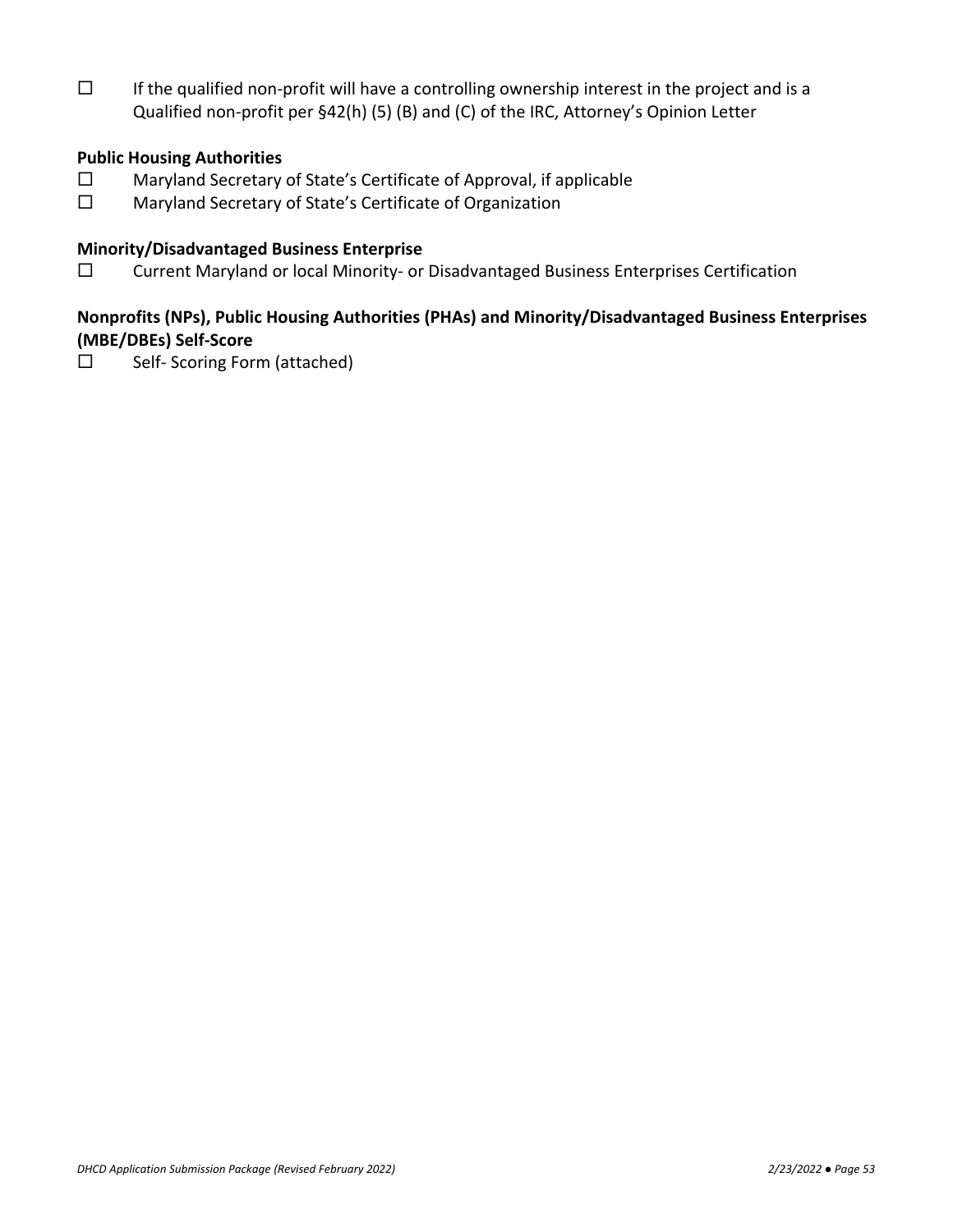### **SELF-SCORING FORM**

# **Nonprofits (NPs), Public Housing Authorities (PHAs) and Minority/Disadvantaged Business enterprises (MBE/DBEs) Self-Scoring Form (14 maximum Points)**

| Category     | <b>Description</b>                                                    | <b>Proposed</b> |
|--------------|-----------------------------------------------------------------------|-----------------|
|              |                                                                       | <b>Points</b>   |
| $\mathbf{1}$ | Eight (8) points will be awarded when the NP, PHA or MBE/DBE has      |                 |
|              | a controlling ownership interest (51% or greater) in the project and, |                 |
|              | for the NP entity, is a Qualified Nonprofit within the meaning of     |                 |
|              | Section 42(h)(5)(B) and (C) of the Internal Revenue Code. (see        |                 |
|              | Section 4.1.4 of the Guide)                                           |                 |
| 2            | Up to six (6) points will be awarded to a PHA, MBE/DBE, or a          |                 |
|              | Community-Based NP if the entity has less than 50% but more than      |                 |
|              | 10% interest in the general partner or managing member of the         |                 |
|              | project owner. (see Section 4.1.4 of the Guide)                       |                 |
| 3            | Up to four (4) points may be awarded to a project for each NP, PHA,   |                 |
|              | or MBE/DBE that is involved as a member of the Primary                |                 |
|              | Development Team as the general contractor, architect, or property    |                 |
|              | management company. (see Section 4.1.4 of the Guide)(8 points         |                 |
|              | maximum)                                                              |                 |
| 4            | Up to two (2) points for each NP, PHA, or MBE/DBE (see Section        |                 |
|              | 4.1.4 of the Guide) (8 points maximum)                                |                 |

Please identify below each entity for each Category below:

| Category       | Entity(ies) |
|----------------|-------------|
| 1              |             |
| $\overline{2}$ |             |
| 3              |             |
|                |             |
| $\overline{4}$ |             |
|                |             |
|                |             |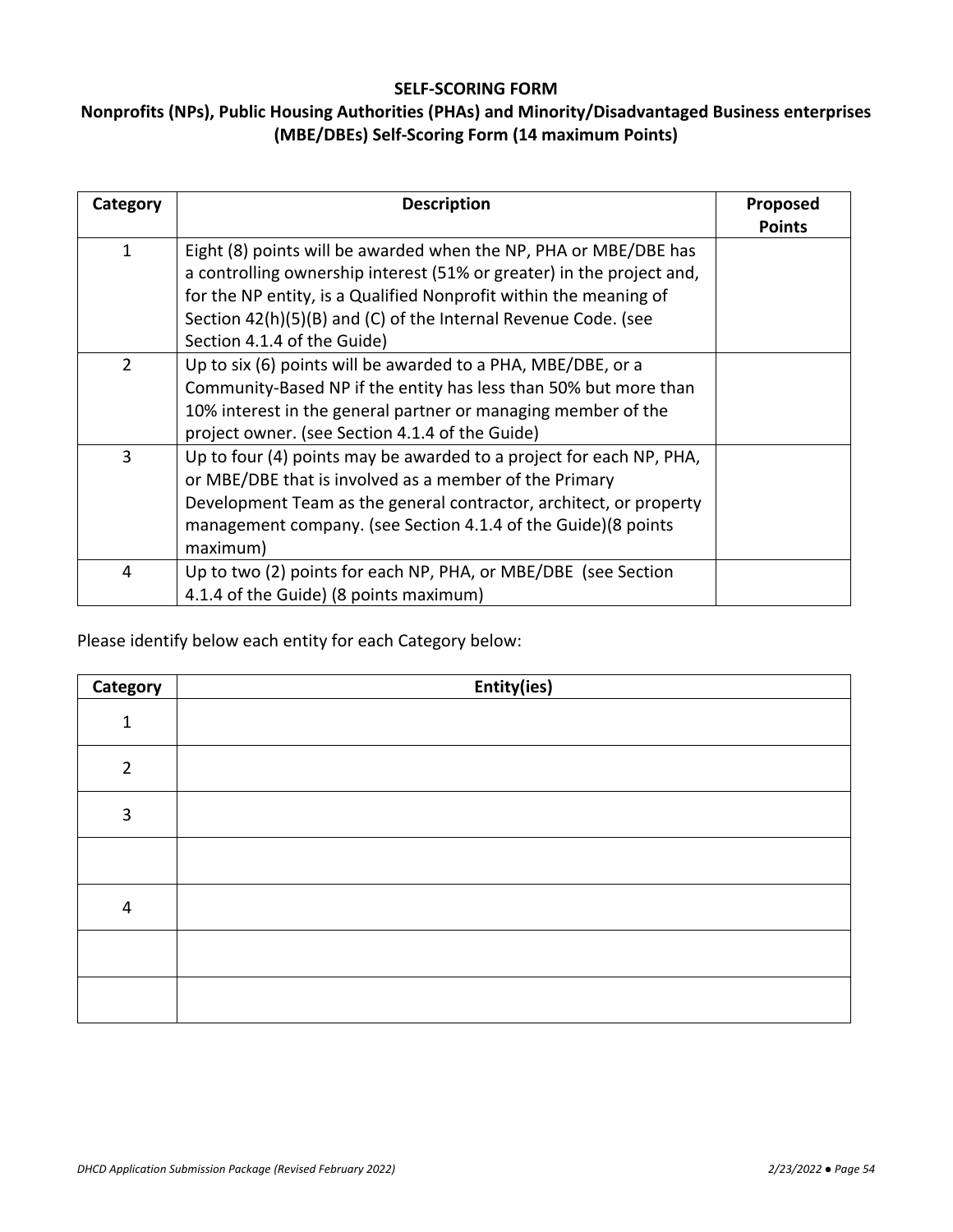## *EXHIBIT H: COMMUNITY CONTEXT*

DHCD will award points to projects in certain geographic areas. Ideally, housing opportunities for low income households would be reasonably dispersed across the State, allowing physical mobility based on a household's own needs and preferences and, in so doing, promoting social and economic mobility for those same households. Achieving this end requires that the State invest in improving neighborhoods that already serve low income residents and providing new housing options in historically less affordable communities that provide residents access to a broad array of jobs, services, and amenities.

Projects seeking points as a Community Impact Project must provide a certification form that demonstrates that the project is located in a Qualified Census Tract (QCT) that contributes to a concerted community revitalization plan that meets the requirements of DHCD as outlined in Section 4.2.1 of the Guide.

Projects seeking points as a Community of Opportunity Project must be a family project with reasonable access to jobs, quality schools, and other economic and social benefits, as demonstrated by meeting at least one (1) of the two (2) criteria outlined in Section 4.2.2 of the Guide.

Projects that did not receive points under Section 4.2.1 or 4.2.2 may seek points as a Defined Planning Area and Opportunity Zone as outlined in Section 4.2.3 of the Guide.

Please refer to Section 4.2 – 4.2.3 of the Guide for more information.

## **ATTACHMENTS**

### **Community Impact /Community Revitalization Plan**

- $\square$  Certification form executed by both the applicant and the local government through the local planning department or zoning board that demonstrates that the plan meets the requirements of DHCD (attached)
- $\Box$  A copy of the full revitalization plan
- $\Box$  A map of the area targeted by the plan identifying location of project

### **Community of Opportunity**

- $\square$  Documentation property is located in a Community of Opportunity as shown on the Maryland QAP Comprehensive Opportunity Maps posted to the DHCD Web site at: <http://www.dhcd.state.md.us/GIS/multifamily/index.html>
- $\square$  Documentation property is located in geographic areas defined by applicable law as a Community of Opportunity for affordable housing or identified as such by an order or consent decree entered by a federal or State court of competent jurisdiction or by a settlement agreement to which DHCD or a local government in Maryland is a party.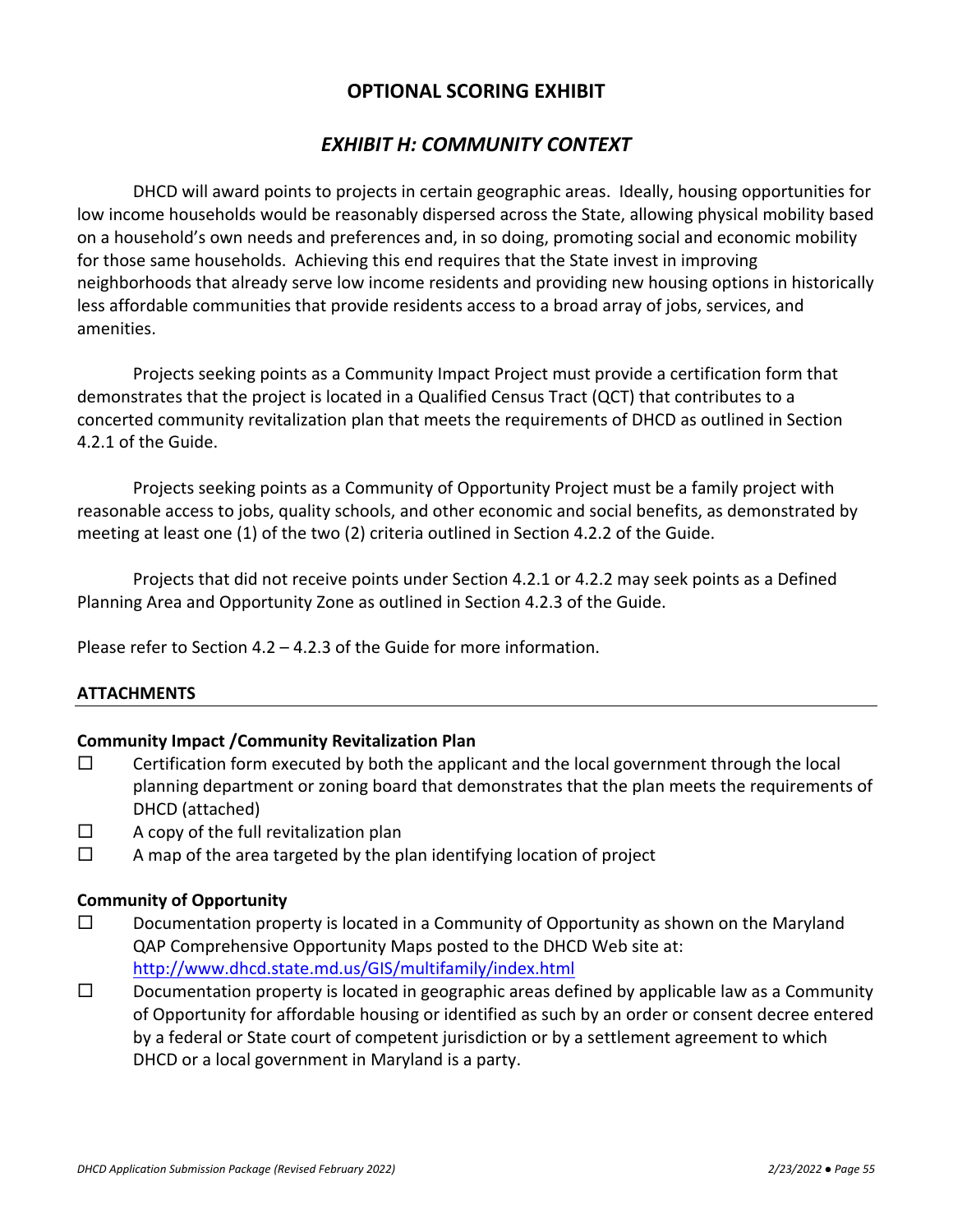## **Defined Planning Areas and Opportunity Zones**

- $\square$  Project is located in a Rural Area per Section 4.2.3 of the Guide. Documentation including a map indicating location of the property must be submitted.
- $\square$  Project is located within one of the following: Certified Heritage areas within County growth areas; Sustainable Communities; Empowerment zones; Federal or Maryland Enterprise Zones; Main Street/Maple Street Maryland communities; or Rural villages designated in county comprehensive plans as of July 1, 1998. Documentation including a map indicating location of the property must be submitted.
- $\Box$  Project is located in a designated Opportunity Zone and also located in one or both of the areas outlined above. Documentation including a map indicating location of the property must be submitted.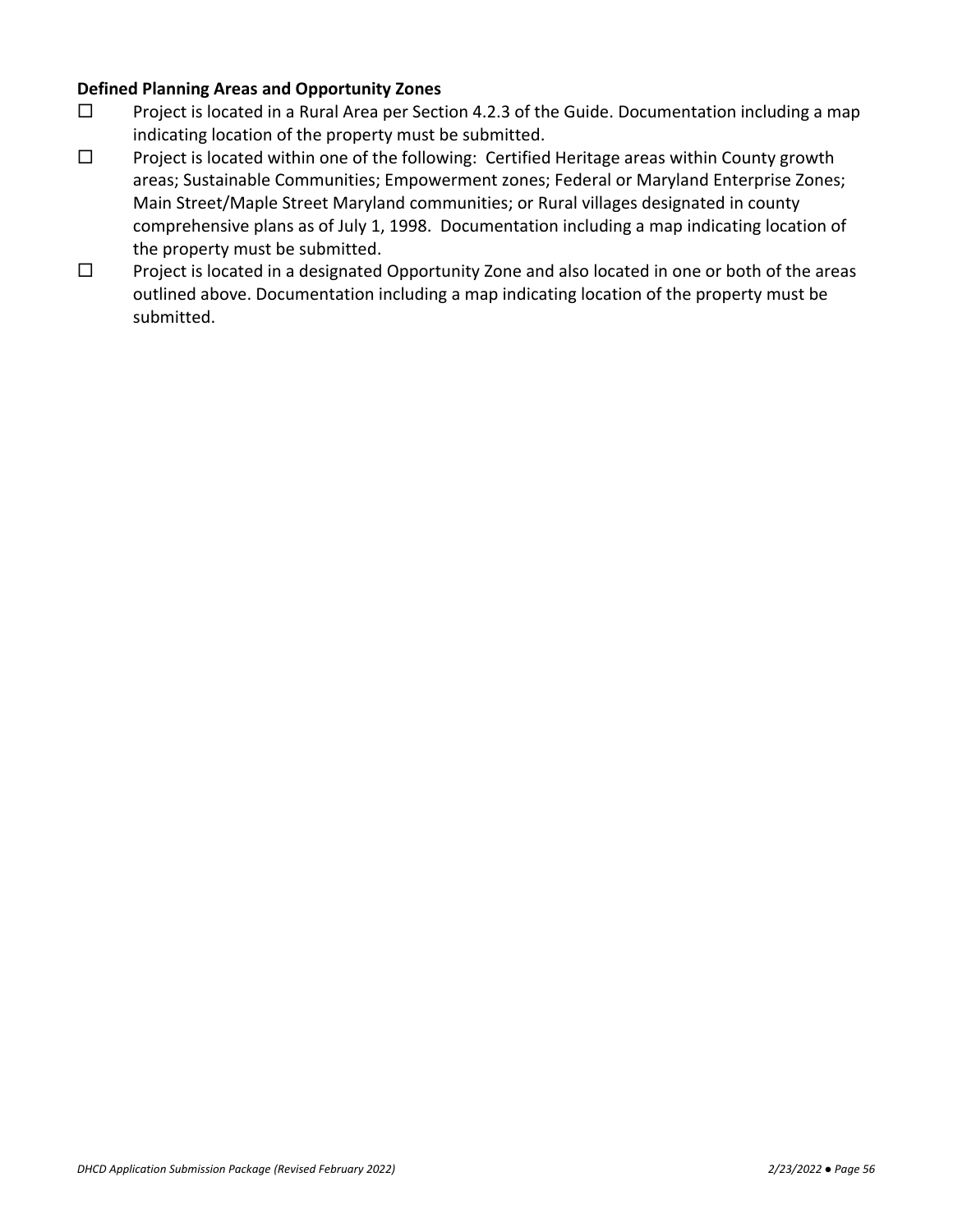## **Maryland Department of Housing & Community Development OWNER/DEVELOPER CERTIFICATION OF COMMUNITY REVITILIZATION PLAN LOCAL GOVERNMENT CERTIFICATION OF COMMUNITY REVITILIZATION PLAN**

(Submit under Exhibit H in Application)

Project Name: **Example 20** and the set of the set of the set of the set of the set of the set of the set of the set of the set of the set of the set of the set of the set of the set of the set of the set of the set of the

The Maryland Department of Housing & Community Development (the Department) provided for additional competitive incentives to projects located in a Qualified Census Tract (QCT) or Difficult Development Area (DDA) (this does not include any State-designated DDA under the authority granted in §42, more commonly referred to as a "state-designated basis boost") that contributes to a concerted community revitalization plan.

A concerted community revitalization plan means a development plan which:

- 1) is geographically specific;
- 2) outlines a clear plan for implementation and goals for outcomes;
- 3) includes a strategy for applying for or obtaining commitments of public or private investment (or both) in non-housing infrastructure, amenities, or services; and
- 4) demonstrates the need for community revitalization.

# **To meet the definition of a concerted community revitalization plan and qualify for points in this category, a concerted community revitalization plan must meet the following requirements:**

| a)         | Officially adopted or endorsed by a local government or created with local<br>government involvement;                                                     |
|------------|-----------------------------------------------------------------------------------------------------------------------------------------------------------|
| b)         | Established to increase investment in the community or build from existing community<br>assets;                                                           |
| c)         | Developed and approved in accordance with local planning requirements;                                                                                    |
| d)         | Includes evidence of community and stakeholder engagement;                                                                                                |
| $\epsilon$ | Has a defined geographic boundary, that includes the proposed site or is focused<br>within a single municipality, jurisdiction, or targeted area;         |
| f)         | If there is a housing component in the plan, the plan should include rehabilitation or<br>new construction of rental housing as a goal for the community; |
| g)         | Includes details of implementation measures along with specific time frames for the<br>achievement of such policies and housing activities; and           |
| h)         | Provides a list of other investment occurring or planned within the immediate area.                                                                       |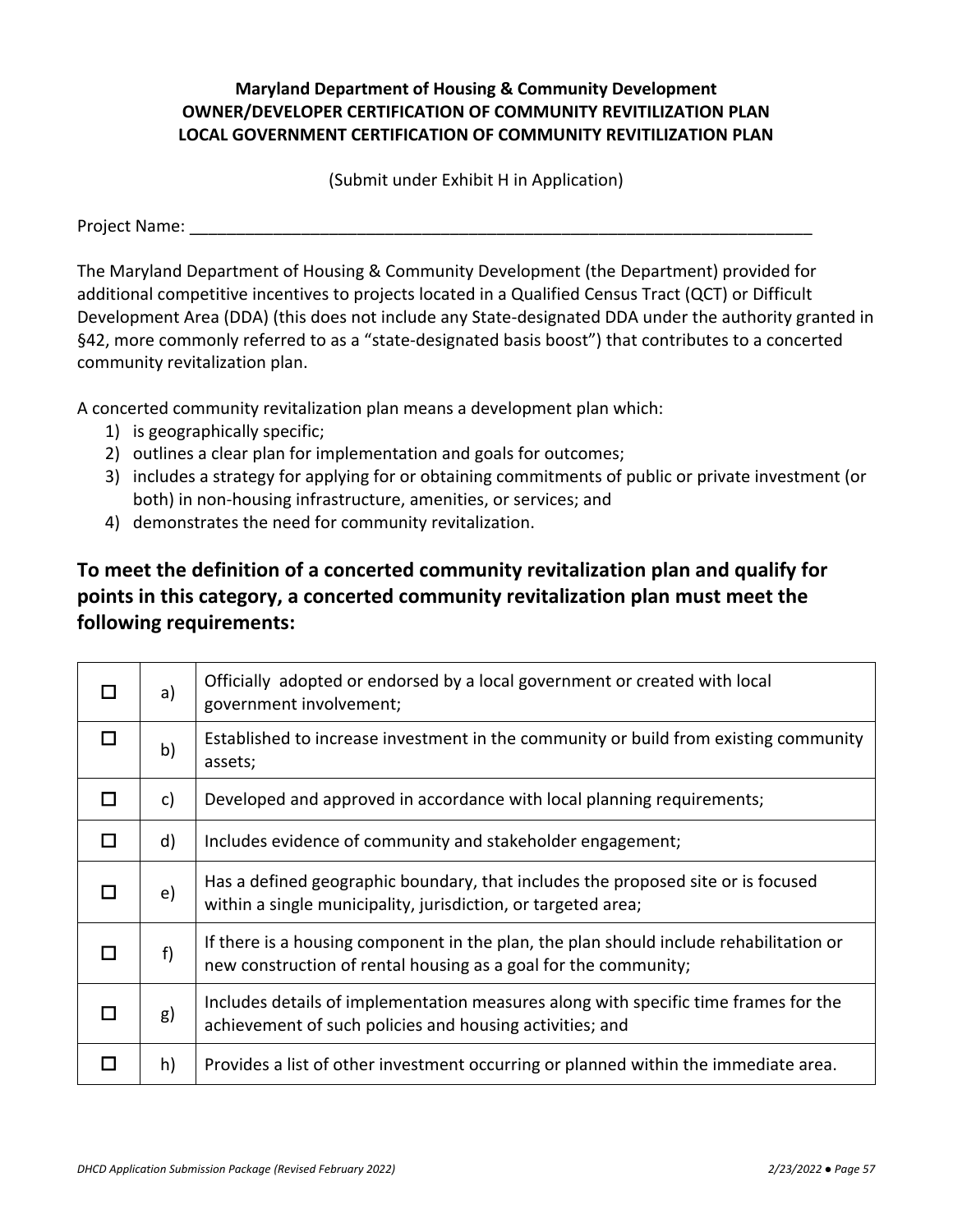As Owner/Developer, I hereby certify that the referenced project is located in a Qualified Census Tract (QCT) or Difficult Development Area (DDA) (that does not include any State-designated DDA under the authority granted in §42, more commonly referred to as a "state-designated basis boost") that contributes to a concerted community revitalization plan.

I, \_\_\_\_\_\_\_\_\_\_\_\_\_\_\_\_\_\_\_\_\_\_\_\_\_\_\_\_\_\_, representative of \_\_\_\_\_\_\_\_\_\_\_\_\_\_\_\_\_\_\_\_\_\_\_\_\_\_\_\_\_\_\_\_ (local government), hereby certify that the referenced project is located in a Qualified Census Tract (QCT) or Difficult Development Area (DDA) (that does not include any State-designated DDA under the authority granted in §42, more commonly referred to as a "state-designated basis boost") that contributes to a concerted community revitalization plan.

Owner/Developer: Signed: \_\_\_\_\_\_\_\_\_\_\_\_\_\_\_\_\_\_\_\_\_\_\_\_\_\_\_\_\_\_\_\_ Date: \_\_\_\_\_\_\_\_\_\_\_\_\_\_\_\_\_\_\_\_\_\_\_\_\_\_\_\_\_\_\_\_\_\_\_\_\_\_ Printed name and Title: \_\_\_\_\_\_\_\_\_\_\_\_\_\_\_\_\_\_\_\_\_\_\_\_\_\_\_\_\_\_\_\_\_\_\_\_\_\_\_\_\_\_\_\_\_\_\_\_\_\_\_\_\_\_\_\_\_\_\_\_\_\_ Company Name: \_\_\_\_\_\_\_\_\_\_\_\_\_\_\_\_\_\_\_\_\_\_\_\_\_\_\_\_\_\_\_\_\_\_\_\_\_\_\_\_\_\_\_\_\_\_\_\_\_\_\_\_\_\_\_\_\_\_\_\_\_\_\_\_\_\_\_\_ Local Government: Signed: \_\_\_\_\_\_\_\_\_\_\_\_\_\_\_\_\_\_\_\_\_\_\_\_\_\_\_\_\_\_\_\_ Date: \_\_\_\_\_\_\_\_\_\_\_\_\_\_\_\_\_\_\_\_\_\_\_\_\_\_\_\_\_\_\_\_\_\_\_\_\_\_ Printed name and Title: \_\_\_\_\_\_\_\_\_\_\_\_\_\_\_\_\_\_\_\_\_\_\_\_\_\_\_\_\_\_\_\_\_\_\_\_\_\_\_\_\_\_\_\_\_\_\_\_\_\_\_\_\_\_\_\_\_\_\_\_\_\_ Local Government: \_\_\_\_\_\_\_\_\_\_\_\_\_\_\_\_\_\_\_\_\_\_\_\_\_\_\_\_\_\_\_\_\_\_\_\_\_\_\_\_\_\_\_\_\_\_\_\_\_\_\_\_\_\_\_\_\_\_\_\_\_\_\_\_\_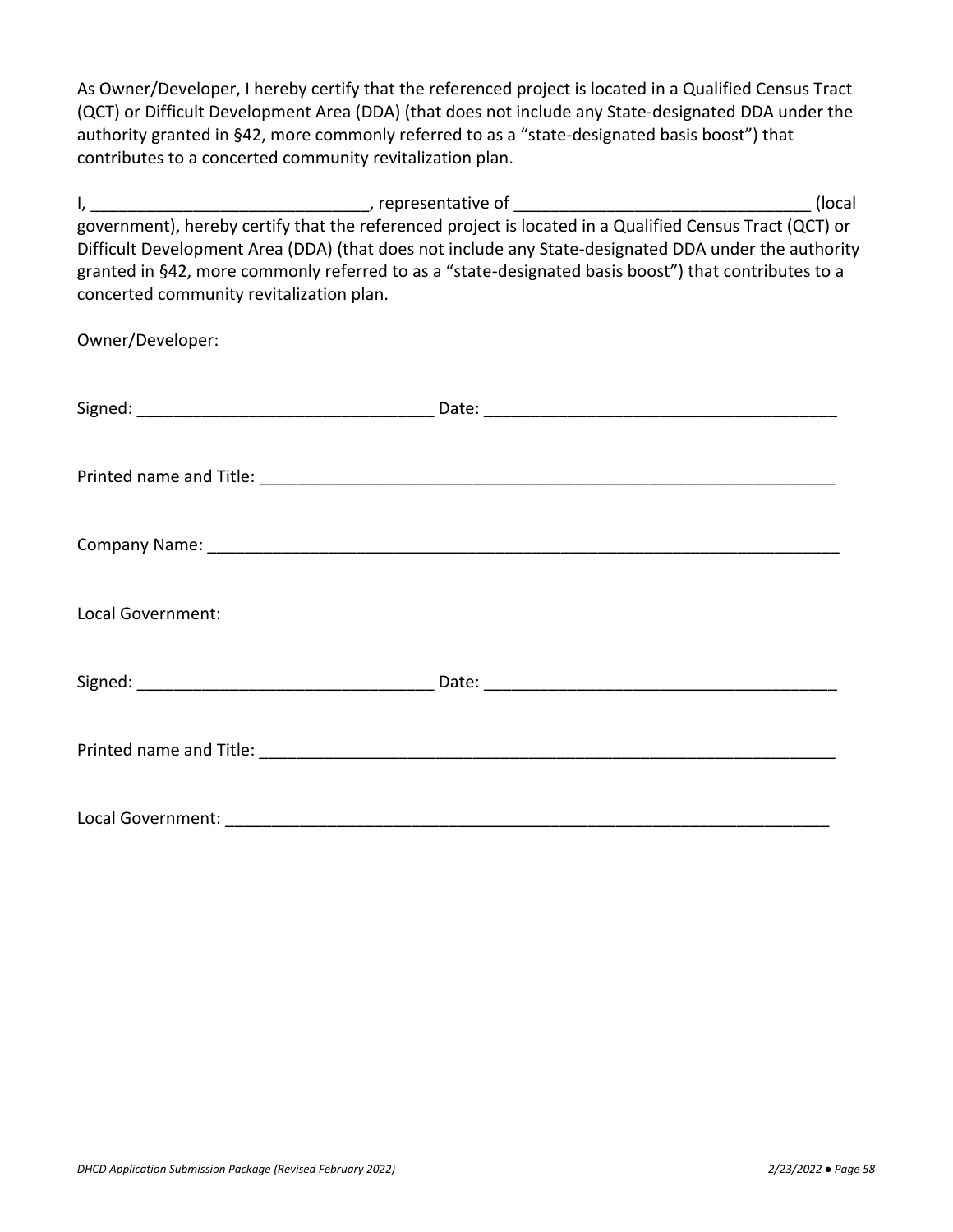# *EXHIBIT I: TRANSIT ORIENTED DEVELOPMENT*

DHCD will award points to projects in certain geographic locations that are proximate to the following:

- A MDOT-designated TOD;
- Is located within a one-half (1/2) mile radius of a passenger boarding and alighting location of a planned or existing transit rail stop or station;
- Is located within a one-half (1/2) mile radius of two separate bus lines, where passengers can transfer from one line to another;
- Is located in an area defined as rural by DHCD or USDA and located within a one (1) mile radius of a passenger boarding and alighting location of a planned or existing bus or transit rail stop or station;
- Is family housing in a Community of Opportunity and meets either of the following criteria: a) located within a two (2) mile radius of a passenger boarding and alighting location of a planned or existing bus or transit rail stop or station; or b) augments the minimum threshold tenant services by providing (or arranging for the provision of) alternate forms of free or subsidized transportation services and assistance for residents of the project beginning no later than 8:00 am and ending no earlier than 6:00 pm, Monday through Friday (such as on-demand paratransit, vans, microtransit, taxi, "Uber" or "Lyft" service, "Zip Car" or other car sharing services, or car purchase programs such as "Vehicles for Change" and "Wheels for Work", but any chosen services must be available to all residents and not restricted to service for the elderly or disabled);
- Is served by Demand Responsive Transit (DRT) that is accessible (i.e. available to all people with disabilities including those who use a mobility device and/or service animal). The project is served by a DRT service beginning no later than 8 am and ending no earlier than 6 pm, Monday through Friday. DRT must be available to all residents and not restricted to service for the elderly or disabled. DRT service funded solely by the project is acceptable for points in this category;
- Is offering car sharing. The project is located within % mile of a car sharing vehicle (i.e. "Zip Car" or other car sharing services), or is proposing a car sharing service on site; or
- Is located in a transit-proximate development that promotes walkability and/or bike-friendly land use with easy access to mass transit and retail store locations based on its WALK Score (www.walkscore.com).

| <b>WALK Score Range</b> | <b>Points Allocated</b> |
|-------------------------|-------------------------|
| $50 - 59$               |                         |
| 60-69                   |                         |
| 70-79                   |                         |
| 80 and Above            |                         |

See Section 4.3 of the Guide for more information.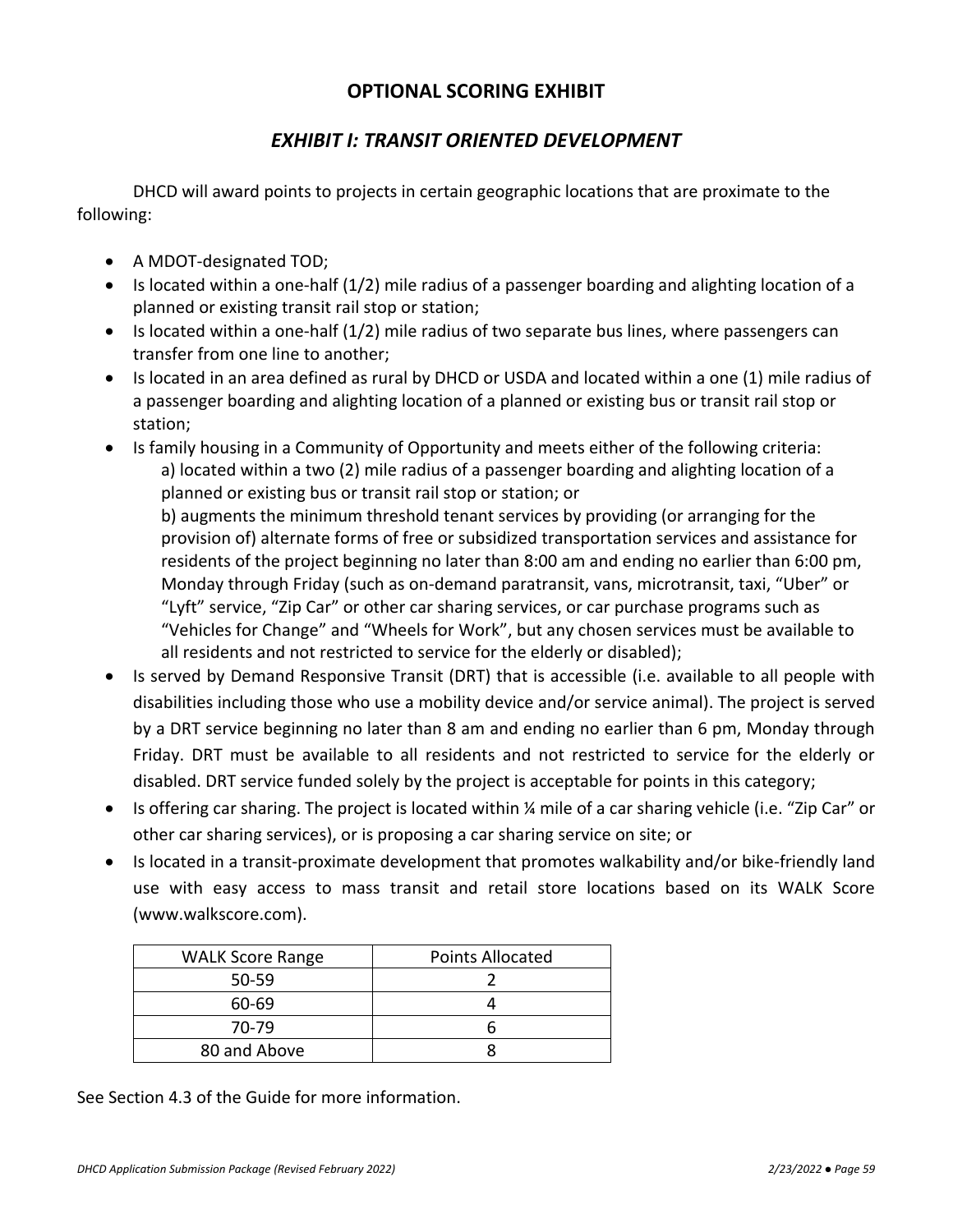## **ATTACHMENTS**

## **Transit Oriented Development**

- Evidence of MDOT-designated TOD
- $\square$  Copies of transit route map(s)
- $\square$  Copy of Walk Score determination
- Transit Oriented Development Owner/Sponsor Certification (attached)
- Transit Oriented Development: Demand Responsive Transit Owner/Sponsor Certification (attached)
- Transit Oriented Development: Car Sharing Owner/Sponsor Certification (attached)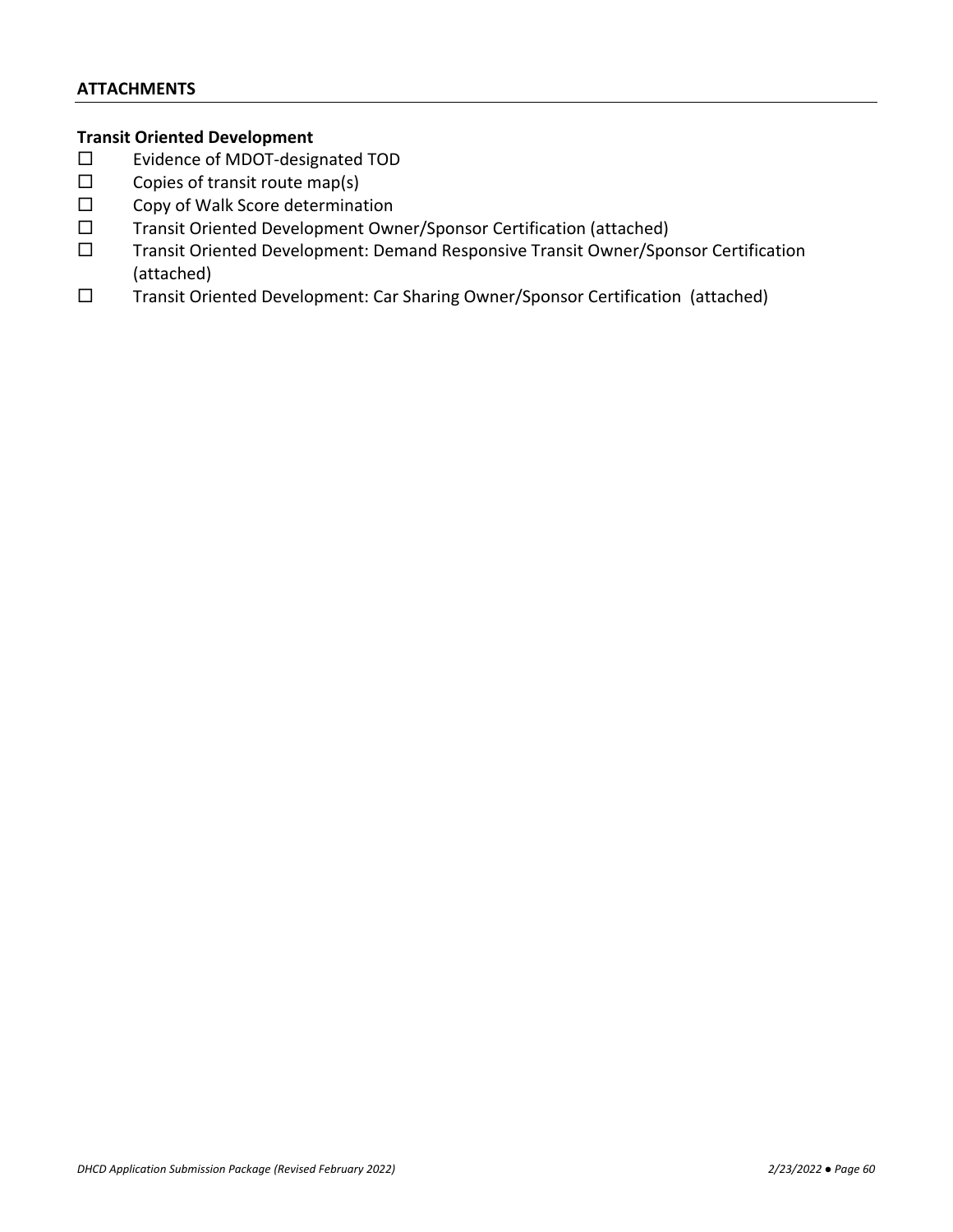# **Maryland Department of Housing and Community Development OWNER/SPONSOR CERTIFICATION OF TRANSIT ORIENTED DEVELOPMENT**

(Submit under Exhibit I in Application)

Project Name:

The Maryland Department of Housing & Community Development (DHCD) provides for additional competitive scoring incentives to projects which meet the definition of Transit Oriented Development in accordance with Section 4.3 of the Multifamily Rental Financing Program Guide.

I certify that the above-referenced project is (select all that apply):

- $\Box$  A MDOT-designated TOD. A list of MDOT-designated TODs is available at: <http://www.mdot.maryland.gov/newMDOT/Planning/TOD/index.html>
- $\Box$  Located within a one-half (1/2) mile radius of a passenger boarding and alighting location of a planned or existing transit rail stop or station.
- $\Box$  Located within a one-half (1/2) mile radius of two separate bus lines, where passengers can transfer from one line to another.
- $\Box$  Located in an area defined as rural by DHCD or USDA and located within a one (1) mile radius of a passenger boarding and alighting location of a planned or existing bus or transit rail stop or station.
- $\Box$  Family housing in a Community of Opportunity and located within a two (2) mile radius of a passenger boarding and alighting location of a planned or existing bus or transit rail stop or station.
- $\Box$  Family housing in a Community of Opportunity and augments the minimum threshold tenant services by providing (or arranging for the provision of) alternate forms of free or subsidized transportation services and assistance for residents of th project beginning no later than 8:00 am and ending no earlier than 6:00 pm, Monday through Friday (such as on-demand paratransit, vans, microtransit, taxi, "Uber" or "Lyft" service, "Zip Car" or other car sharing services, or car purchase programs such as "Vehicles for Change" and "Wheels to Work", but any chosen service must be available to all residents and not restricted to service for the elderly or disabled).
- $\Box$  Located in a transit-proximate development that promotes walkability and/or bike friendly land use with easy access to mass transit and retail store locations with a Walk Score of 50 or greater.

As the Owner/Developer I hereby certify that the above-referenced project meets the criteria selected above and that the project will provide, if applicable, the alternate forms of transportation therein indicated.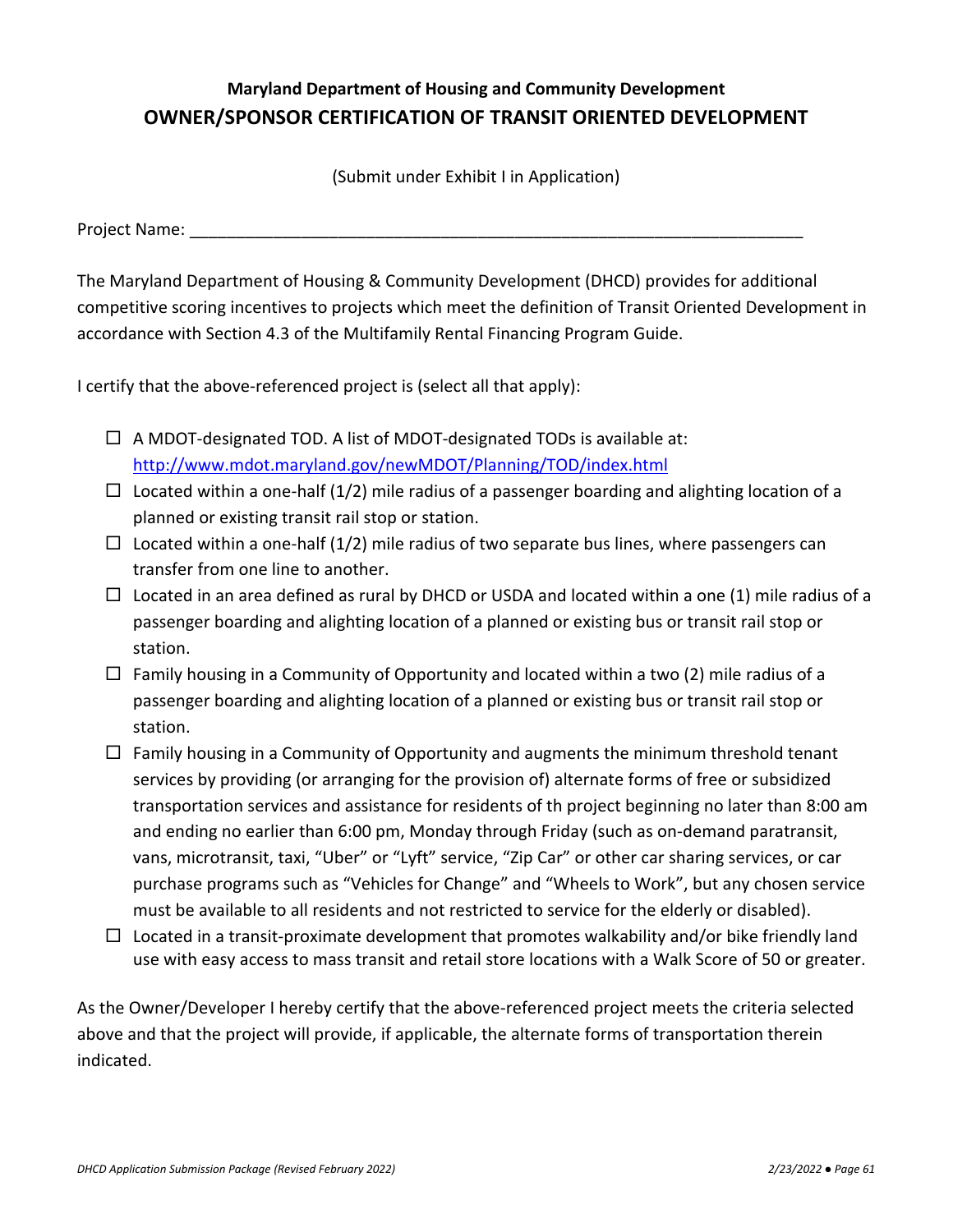This certification is in accordance with the requirements of Section 4.3 of the Multifamily Rental Financing Program Guide.

# OWNER/SPONSOR

|               | Date: ________________________ |
|---------------|--------------------------------|
|               |                                |
|               |                                |
|               |                                |
|               |                                |
|               |                                |
| Project Name: |                                |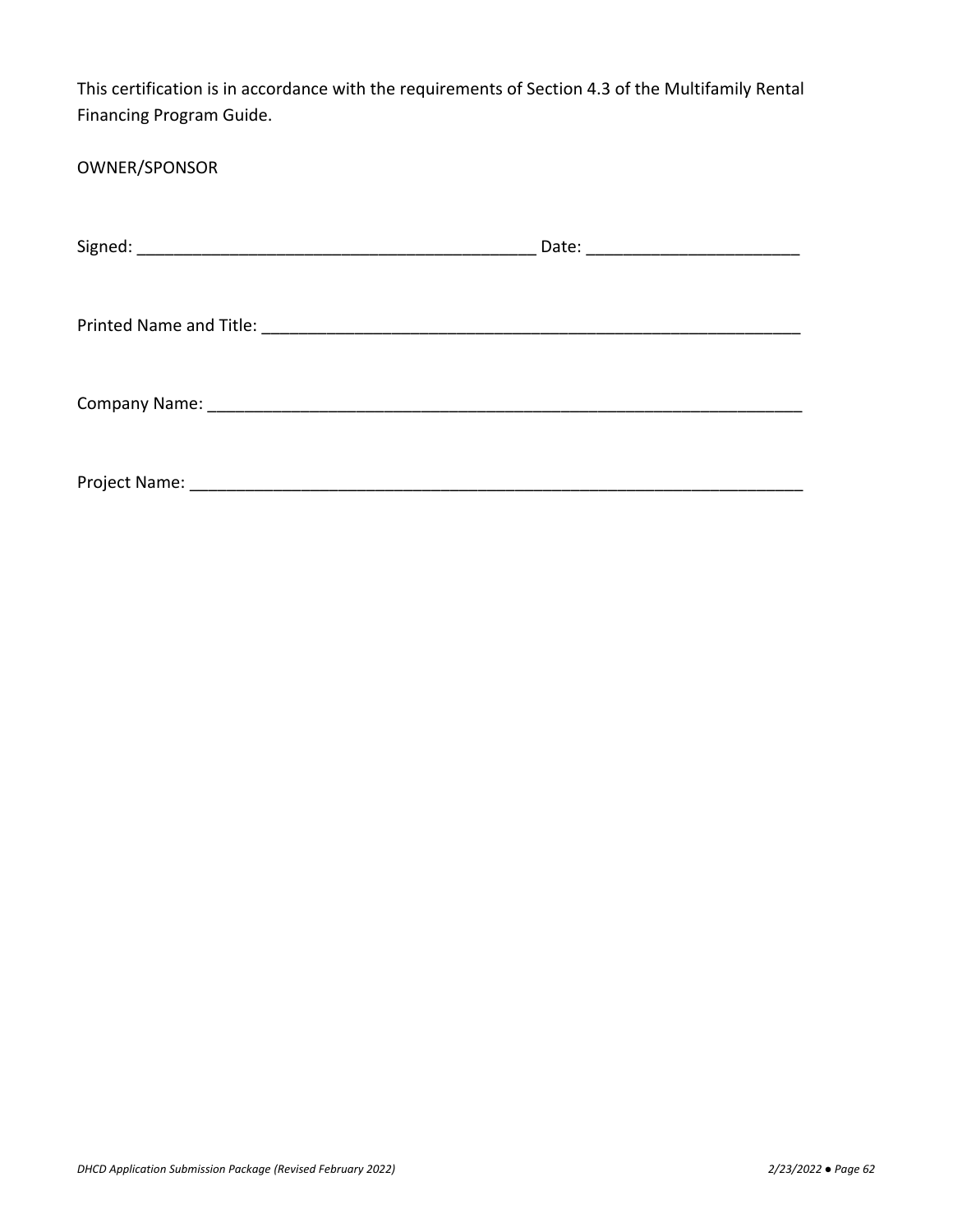# **Maryland Department of Housing and Community Development OWNER/SPONSOR CERTIFICATION OF TRANSIT ORIENTED DEVELOPMENT: DEMAND RESPONSIVE TRANSIT AND/OR CAR SHARING**

(Submit under Exhibit I in Application)

Project Name: **Example 2018** 

The Maryland Department of Housing & Community Development (DHCD) provides for additional competitive scoring incentives to projects which meet the definition of Transit Oriented Development in accordance with Section 4.3 of the Multifamily Rental Financing Program Guide.

I certify that the above-referenced project is (select all that apply):

- $\Box$  Served by Demand Responsive Transit (DRT) that is accessible (i.e. available to all people with disabilities including those who use a mobility device and/or service animal). The project is served by a DRT service beginning no later than 8 am and ending no earlier than 6 pm, Monday through Friday. DRT must be available to all residents and not restricted to service for the elderly or disabled. DRT service funded solely by the project is acceptable for points in this category.
- $\Box$  Offering car sharing. The project is located within ¼ mile of a car sharing vehicle (i.e. "Zip Car" or other car sharing services), or is proposing a car sharing service on site.

As the Owner/Developer I hereby certify that the above-referenced project meets the criteria detailed above

This certification is in accordance with the requirements of Section 4.3 of the Multifamily Rental Financing Program Guide.

OWNER/SPONSOR

 $Signed:$ 

Printed Name and Title: **Example 2018** 

Company Name: \_\_\_\_\_\_\_\_\_\_\_\_\_\_\_\_\_\_\_\_\_\_\_\_\_\_\_\_\_\_\_\_\_\_\_\_\_\_\_\_\_\_\_\_\_\_\_\_\_\_\_\_\_\_\_\_\_\_\_\_\_\_\_\_

Project Name: \_\_\_\_\_\_\_\_\_\_\_\_\_\_\_\_\_\_\_\_\_\_\_\_\_\_\_\_\_\_\_\_\_\_\_\_\_\_\_\_\_\_\_\_\_\_\_\_\_\_\_\_\_\_\_\_\_\_\_\_\_\_\_\_\_\_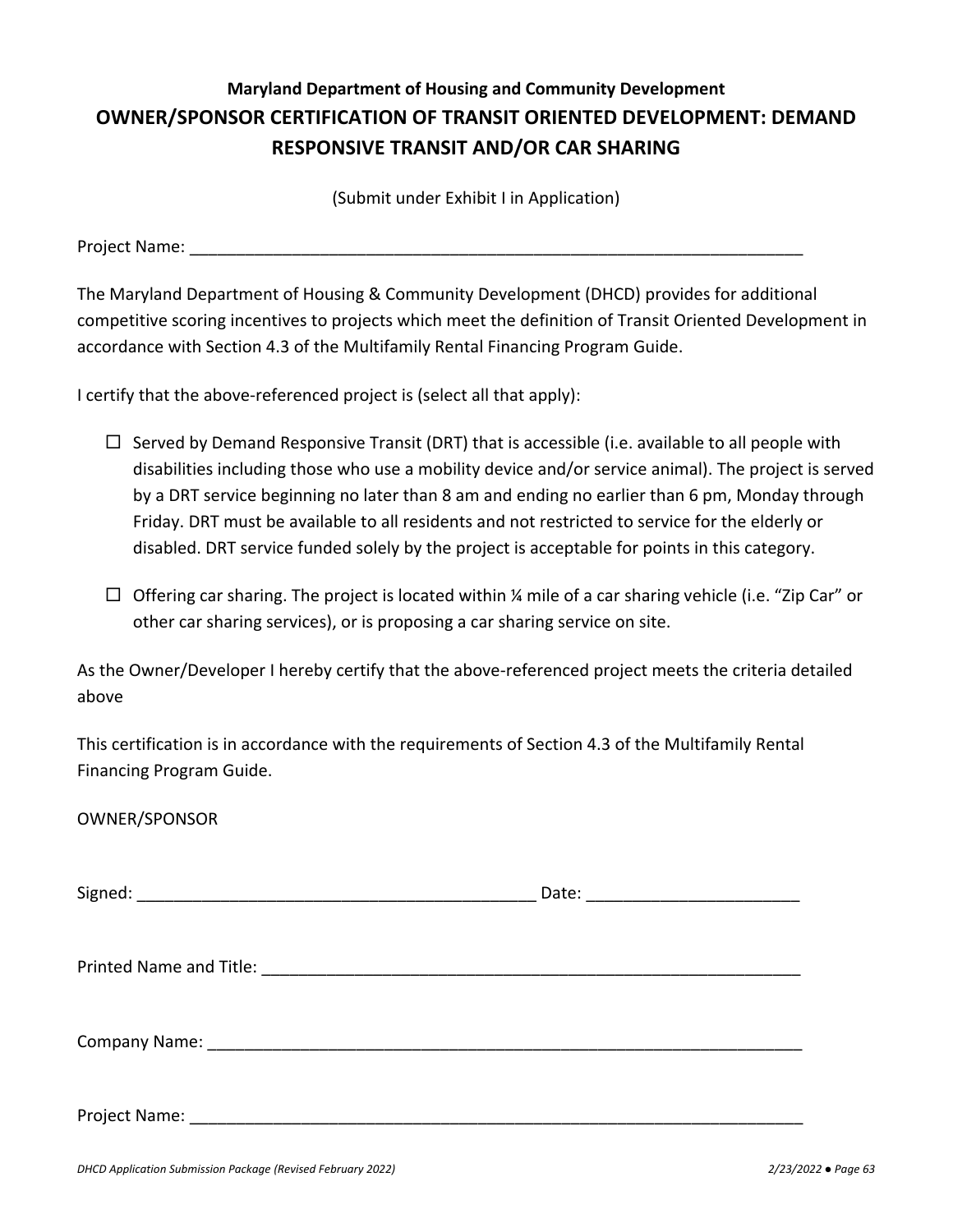## *EXHIBIT J: INCOME TARGETING*

All LIHTC applicants must commit to rent at least 40% of units to households with incomes at or below 60% of the area median, at least 20% of units to households at or below 50% of area median income, or at least 40% of units to households at or below 80% of the area median income so long as the average gross income for the restricted units does not exceed 60% of the area median gross income. Additionally, any unit financed with RHFP or RHW must be rented to households at or below 60% of area median income. To encourage sponsors to income-restrict additional units and to target units to lowerincome households, DHCD will award points for income targeting in excess of these minimum requirements.

A project will receive points if at least 10% of the income-restricted units in the project will be income-restricted at 30% of the area median or below for the LIHTC compliance period (including the extended use period). These points are available (1) if the project rent restricts those units at the 30% area median income level for the compliance period or (2) for units supported by the award of a projectbased housing choice voucher contract (or a DHCD approved equivalent form of project-based assistance) with a term of fifteen (15) years or more. DHCD will consider project-based housing choice vouchers awarded through a recognized mobility program in awarding points in this section.

Points will also be awarded to any project, regardless of location, based on the weighted average of area median income targeting by bedroom in a project. For more information on calculating the weighted averages reference Section 4.4.1 of the Guide.

## **ATTACHMENTS**

 $\Box$  Income Targeting Self-Score (Included in CDA Form 202 – Multifamily Rental Financing Application)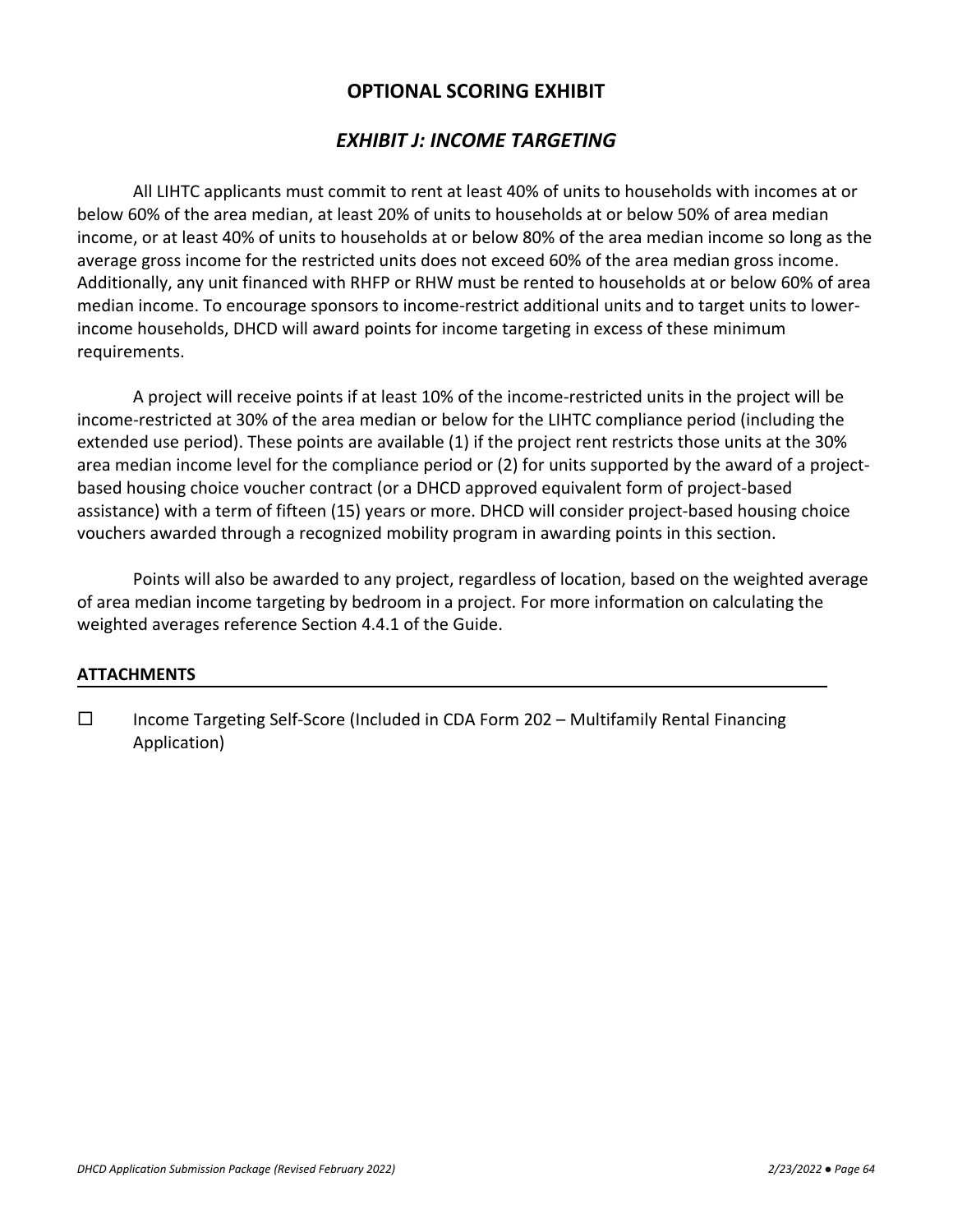# *EXHIBIT K: TARGETED POPULATIONS*

Projects that provide integrated independent housing opportunities for persons with disabilities at 30% of AMI, particularly those living on Supplemental Security Income (SSI) or Supplemental Security Disability Income (SSDI), may be awarded points in this category. Projects that set aside units for targeted populations other than PWD and listed in Section 4.4.2 may also receive points in this category. Transitional housing or other facilities with limits on the term of occupancy or leases by tenants are not eligible to receive points under this category. Properties developed pursuant to a common development plan along with the applicant's property but that are not subject to the Department's RHFP, Tax Credit, or MBP use or occupancy restrictions also are not eligible to be scored under this category.

Applicants with units' set-aside for PWD must agree to provide notice of unit availability to and accept tenant referrals from DHMH and MDOD. Applicants with units set-aside for a target population other than PWD must agree to provide notice of unit availability to and accept referrals from the State CoCs or applicable agencies that regularly work with the targeted populations being served by the project, as evidenced by a memorandum of understanding or other formal written agreement between the owner, the property manager, and one or more local public or nonprofit service provider that regularly work with the targeted population.

Units that provide integrated independent housing opportunities under this category must be reserved exclusively for the target population. If a project is unable to fill a unit with the targeted population after a sixty (60) calendar day referral period, the unit may be leased to another household with income at 30% AMI or below. The sixty calendar day period at lease-up will be measured from the date upon which the project achieves 80% occupancy and at turnover will be measured from the date upon which the unit is determined ready for occupancy following move-out by the prior tenants and completion of any unit turn, cleaning, repairs , or maintenance.

Please refer to Section 4.4.2 of the Guide for more information.

### **ATTACHMENTS**

- $\square$  Letters of Intent from Service Agencies, if applicable
- $\Box$  Applicant Marketing Plan for attracting target population for properties not accepting referrals from DHMH/MDOD
- $\square$  Owner/Sponsor Certification confirming number of units serving persons with disabilities or other target population (attached)
- D Department of Veterans Affairs Enhanced Use Lease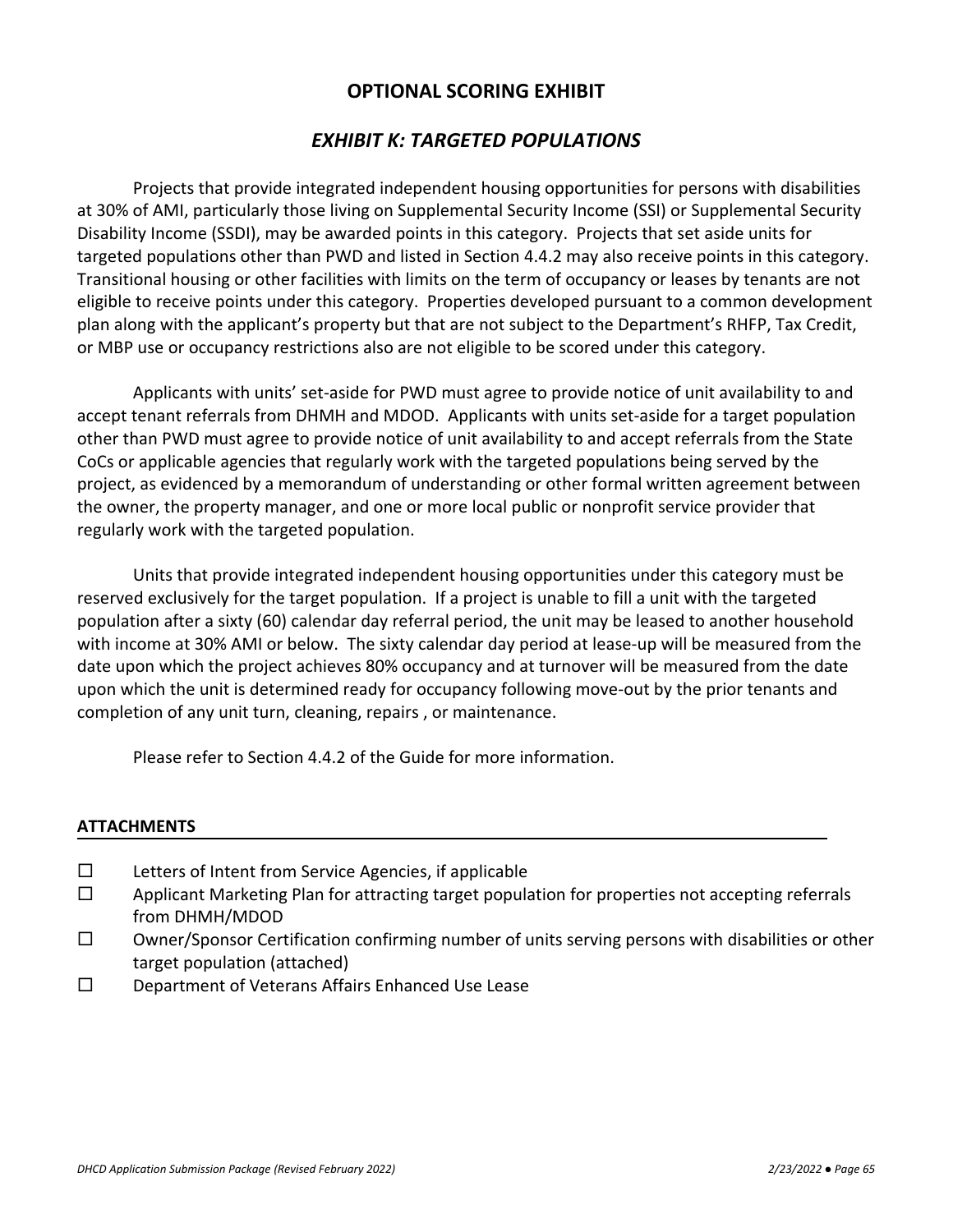# **Maryland Department of Housing & Community Development OWNER/SPONSOR CERTIFICATION OF TARGETED POPULATION**

(Submit under Exhibit K in Application)

| Project Name: |  |
|---------------|--|
|               |  |

The Maryland Department of Housing & Community Development (DHCD) provides for additional competitive incentives to projects providing units for individuals with disabilities or other target populations. As the Owner/Developer, I hereby certify that the referenced project, in accordance with the requirements of Section 4.4.2 of the Multifamily Rental Financing Program Guide, will provide [  $\Box$ ] units, which do not exceed 20% of the total units in the property, for:

- $\square$  PWDs nonelderly
- $\square$  PWD elderly
- $\square$  Persons with Special Needs
- $\Box$  Persons Experiencing Homelessness
- $\Box$  Youth Aging Out of Foster Care
- $\Box$  Survivors of crimes, including domestic and/or intimate abuse, sexual assault, and sex trafficking
- □ Veterans
- $\Box$  Persons Transitioning from a Correctional or Other State Facility or Institution
- $\Box$  Persons recovering from substance abuse disorder

Projects with more than 25% of the units for a targeted population will receive zero points in this category except that projects targeting persons experiencing homelessness and at-risk veterans and their families under the Department of Veterans Affairs Enhanced Use Lease (EUL) Program may exceed the 25% target population limit and still qualify for 6 points.

OWNER/SPONSOR:

| <b>Company Name:</b> |  |
|----------------------|--|
|                      |  |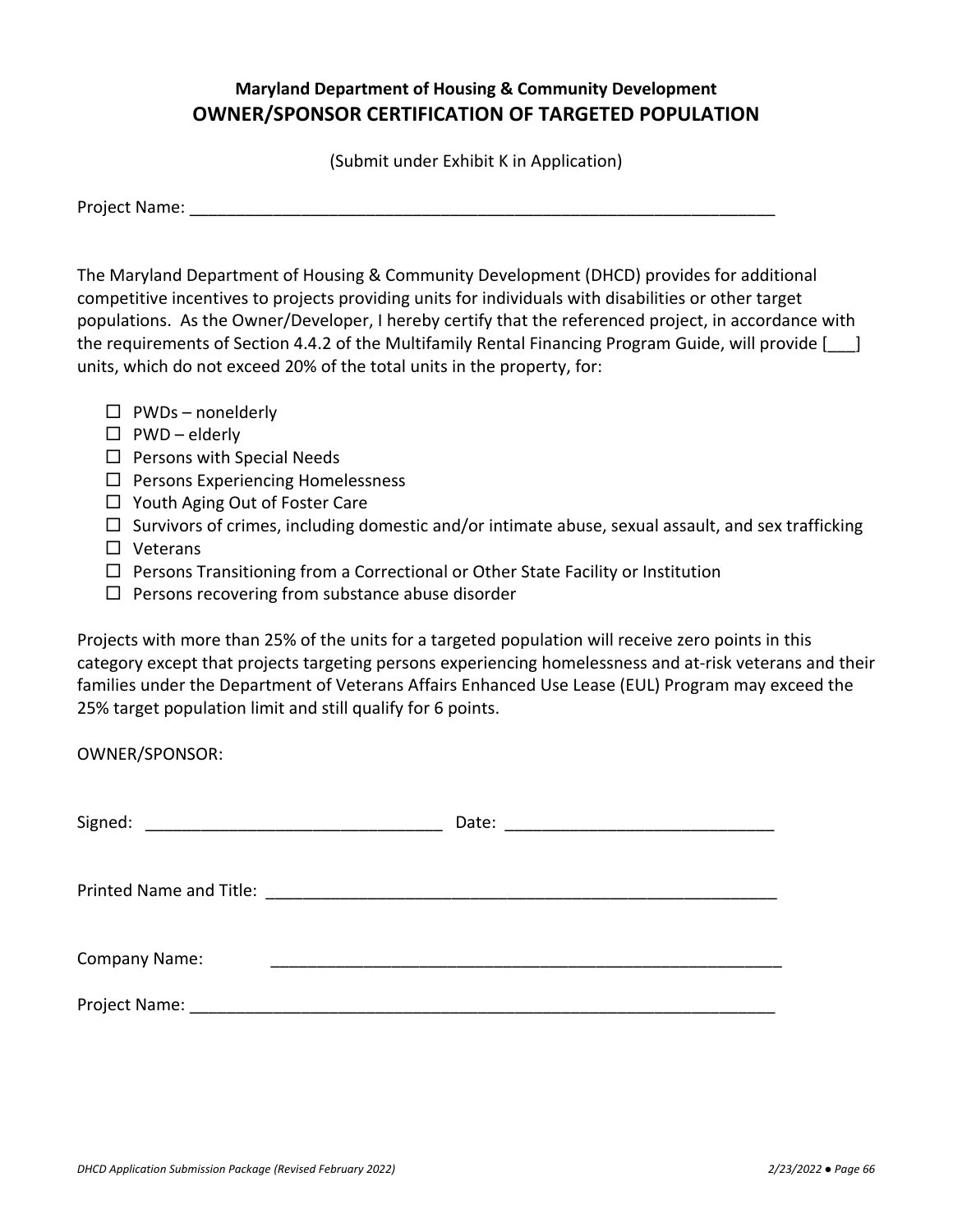## *EXHIBIT L: TENANT SERVICES*

Points will be awarded to projects that augment the Threshold requirements for Tenant. The provision of such services must be evidenced by a certification from the applicant detailing the services to be provided. Please refer to Section 4.4.4 of the Guide for more information.

### **ATTACHMENTS**

- $\square$  Certification of Tenant Services (attached)
- Contract, Memorandum of Understanding or other Executed Agreement with Community Service Providers, if applicable. Note: this documentation is not required if the applicant intends to secure CORES designation or a comparable DHCD-approved third-party certification no later than Final Closing of the project.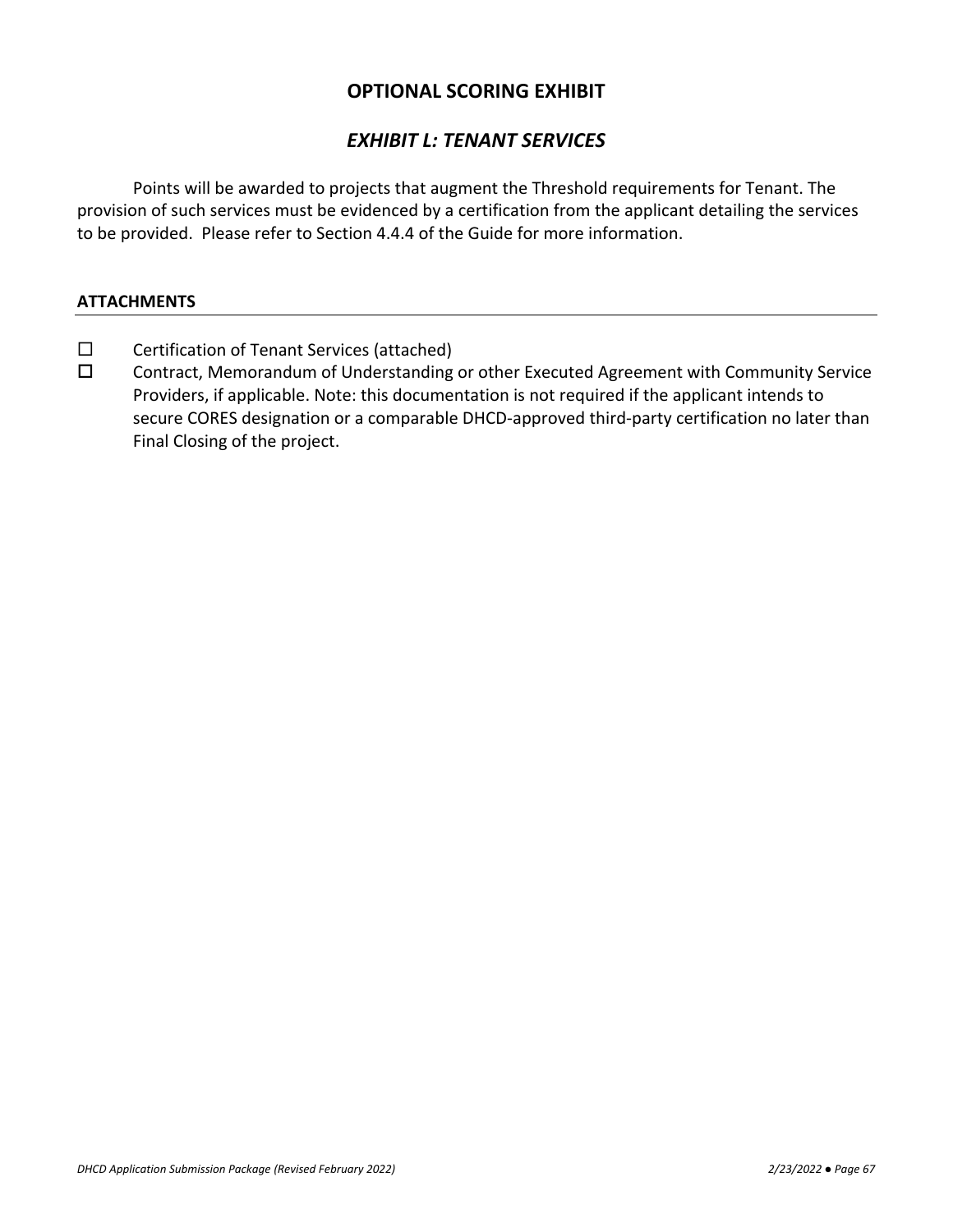# **Maryland Department of Housing & Community Development OWNER/SPONSOR CERTIFICATION OF TENANT SERVICES**

(Submit under Exhibit L in Application)

Project Name:

The Maryland Department of Housing & Community Development (DHCD) provides for additional competitive incentives to projects providing Tenant Services.

As the Owner/Developer I hereby certify that the referenced project will provide Tenant Services by selecting one of the following options:

□ 1. Attach a Narrative of Tenant Services which provides the following:

- Identification of partners, including written agreement(s). The MOU or Contract must detail where the services are located and address transportation needs for off-site services.
- Identification of tenant population and applicability of services offered. Services must benefit and be accessible to all tenants.
- Description of how tenant services will be funded:
	- o Full budget with sources detailing how tenant services will be funded;
	- $\circ$  Description of financing needed to fund tenant services without identified sources; or
	- $\circ$  Identification of goals for resident outcomes and how they will be measured.
- Description of feedback mechanism, conflict resolution between property management and resident services, and privacy protocols for storing tenant information.
- $\Box$ 2. Provision of tenant services throughout the compliance period or loan term, as applicable, through a sponsor organization or contract service provider that has achieve designation as a Certified Organization for Resident Engagement and Services (CORES) or a comparable DHCDapproved third-party certification no later than Final Closing of the project.

This certification is in accordance with the requirements of Section 4.4.4 of the Multifamily Rental Financing Program Guide.

| OWNER/SPONSOR: |  |
|----------------|--|
|                |  |
|                |  |
| Company Name:  |  |
|                |  |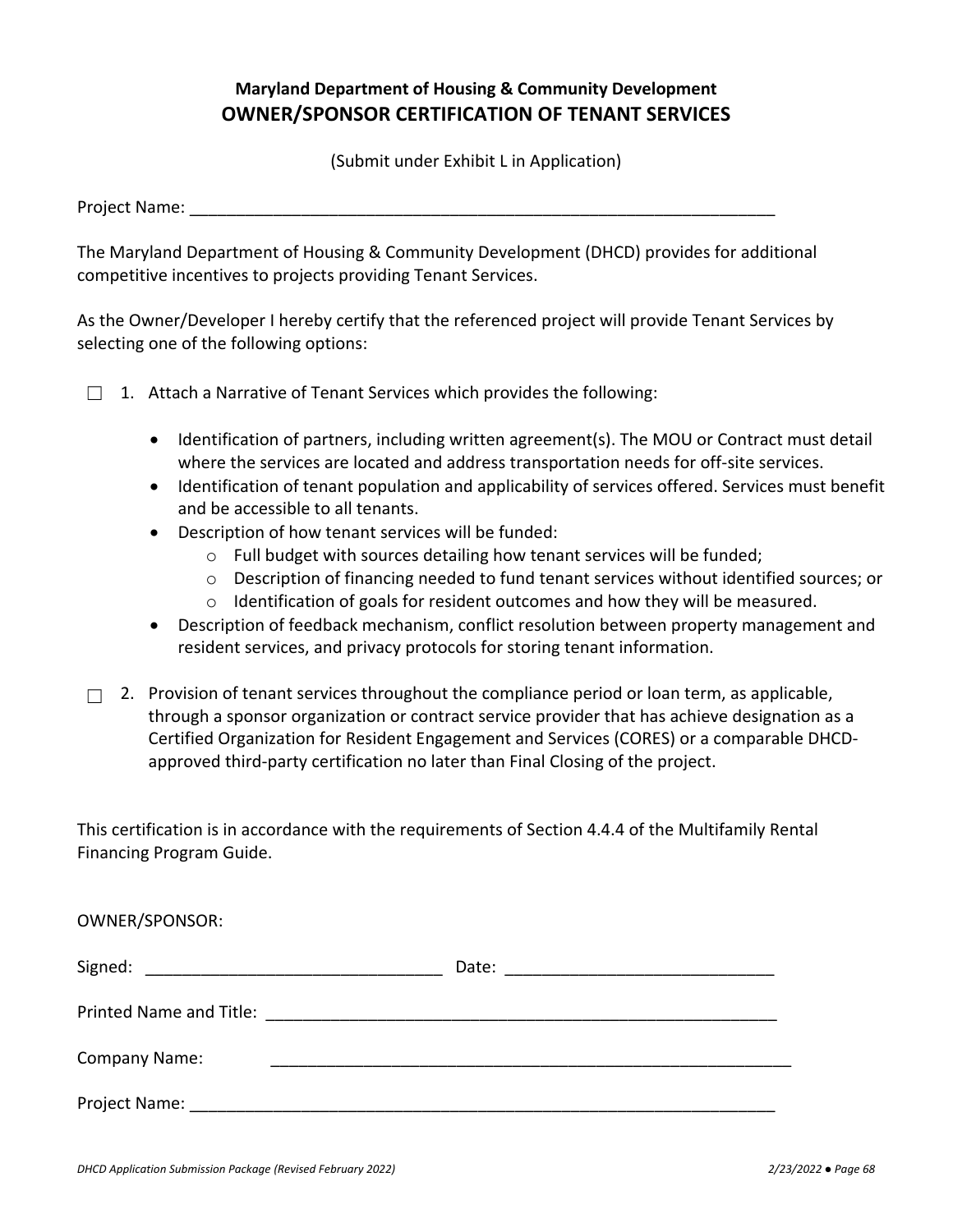# *EXHIBIT M: POLICY INCENTIVES*

Projects can earn additional points as detailed in Section 4.4.5 of the Guide. Applicants must complete a certification as evidence of meeting incentives.

### **ATTACHMENTS**

□ Additional Incentives Certification (attached)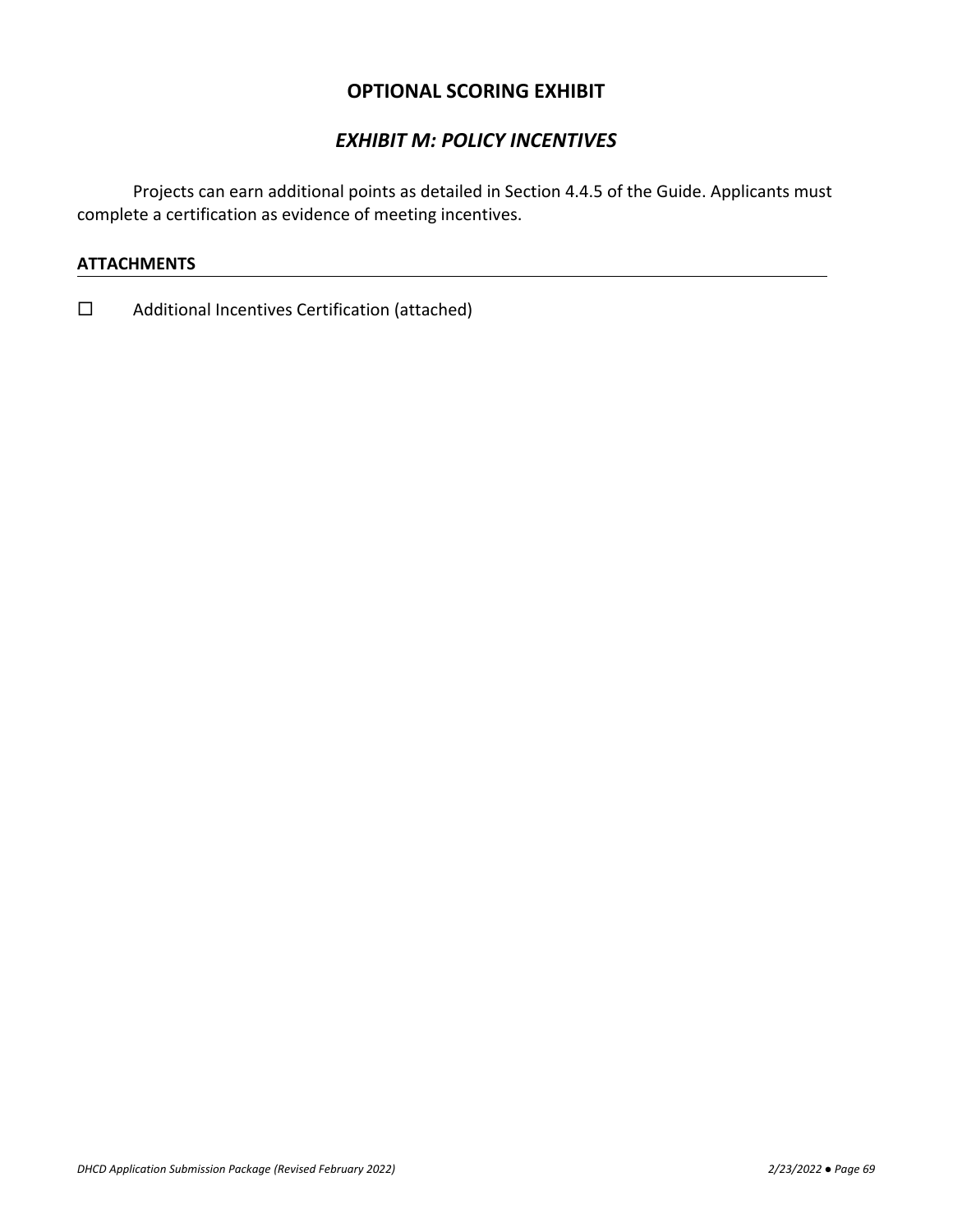# **Maryland Department of Housing & Community Development POLICY INCENTIVES CERTIFICATION**

(Submit under Exhibit M in Application)

Project Name:

The Maryland Department of Housing & Community Development (DHCD) provides for additional competitive incentives as detailed in section 4.4.5 of the Multifamily Rental Financing Program Guide.

I certify that the above-referenced project (select all that apply):

☐ Involves "twinning" of 9% LIHTC and MBP/4% LIHTC that includes an overall total of at least 150 units and demonstrates a need for at least \$5 million of MBP financing.

Is a family or intergenerational (housing designated for both families and seniors and which complies with the federal Housing for Older Persons Act) housing

☐ project, located in a community of opportunity in Anne Arundel, Baltimore, Carroll, Harford, Howard, Montgomery, or Prince George's Counties or the City of Baltimore, and at least 75% of the total units are net new units.

☐ Is located in Allegany, Calvert, Caroline, Cecil, Charles, Dorchester, Frederick, Garrett, Kent, Queen Anne's, Saint Mary's, Somerset, Talbot, Washington, Wicomico, and Worcester Counties.

 $\Box$ Involves "twinning" of 9% LIHTC and MBP/4% LIHTC that includes an overall total of at least 150 units, demonstrates a need for at least \$5 million of MBP financing, **AND** is located within the boundaries of, and contributing to, a "Choice Neighborhood" identified by HUD.

This certification is in accordance with the requirements of Section 4.4.5 of the Multifamily Rental Financing Program Guide.

OWNER/SPONSOR:

| Signed:              |  |
|----------------------|--|
|                      |  |
|                      |  |
|                      |  |
| <b>Company Name:</b> |  |
|                      |  |
|                      |  |
| Project Name: ___    |  |